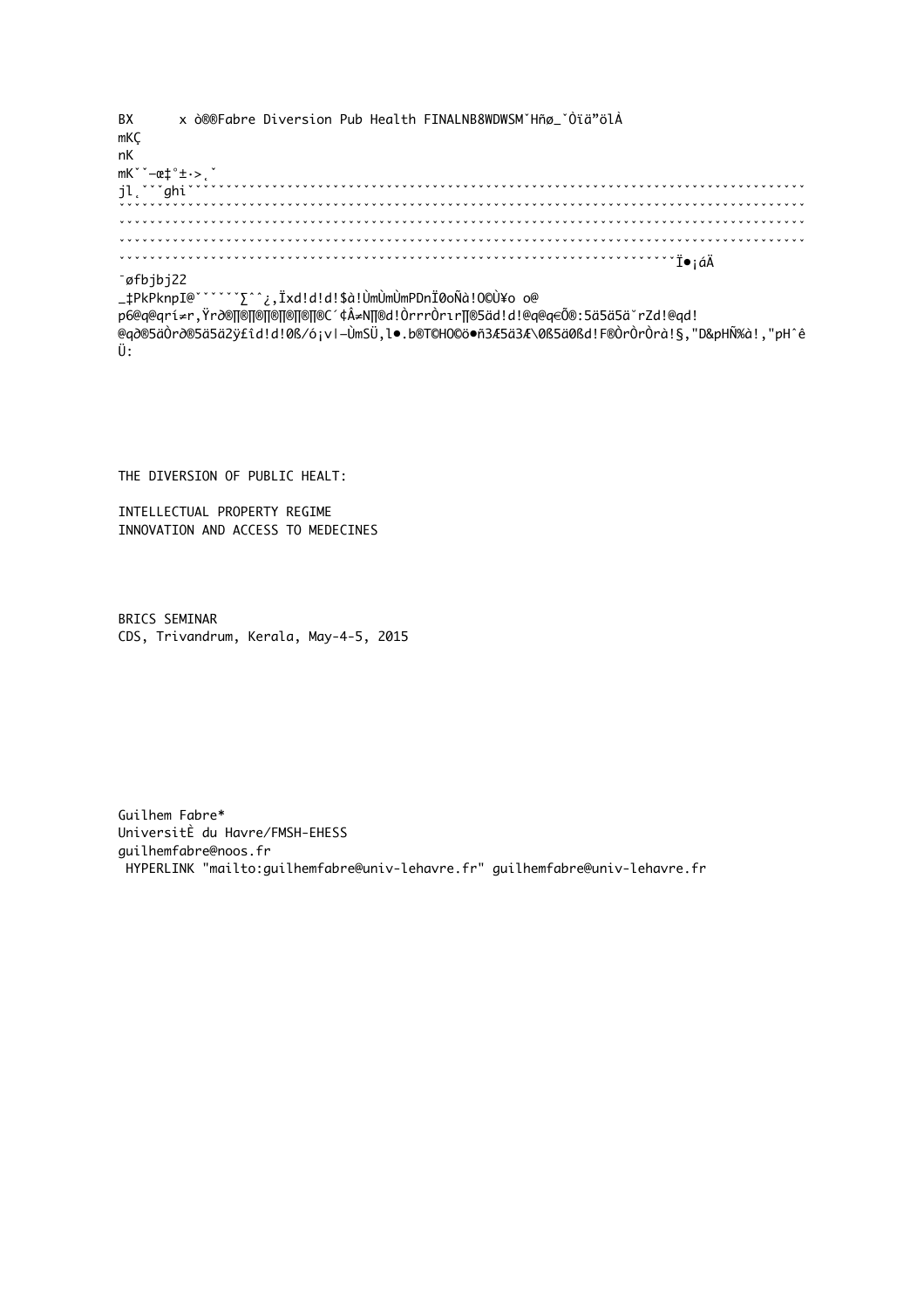The evolution of property regimes has always had a critical effect on wealth accumulation mechanisms, on the harnessing of added value and on the distribution of income. The law relating to intellectual property is no different in this respect and the attempts to find a universal solution within the framework of the TRIPS agreements appear to be driven by the convergence of two dynamics. The technological revolution within existing scientific fields, combined with the new information technologies, are creating the framework of a new knowledge economy while the geo-political and geo-economic fallout following the end of the Cold War has opened the door to market globalisation. It is in this new technological and geo-economic climate that efforts are being made to negotiate or rather impose a new system of intellectual property law, which is perfectly clear as regards the accumulation and distribution of income, but leaves questions unanswered as regards the essential innovation upon which such matters depend and the advances which such innovation is supposed to achieve.

This tendency is apparent in public health. We shall first focus on the violation of intellectual property rights (IPR) under the form of counterfeiting of medicines in the international and African context. To explain this phenomena, we shall analyse the standardisation of IPR and the reduction of access to essential medecines. Finally, we shall center on the problematic relationship between intellectual property rights and pharmaceutical innovation.

\* I am thankful to Prof. Marc A. Rodwin, Professor at Suffolk University Law School and Lab Fellow at the Edmond J. Safra Center for Ethics at Harvard University, for his numerous comments of this paper.

 Intellectual property regimes have decisive consequences in terms of public health. They tend to define the counterfeiting of medicines, the access to basic drugs in emerging countries and the modalities of pharmaceutical innovation.

According to the World Health Organization, a counterfeit medicine is ìa product whose identity and source has been deliberately and fraudulently misticketed. Counterfeiting may occur both in respect of branded and generic products and a counterfeit drug may contain the same or different ingredients, without the key therapeutic ingredient being present or without the ingredients being present in sufficient quantities or without the correct packaging being used.î

COUNTERFEIT MEDECINES : THE INTERNATIONAL AND AFRICAN CONTEXT

Northern countries are not particularly affected by counterfeit medicines since their pharmaceuticals market are regulated and drugs require a doctorís prescription. Internationally, however, the problem is particularly worrying in poor countries, where self-medication is frequent, and there is a lack of a well organised regulatory system to oversee marketing, distribution and testing of drugs, without speaking of the lack of resources for trained public service. It is difficult for ordinary members of the public to identify counterfeits, and medicines are purchased by patients unaware that the therapeutic ingredients they contain are less active than the originals. Indeed, they are sometimes completely inactive, which means that the treatment they provide is useless. A sample analysis of the 771 counterfeit drugs that were reported to the World Health Organization (WHO) in 1999 revealed that fifty-nine per cent did not contain any active molecules, seventeen per cent contained incorrect doses, sixteen per cent contained the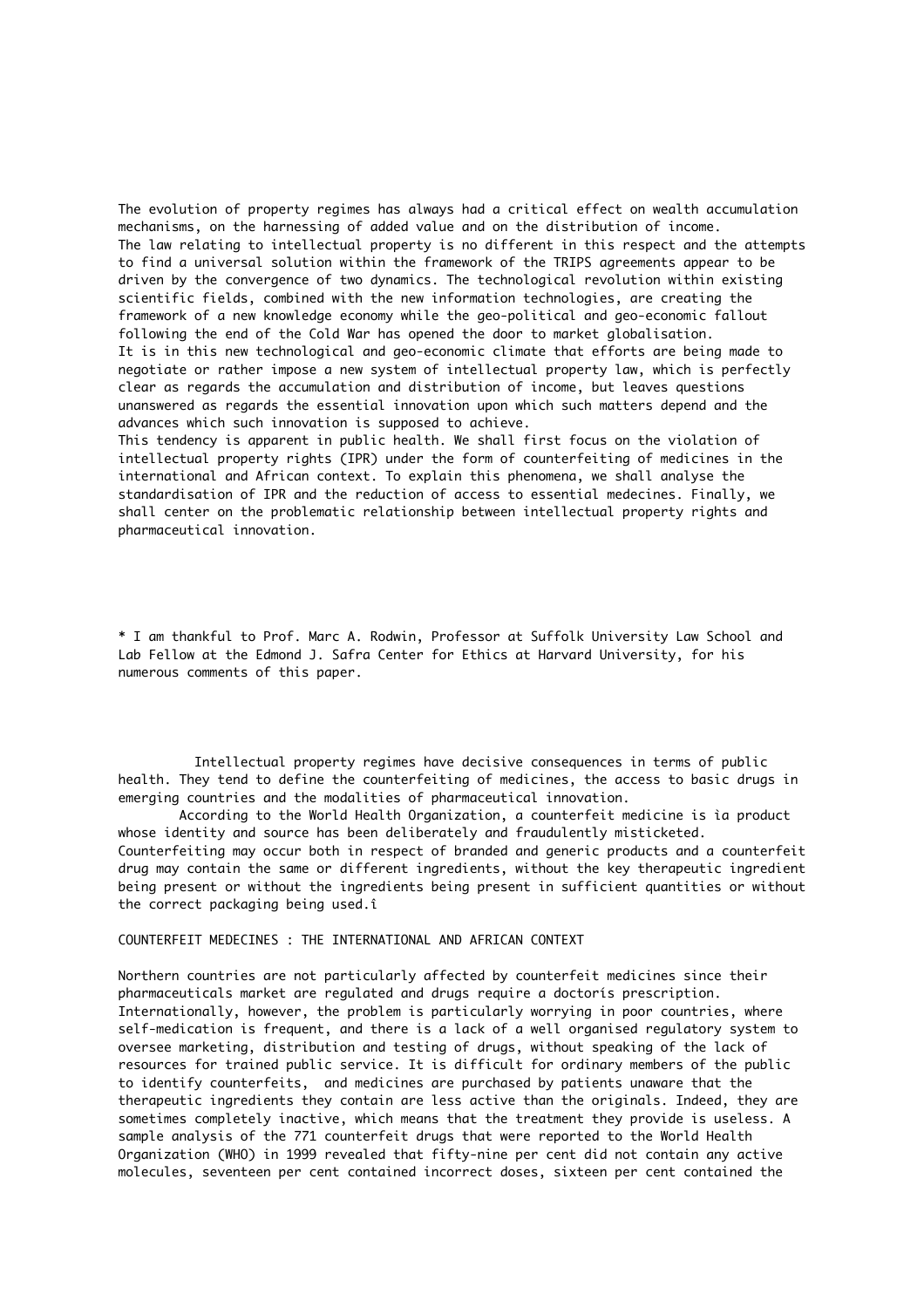wrong ingredients and only seven per cent contained the same ingredients in the same proportion as the original product.

Jacques Pinel, a pharmacologist at MÈdecins Sans FrontiËres (MSF) believes that a distinction should be made between three distinct areas in order to gain a better understanding of the situation: counterfeiting, which exists on a relatively small scale, the manufacture of defective medicines, which is fairly frequent, and the Third-World manufacture of generic medicines, which threatens the intellectual property of the northern hemisphere pharmaceuticals industry.

The counterfeiting of medicines is intended to cheat patients by maximising the profits to be made from public health provision. The deception is sometimes criminal, as revealed in the case of several African Countries, most notably Nigeria, and also in Haiti where eighty-nine people died in 1995 after taking a cough mixture whose main ingredient was paracetamol.

During the meningitis epidemic that swept Niger from February to May 1995, 88,000 ìPasteur MÈrieuxî and ìSmith Klineî branded vaccination doses were supplied by neighbouring Nigeria. The medicines were an official donation within the context of a vast campaign for the vaccination of five million people and this was supported by various international organisations. Sixty thousand people were vaccinated with counterfeit drugs, including three thousand by MSF teams, before it was discovered that the product was noxious whereupon the remaining doses were destroyed. It is estimated that over two thousand people died as a result of being vaccinated.

The affair has been extensively reported by the press and some news articles claim that ìsixty per cent of medicines used in some countries are counterfeit". MSF believes that such claims are largely exaggerated and stresses that ìthe sensational nature of individual cases such as those of Niger or Haiti should not be trivialisedî. Counterfeit medicines, circulated in error or negligently, constitute a serious risk to public health and are manufactured on a large scale, as in the previous example, or are produced by small-scale cottage industries.

The situation is similar to that of defective medicines, the production of which has become far more commonplace. The production of defective medicines is not intended to deceive the purchaser, but certain controls are absent. This harms the quality and effectiveness of the product in a number of ways including over- or under-dosage, poor preservation, toxicity, inactivity, the wrong therapeutic ingredient, inaccurate labelling. Of the million deaths caused each year by malaria, 200,000 could be avoided if the drugs employed were effective, correctly used and of good quality.

According to the World Health Organization, poor-quality medicines are the result of poverty as manifested by poorly equipped laboratories, inadequately funded regulatory authorities and substandard manufacturing processes. A survey of anti-malaria drugs conducted after the year 2000 in seven African countries (the Gabon, Ghana, Kenya, Mali, Mozambique, Sudan and Zimbabwe) revealed that between twenty per cent and ninety per cent of these medicines did not pass quality tests and consisted of a mixture of local and imported medicines.

The World Health Organization, has launched a global campaign to combat counterfeit and poor-quality medicines, which are also widespread in developing Asian countries. Surveys have shown that defective medicines constitute 8.5 per cent of the Thai and Vietnamese markets and sixteen per cent of the Burmese market, where almost a quarter of anti-tuberculosis drugs and certain childrenís antibiotics failed to pass quality tests. Although this initiative is perfectly justified, it should not advocate the regulatory standards of northern hemisphere nations. According to Philippe Kourilsky, any globalisation of regulatory standards would merely sacrifice the sick of the developing world insofar as it seeks to impose upon southern nations the extreme levels of protection that prevail among northern nations.

It might be argued that counterfeit and defective drugs are a third-world response to the problem of gaining access to essential medicines. According to Serge Tomasi ìin many developing countries, the cost of medicines can represent sixty to seventy per cent of the household budgetî. This burden is often too heavy as demonstrated by the situation in Africa. The French development office has acknowledged the key role of medicines in the wake of the 1994 devaluation of the African Community Franc, which resulted in the doubling of the price of imported medicine. Despite the price reductions obtained by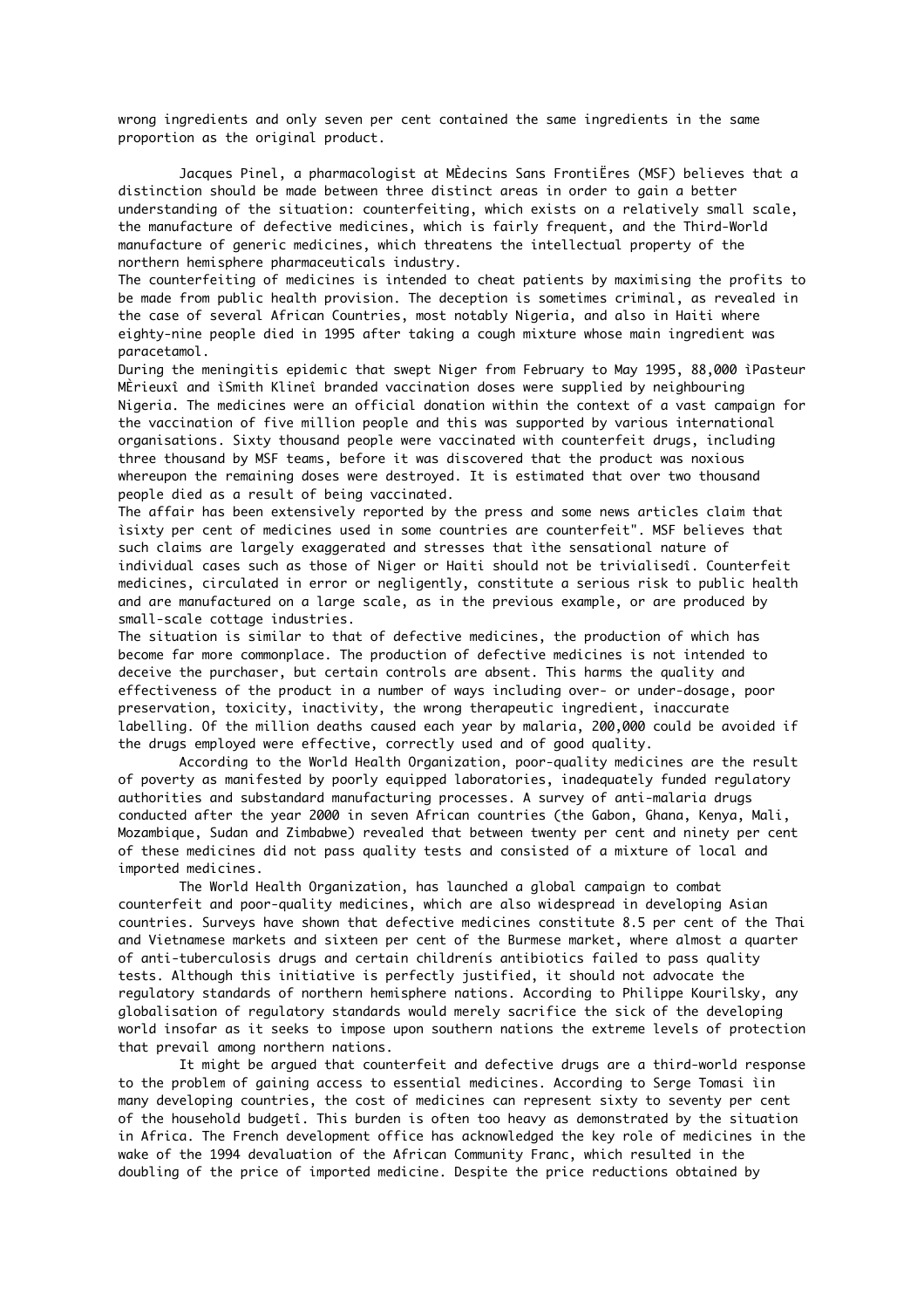squeezing pharmaceutical industry margins and despite local production proving possible in some countries, the people have turned to the illicit market ìen masseî in the absence of a regulated monopoly. In Burkina-Faso, twenty to twenty-five per cent of sales by outlying pharmaceutical stores are of illicit products; in Benin, where illicit medicines constitute forty per cent of the total pharmaceuticals market, sixty to eighty per cent of medicines are either counterfeit or defective, i.e. under- or over-dosed; and in Guinea, illicit medicines represent forty per cent of all sales.

This illicit market, where products are considerably cheaper, is being fed by firms copying medicines under licences obtained in Nigeria, Ghana and the Democratic Republic of the Congo, by imports from English-speaking African countries where most of the drugs are freely sold, by international laboratory donations, by local manufacture or even by pharmacists (whether dispensaries, wholesalers or newly qualified graduates). The illicit drugs market is particularly lucrative; behind the small-time dealers lurk the big-time players: corrupt officialdom and organised crime. According to sources within the trade, this ìpharmaceuticals mafiaî with friends in high places is also fed by external corruption. Numerous, false and extravagant therapeutic claims are made by vendors who are usually unaware of the dangers of these medicines and whose only income is derived from their sale. Mind-altering drugs are frequently sold at the same time as other medicines. This illicit trade gains a certain respectability from the notion that the law is on the side of the pharmacist and the sale of cheap medicines represents a useful contribution to public health.

The market is also stimulated by the activities of private pharmacists who, unlike their state-sponsored colleagues, do not make much from generic medicines, which are generally available at low prices from public pharmacies. However, the latter rarely respond to consumer demand, often failing to maintain a local presence or to communicate effectively with their patients.

The situation is not irreversible; no illicit market exists in countries such as Ghana, which labour under the same economic problems as Benin, Togo or the Ivory Coast. In Ghana, the authorities have introduced a consistent health policy ensuring access to medicines at affordable prices, and this is supported by local producers, training and regulatory bodies and a network of 8,000 licensed distribution centres.

The absence of any restriction upon the sale of pharmaceutical products and the growth of an illicit and dangerous African market maintained by shady practices has encouraged the sale of numerous products of doubtful value. In France, for example, the authorities have questioned the therapeutic value of several hundred medicines that have been officially registered and licensed for some considerable time. However, according to some experts, several hundred or even several thousand medicines currently used in Africa are in all likelihood completely useless. German Velasquez of the World Health Organization believes that ìthe pharmaceutical market in Africa and in many countries is ìpollutedî and that the market and product range should be ìcleaned up.î Counterfeit and defective drugs clearly appear to be illicit or improvised responses to the major global problem of access to essential medicines at affordable prices, which not only constitutes a threat to the wellbeing of the southern hemisphere nations but also to those of the northern hemisphere, given the current spread of infectious disease. On a theoretical level, the eradication of infectious disease ranks with world peace, the atmosphereís capacity to absorb greenhouse gases and advances gained from basic research as a ìpureî public good in the sense that the benefits produced do not entail a corresponding loss of benefit on the part of any other person that consumes this good (the principle of non-rivalry) and that the limitation of its use entails substantial costs (the principle of non-exclusion). The SARS epidemic of 2003 and the bird ëflu of 2004 brought home the idea that public health issues must be tackled on a global basis.

THE STANDARDISATION OF INTELLECTUAL PROPERTY RIGHTS AND THE REDUCTION OF ACCESS TO ESSENTIAL MEDICINES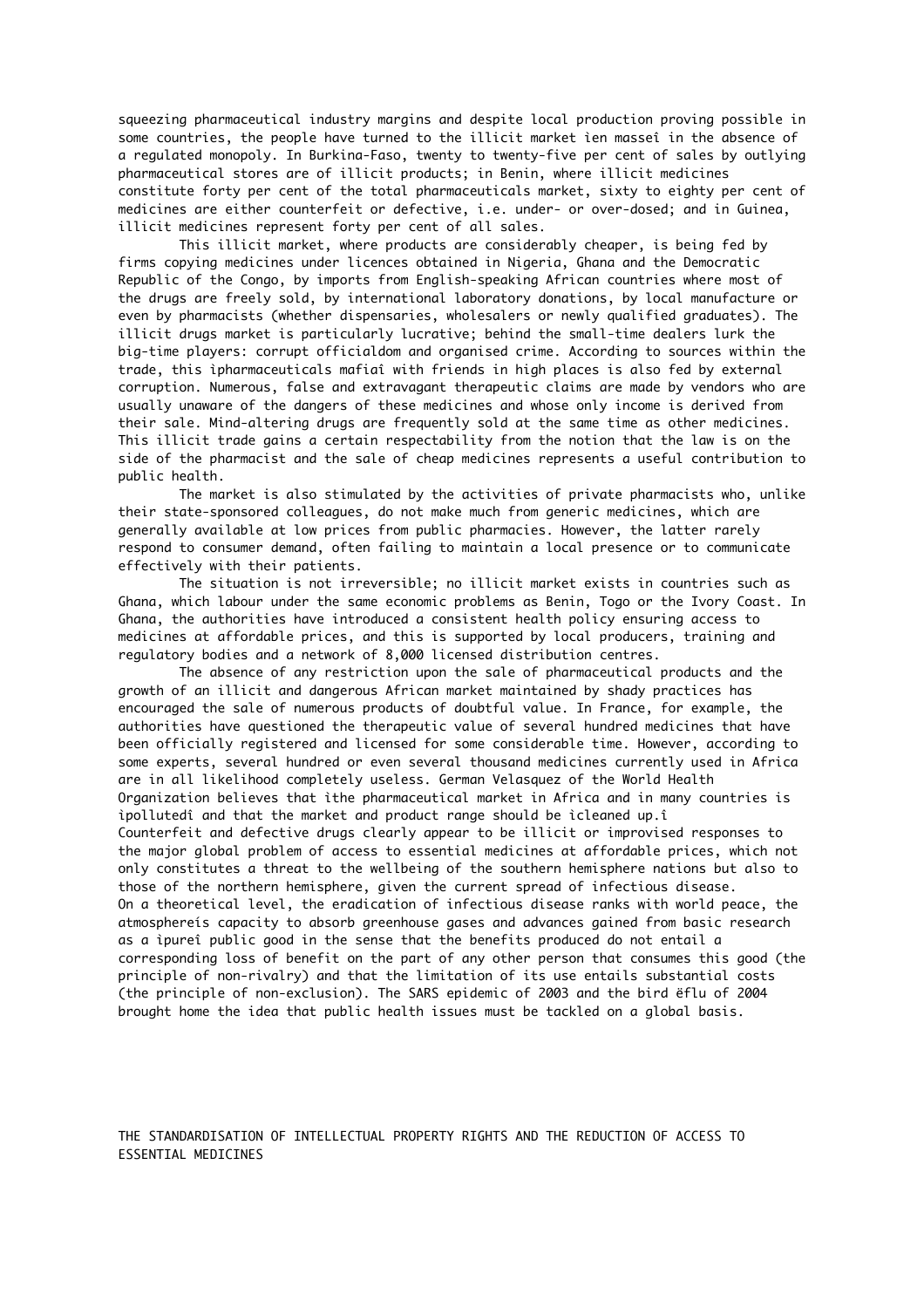The problem is best illustrated by AIDS. The pandemic has become a major public health problem and an international security issue, and this has brought into question the TRIPS Treaties negotiated by the World Trade Organization. There are between at least thirty-five million people infected with HIV in the world in 2013, according to the WHO, and more than one million deaths per year since the epidemic first appeared, ninety per cent of which occurred in the Third World. In sub-Saharan Africa, where more than seventy percent of all global cases are recorded, as well as in Asian Pacific countries, only a small minority of the victims had received the anti-retroviral treatment (ART) that had been available since 1996, until the launch of a global strategy of prevention and universal access to treatment by the UNAIDS in 2006 .

 In China, the statistics of people infected with HIV have been pratically static since 2004. There were 840.000 in 2004 , and 810.000 in 2013, according to the estimates of the National Center for AIDS/STD Control and Prevention which include those who have not yet been diagnosed, out of a total population of 1.36 billion. That is a far lower proportion than India, where UNAIDS says there are more two million people living with HIV, in a slighter smaller total population. Chinese officials have said that growth rates are particularly high among gay men and male sex workers, who are marginalised and stigmatised by mainstream society, but the pandemy is no longer confined to high risks groups, since numerous patients, around 6 % have been infected as a result of blood transfusions, and around half of them are heterosexuals.

 The UNAIDS global strategy for prevention and universal access to medicines became effective in the years 2010ís: Expanded access to antiretroviral therapy (ART) and a declining incidence of HIV infection led to a steep fall globally in the number of adults and children dying from HIV-related causes. The estimated 1.5 million [1.4 ñ 1.7 million] people dying from HIV globally in 2013 were 22% fewer than in 2009 and 35% fewer than when the number peaked in 2005. Children (younger than 15 years) in 2013 had 31% fewer deaths from HIV compared with 2009 and 40% fewer deaths compared with 2005. Tuberculosis continues to be the leading cause of death among people living with HIV. In 2013, over 9 million people were diagnosed with TB and 1.1 million of these people were also living with HIV.

 In 2003, before the peak of 2005, there were three million further deaths and five million people were newly infected. The pandemic, described by Professor Michel Kazatchine, director of the National Aids Research Agency, as an ìeconomic, social and political challenge to the problem of developmentî had not been met by an equivalent response from the international community and private sector. AIDS, re-emerging tuberculosis and malaria killed a total of five million victims each year and affected the lives of another 256 million people. In order to better understand the scale of this health crisis, which has developed into a major international issue, the globalisation model, which forms the framework of the WTO TRIPS agreements, needs to be re-examined.

 Susan Sell has demonstrated the dominant role of the Intellectual Property Committee, which brought together a dozen chief executives of essentially Americancontrolled pharmaceutical, IT and entertainment multinationals in the TRIPS negotiations. Edmund Pratt, chief of the pharmaceutical firm Pfizer, was the US delegationís leading private-sector representative during the Uruguay Round. James Love, Director of the Consumer Project on Technology, stressed the role played by lobbyists: ìTRIPS is generally believed to owe its conception to the self-seeking interests of Pfizer, IBM and other rights-holders.î

 According to Christian Chavagneux, the uniform code of intellectual property rights created by TRIPS is without doubt the most extreme example of corporate pressure, since it incorporates rules into public international law that are intended to serve private interests. As regards pharmaceuticals, it stakes everything upon the unlikely prospect of an expansion in the market for licensed medicines in the developing world. The TRIPS mission statement contained in Article 7 claims that: ìthe protection and enforcement of intellectual property rights should contribute to the promotion of technological innovation and to the transfer and dissemination of technology, to the mutual advantage of producers and users of technological knowledge in a manner conducive to social and economic welfare, and a balance of rights and obligationsî.

However the statements of principle in Article 8 declare: ì1. Members may, in formulating or amending their laws and regulations, adopt measures necessary to protect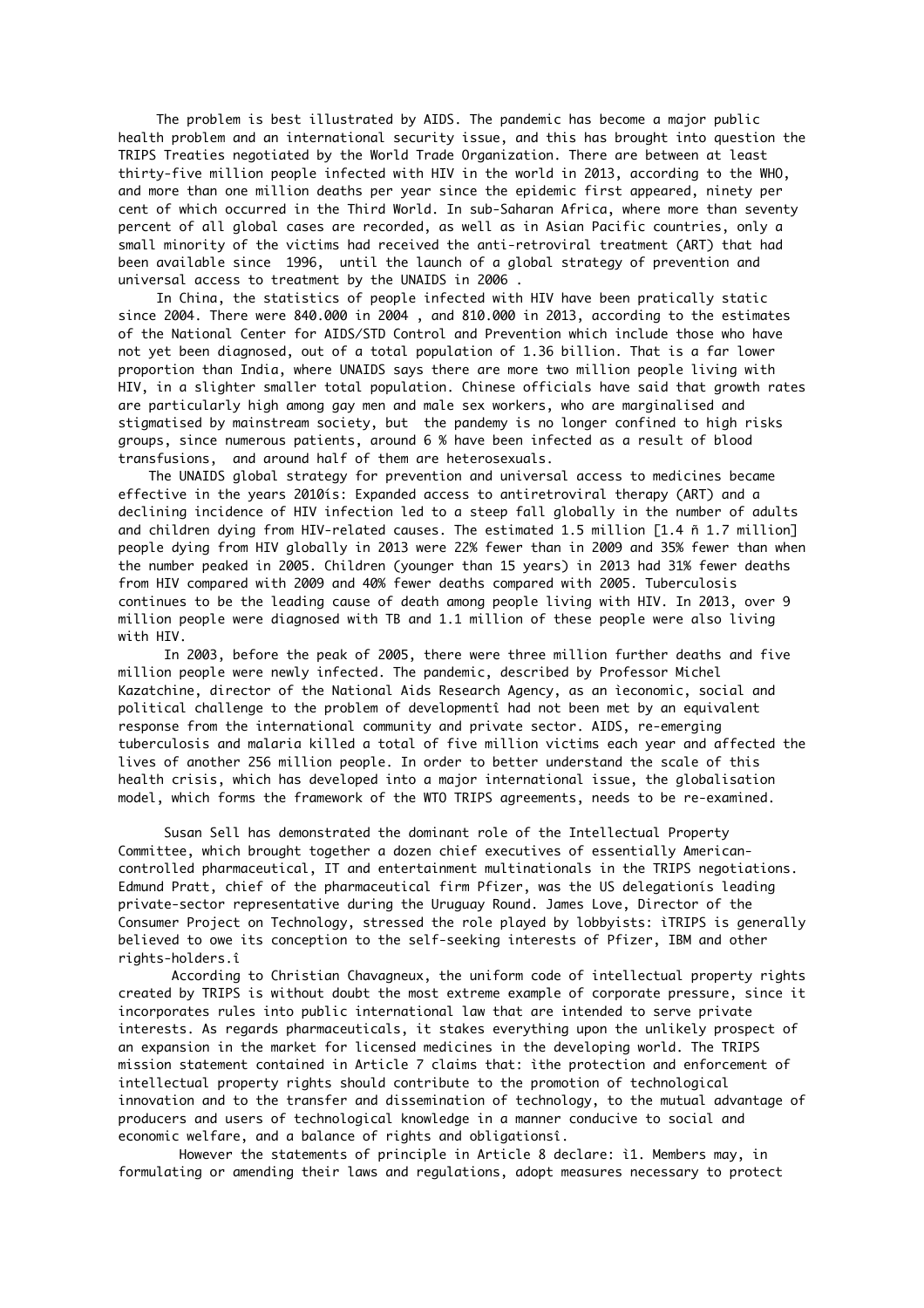public health and nutrition, and to promote the public interest in sectors of vital importance to their socio-economic and technological development, provided that such measures are consistent with the provisions of this Agreement. 2. Appropriate measures, provided that they are consistent with the provisions of this Agreement, may be needed to prevent the abuse of intellectual property rights by the rights-holders or the resort to practices that unreasonably restrain trade or adversely affect the international transfer of technology.î

Considered in relation to patents, any system serving a general policy specifically devised to confer private rights upon an infinitely greater public interest must, according to the WIPO, ìcreate a dynamic synthesis of public and private interests. If any such system is habitually regarded as nothing more than a direct conflict between private and public interests, it will amount to nothing more than a patent regime devised by the legislature for the purpose of subjugating private rights and interests to the requirements of public policyî.

Public health is by definition particularly suited to this dynamic synthesis of innovation and dissemination, and private interest and public good. In practice, everything depends upon the absolute or relative weight attached to the ìenforcement of intellectual property rightsî. In the wake of the September 11th attacks and the bioterrorism spread by anonymous anthrax letters, the United States has for example been rightly concerned about access to Cipro, a medicine manufactured by Bayer, which is able to combat certain viral strains, and has threatened Bayer that it would ignore its patent if an adequate supply of the drug was not made available at a reduced price. This is by no means an isolated case since, according to James Love, the United States has imposed hundreds of mandatory licences in respect of technologies as diverse as articulated lorries, cereal strains, pharmaceutical products, genetic, material and software patents.

The European Union has lodged several complaints against the US Governmentís widespread use of mandatory public interest licences. ìUnder US law (28 US Code Section 1498), the owner of a patent can not sue for damages for infringements resulting from the manufacture or use of items by or on behalf of the American authorities. Patent infringement is frequently practised by the Department of Defence and is widespread among practically all government departments. For obvious reasons, the holders of foreign rights are particularly prejudiced since they are generally unable to ascertain whether their patent is being publicly used while any such use may prevent them from filing a claim against the government. ìArticle 31 of TRIPS imposes an obligation to immediately inform the rights-holder of any public use made of its patent but the United States has hitherto failed to amend its domestic law in accordance with this requirementî.

The TRIPS Treaties are, therefore, not binding once the public interest of any state party becomes an issue. The problem is not so much the pliability of the agreements as demonstrated by the attitude of the United States vis-‡-vis the international framework of intellectual property rights to which it contributed, but the fact that the same flexibility is denied to other states that infringe patents in the public interest either for defence or ìin the name of innovation, creativity or research and developmentî; a catchphrase that merely masks various private interests.

Intellectual property rights are private rights and are therefore exclusive. However, their application within the sphere of national and international public health pre-supposes a high degree of intervention by public authorities, since the latter are public goods and therefore non-exclusive. State intervention already exists in industrialised nations: medicine price control in Europe has cut costs by half in comparison to the United States, where a free market exists. However, state intervention is a relatively recent development among industrialised and developing nations.

In order to better understand the tensions and the northñsouth divide that have resulted from the new model attempted by TRIPS, an examination of the former system of intellectual property rights applicable to medicines may be useful. The inability to patent molecules and the restriction of patents to manufacturing processes were the key factors in the development of the pharmaceutical industry in the Northern nations. It was only in the 1960s and even later in the case of some countries (1976 in Japan, 1977 in Switzerland, 1992 in Spain and 1993 in Canada) that the patenting of molecules became widespread. In 1989, medicines could still not be patented in half the states that had signed the Paris Convention. France did not extend patents to medicines until 1968, thereby preserving the stateís power to issue mandatory licences (if, for example, the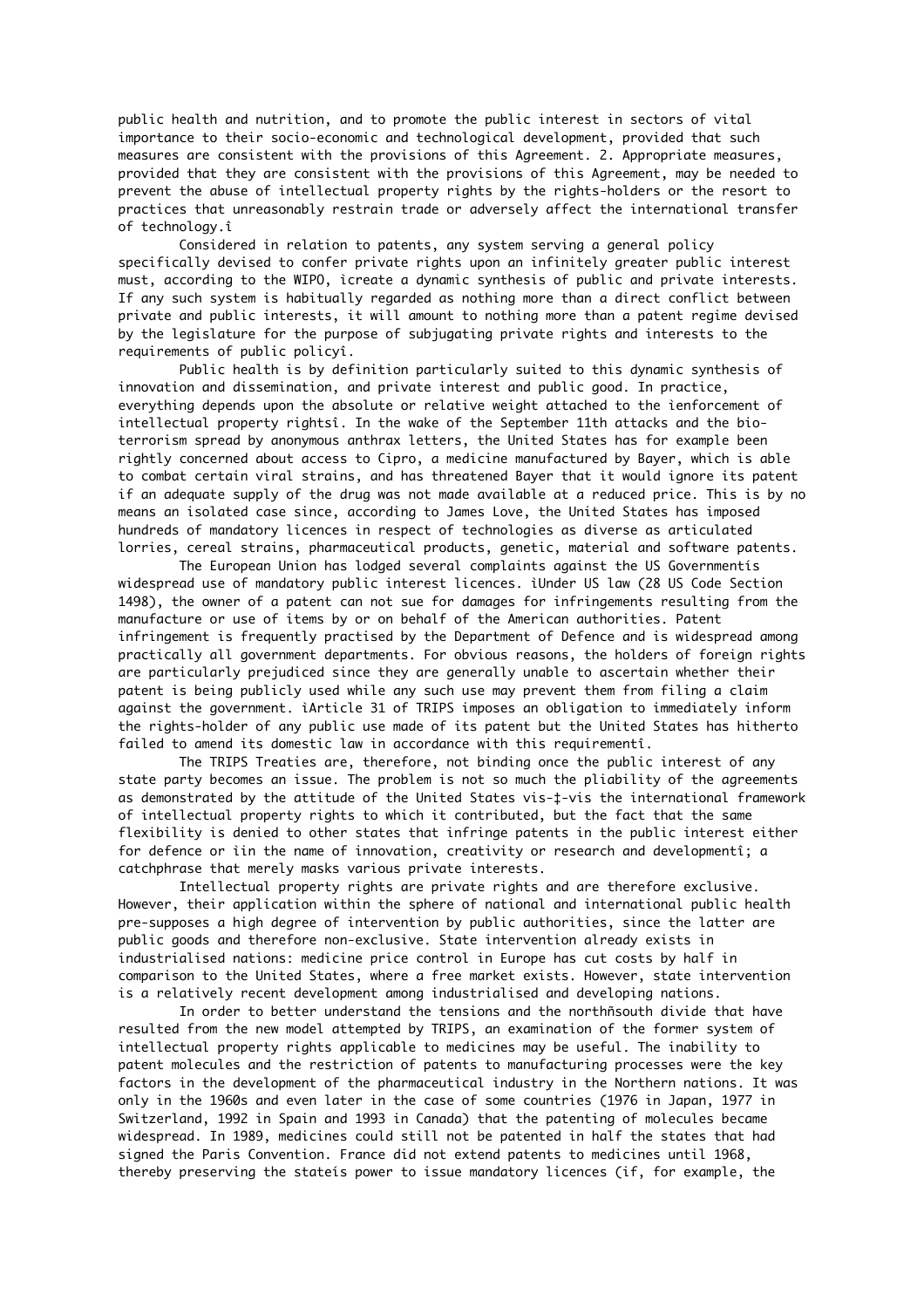price of a medicine was too high or insufficient quantities were available). Until this time, the unanimous view among legislators was that health was a public issue that required a particular approach. Far from crippling innovation, the inability to patent molecules encouraged a high rate of product renewal over several decades, enabling the growth of pharmaceutical companies able to use a large number of molecules at a low price and concentrate their efforts upon the development of new medicines and the prestige of their brands.

Under the old system therefore, each country was sovereign and could decide to what extent it would permit the international protection of intellectual property to penetrate its borders; a decision that it was free to make according to its stage of development and a cost-benefit analysis. The situation of the US medicines market in 1938, as described by the American historian Harry Marks, was therefore astonishingly similar to that of many African markets today: ìCertain concoctions were basically coloured water, others contained large quantities of alcohol or codeine while others turned out to be ingenious mixtures of new chemical ingredients manufactured in Germany. Once any remedy was launched onto the market all distinctions were quickly erased, the companies being as keen to promote useless products as those that had a therapeutic valueî.

The fact that every member of the WTO is bound by the minimum obligatory rules imposed by TRIPS for the protection of intellectual property completely reverses the position. The introduction of a strict timetable for a uniform system of intellectual property, dictated by the northern nations and affording an extremely high level of protection for the rights-holders, deprives the southern nations of an essential feature of their sovereignty, namely the freedom to name the price they are willing to pay for their technological apprenticeship. In these circumstances, the authors of the report by the Council of Economic Analysis entitled ìIntellectual Propertyî cannot be accused of exaggeration when they conclude that: ìthe claim of protecting intellectual property is merely a cover for the ferocious dispossession of developing nationsî.

The transfer of resources from north to south as a result of the patent rules imposed by TRIPS occurs hand in hand with frequent bio-piracy, consisting of the patenting by northern companies of the traditional knowledge and genetic resources of the developing world with the assistance of ethnobiological data but without the consent of those who possess the resources and knowledge in question. It is estimated that since 1993, ìseventy-four per cent of the 119 global products manufactured from higher plant species have been derived from traditional herbal remediesî. In 1995, the annual global market for drugs derived from medicinal plants discovered by native peoples was US\$ 43 billion; a sum that exceeded FDAís estimates of the global market in counterfeit medicines, around US\$ 32 billion.

Moreover, the agricultural use of biotechnology in combination with genetically modified organisms may disrupt the conditions in which agriculture is conducted and may even put agricultural activity at risk both in the north and the south under the guise of protecting intellectual property. ìTerminator seedî consisting of plants genetically modified to produce sterile seeds that do not germinate a second crop is currently being perfected and will strip ìfarmers of the right to conserve and replant seeds they have harvestedî; this amounts to an elimination of a practice as old as agriculture itself and is ìintended to greatly increase dependence upon the commercial seed marketî. Normal daily activities are suddenly seen as infringing trans-national intellectual property rights, since they are regarded as constituting the use of a patent without the permission of the rights-holder while the unlicensed use of patents by public authorities may only be justified in ìurgent national situations or extreme emergenciesî. According to Article 31 of TRIPS, the rights-holder must be advised of such exceptional use which shall be non-assignable and predominantly authorised for the supply of the domestic market of the WTO member authorising such use. The manner in which the United States exploits this provision has already been considered. . . .

This situation has rapidly heightened the tensions and disputes that polarise public health issues: the southern states demanded access to medicines at a price they could afford, to head off the AIDS epidemic and the pharmaceutical multinationals pointed to considerable research and development costs and insisted upon the enforcement of the TRIPS agreements as a means of preventing the southern states and NGOís from developing an anti-AIDS strategy based upon generic treatments. In 1999, the Director of the French Pharmaceutical Industry Association stated: ìI fail to see why the pharmaceutical industry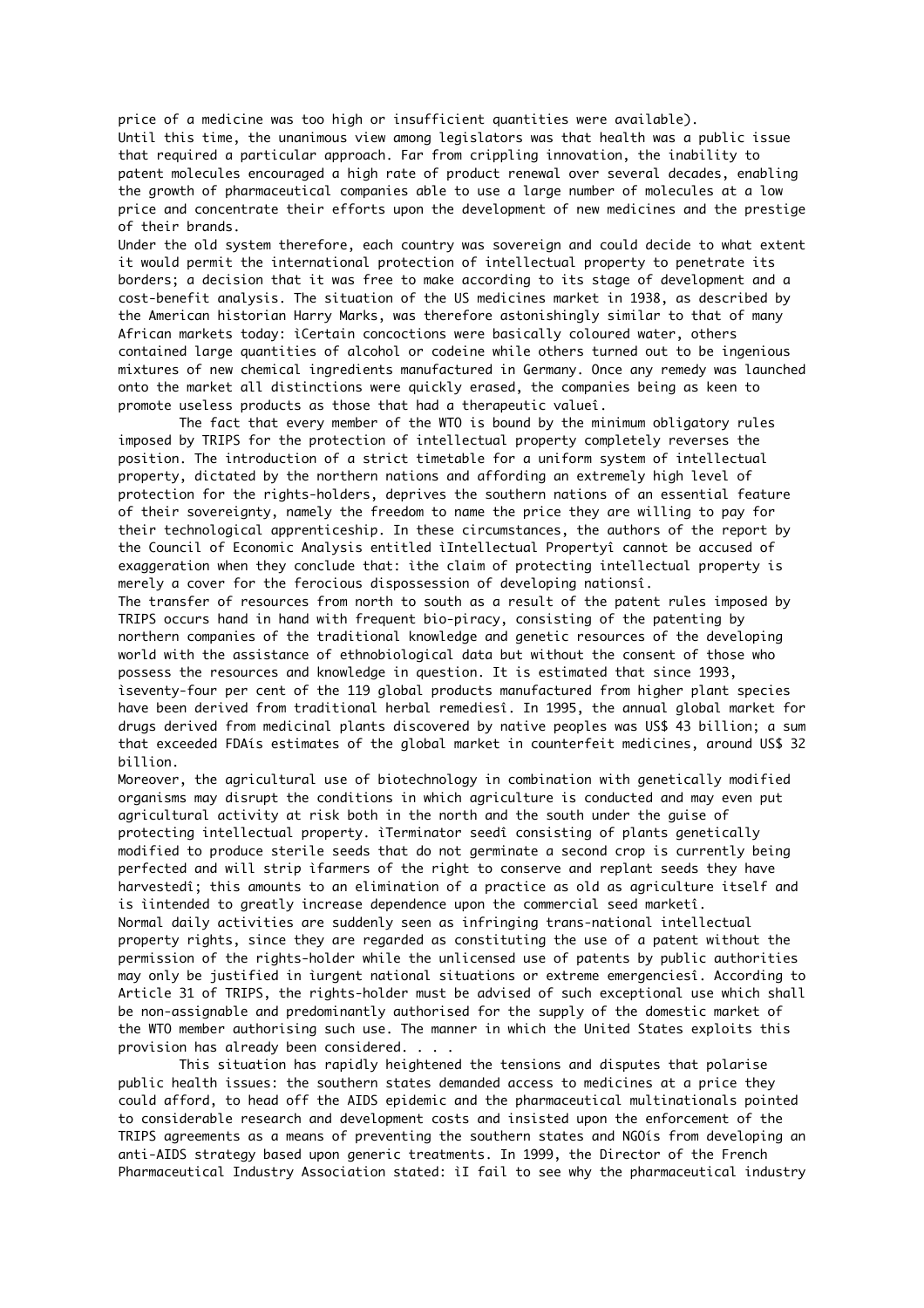should be required to make a special effort. Nobody asks Renault to give cars to people who donít own one.î

Until 2001, the northern pharmaceutical industry clung to an extremely wide definition of counterfeiting, insisting that any drug which was copied without the agreement of the rights-holder was counterfeit irrespective of whether it met WHO quality standards. The trade literature referred to ìa major attack upon the spirit of innovationî claiming that ìcertain countries in the world do not recognise the crime of counterfeiting and do not impose any sanction for the copying of medicines for which patents have been granted in other countriesî adding that ìsuch counterfeiting is undertaken by both private companies and state authorities which do not enforce TRIPS and is even encouraged by certain international organisations (an allusion to the World Health Organization), which suggest that countries produce for themselves the medicines they needî.

This wide definition of counterfeiting not only included defective drugs and criminal counterfeits but also third-world generics manufactured without the consent of the rights-holder, parallel generic imports and surplus production by subcontractors representing a possible consumer risk. It was regularly claimed that the counterfeit market constituted six per cent of pharmaceutical industry turnover i.e. US\$ 12 billion per year. The American Food and Drug Administration estimated that counterfeit and defective drugs constituted ten per cent of global turnover in 2002, i.e. US\$ 32 billion. This extremely wide notion of counterfeiting may be best illustrated in reference to the Pakistani and Chinese markets, where almost fifty per cent of medicines would be considered ìcounterfeitî although the production of generic drugs in these two countries had been authorised by TRIPS until at least 2005 . Some trade magazines went so far as to claim that counterfeit medicines were the ìgreatest source of income for organised crime after narcoticsî, although street sales of narcotics were generally believed to be in the region of US\$ 500 billion per year.

In practice, the emphasis upon the protection of intellectual property has meant that the big firms only concentrate upon that part of the southern hemisphere market able to afford medicines produced at northern prices and quality. If all AIDS victims living in sub-Saharan Africa were treated using a triple therapy at US prices, health costs would far exceed the total GDP of all sub-Saharan nations.

The implementation of TRIPS has been claimed as a means of protecting intellectual property rights, wielded in the name of innovation, but has tended to increase medicine prices in southern countries thereby reducing access to health provision. The ìinnovationî bias in favour of industrialised nations is so great that the WHO estimates that ninety per cent of the ten million annual victims of infectious diseases (HIV/AIDS, respiratory infections, malaria and tuberculosis) live in the developing world and that only one per cent of all medicines approved between 1975 and 1997 (13 out of 1,223) were for the treatment of tropical diseases.

In February 1998, thirty-nine pharmaceutical companies, mostly multinationals, launched a legal action against the South African government following a change in its domestic law permitting increased access to generic medicines. Mr. Jeffrey Trewhitt, the spokesman for the International Federation for the Pharmaceutical Industry, explained the industryís position, stressing that the South African laws would create: ìa dangerous precedent that could erode the legitimate protection afforded by patents throughout the world. It is likely that this potential danger will spread to many developing countriesî. The plaintiffs, supported by the US government and the European Union, claimed that the new law was contrary to TRIPS and the South African constitution. Although its government denied the AIDS epidemic, South Africa had been hit harder than any other African nation. Of its 43.8 million inhabitants, almost 5 million had contracted the virus although only ten per cent had full-blown AIDS. Each year regrets were expressed over the 360,000 new cases of infection, and the same number of deaths. According to the South African Medical Journal, between 1998 and 2003 the death rate increased by sixty-eight per cent for adults generally and 168 per cent for women aged between 20 and 49, the group most at risk from the epidemic.

Aware of this situation, American AIDS activists harassed Al Goreís US presidential campaign. By the time the matter came before the South African courts in May 2000, the pharmaceutical industry could not longer rely upon the support of the American or European authorities. The UN Human Rights Commission reminded governments that their human rights obligations took precedence over economic policy, remarking that ìthere are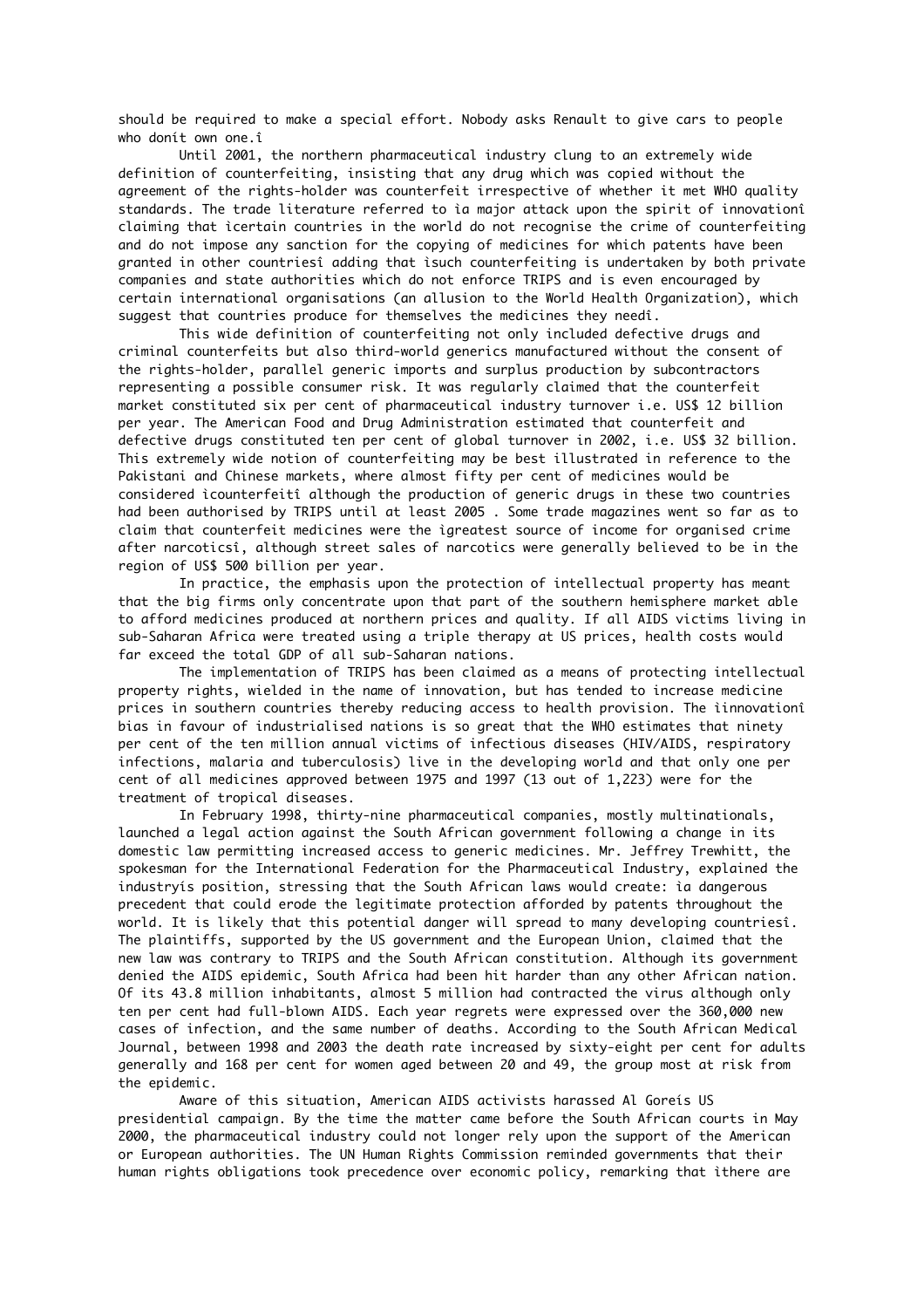clear conflicts between the TRIPS system of intellectual property on the one hand and human rights on the otherî. The European Parliament demanded the withdrawal of all litigation against the South African government. In the meantime, NGOs such as MÈdecins Sans FrontiËres (MSF), Health Action International and the Consumer Project on Technology met at Geneva (1999) and Amsterdam and argued for the use of mandatory licences in the treatment of AIDS, establishing a working party at the WTO to review TRIPS and the issue of access to medicines in collaboration with the World Health Organization; the latter adding HIV/AIDS treatments to its list of essential medicines in 2001.

This action marked a change of direction in public policy. In May 2000, President Clinton signed an order favouring the use of mandatory licences to increase access to HIV/ AIDS treatments in sub-Saharan Africa. In 2001 the big pharmaceutical players were forced to unconditionally withdraw their action against the South African government following adverse public opinion and resolutions of the European Parliament and the EU commercial directorate favouring a public approach to health issues within the framework of TRIPS. Glaxo chief, Jean-Pierre Garnier, warned that the knock-on effects would be ìlike the folding of a pack of cardsî if the industry assigned its patents in a single country. According to Philippe Pignare, he was merely expressing ìthe opinion of the entire medicines industry, which is apparently convinced that the automatic, systematic extension of patent protection is an essential condition for the survival of a pharmaceutical industry distinct from generic manufactureî. The British government set up a Commission on Intellectual Property Rights headed by Stanford lawyer, Professor John Barton, whose main brief was to achieve the necessary balance between intellectual property rights and third-world development. An initial response to the international health crisis came in the form of the UN global fund for the fight against AIDS, tuberculosis and malaria. Finally the Doha Declaration within the framework of the 4th ministerial conference of the WTO, announced that TRIPS did not prevent measures taken to promote public health and universal access to medicines. As regards less developed nations, it suspended the application of any TRIPS provisions relating to the protection of patented medicines for a further period of ten years (i.e. until 2016).

The manufacture of generic anti-AIDS products by Brazil, Thailand and India and the launch of an international partnership between six pharmaceutical firms and the United Nations (AAI: Accelerated Access Initiative) are the factors most associated with the dramatic price reductions that have enabled southern nations to gain access to medicines. The annual cost of anti-AIDS treatment dropped from US\$ 10,439 to US\$ 200. Bill Clinton announced an even greater fall in annual treatment costs to US\$ 140 when he launched the antiretroviral products manufactured by three Indian laboratories (Cipla, Ranbaxy and Matrix) and one South African laboratory (Aspen). Marginalised during the second international AIDS conference, the United States finally adopted the criteria of the UN Global Fund; the US Secretary of Health defending ìthe best quality medicines at the lowest price including genericsî. However, these price reductions never materialised. The access to treatment initiative launched in May 2000 by UNAIDS and five pharmaceutical companies within the framework of a new publicñprivate partnership initiated by the UN had only succeeded in treating one per cent of patients in nineteen countries by the beginning of 2003; in other words only 27,000 of the 30 million persons who were HIV-positive.

Northern governments had been slow to react to the conflict between the right of access to treatment and the right to intellectual property, despite certain declarations. The message from Jacques Chirac read to the Barcelona Conference on 9 July 2002 could not be clearer: ìTo refuse to grant the poor of the world access to medicines is to be guilty of failing to assist persons in danger given that seventy million men and women are in danger of dying from AIDS in the next twenty years. Our generation will bear a terrible responsibility in the annals of history. . . . I will personally ensure that the discussions taking place at the WTO concerning the link between intellectual property and access to medicines will respect the promise made at Doha: the poor nations of the world must have access to medicines at a price that corresponds to their purchasing power. It is essential that they be granted access to generic medicines, particularly in Africa.î

Global co-operation in the field of public health, which has renewed urgency for both northern and southern nations given AIDS and new epidemics, can only be hindered by the TRIPS agreements negotiated by the WTO and the calendar set for the creation of a uniform system of intellectual property rights. Some pharmaceutical firms may have responded to appeals for access to essential medicines and a differentiated northñsouth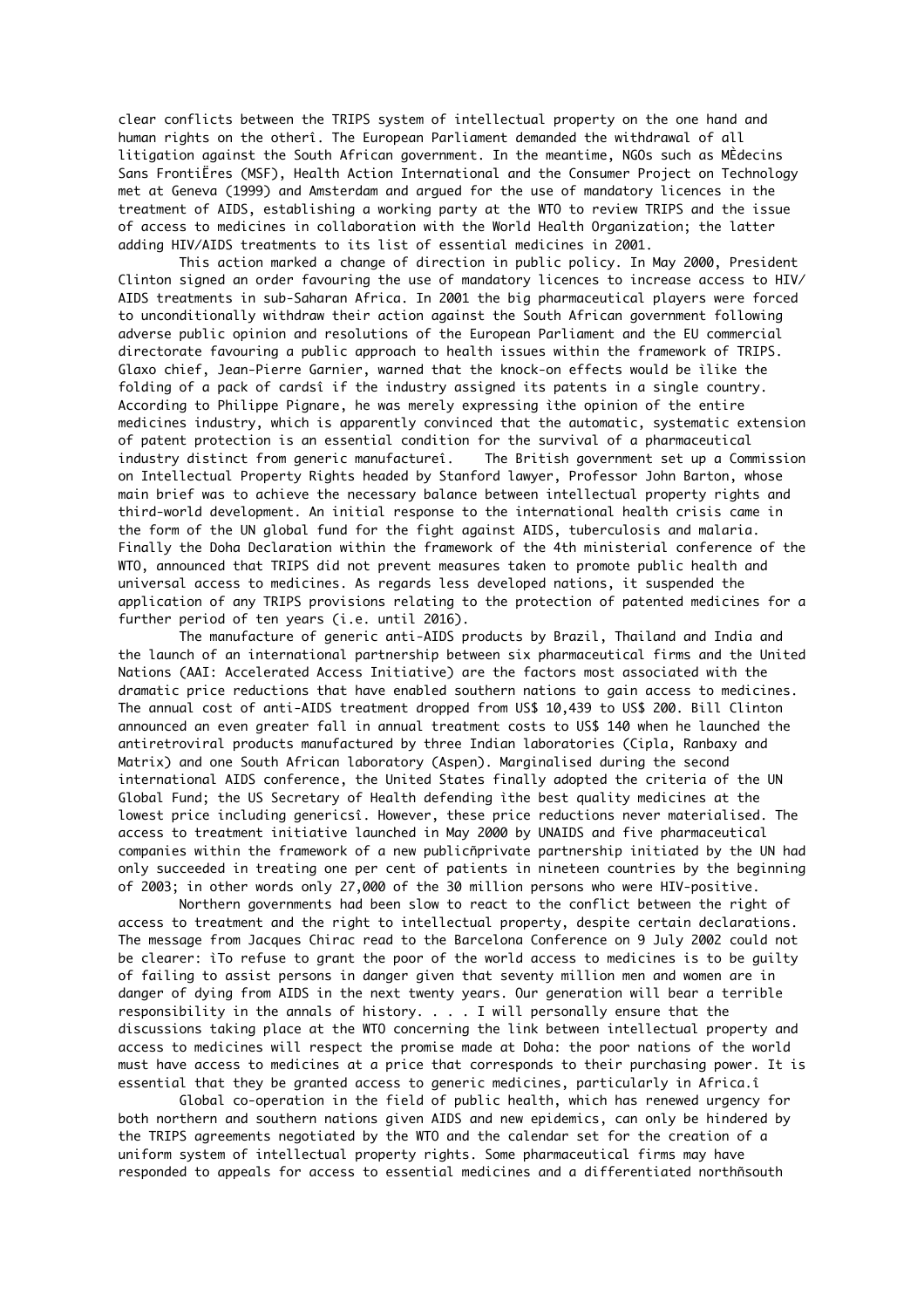price structure within the framework of their UN partnership, but during the negotiations that preceded the Cancun WTO Conference in August 2003, the multinationals succeeded in erecting numerous regulatory barriers, which effectively blocked the extension of the market in generic medicines, manufactured by large-scale producers such as Brazil or India, to other countries without their own pharmaceutical industries.

The significance of the Doha Declaration, which appeared to create a public health exemption to the standardisation of intellectual property rights, now seems doubtful. Two conflicting philosophies have emerged. The first has been adopted by some governments and is favoured by NGOs like MSF. It favours the commonplace use of mandatory licences and the extension of their scope to all afflictions suffered by southern nations thereby enabling the emergence of a generic medicines market supplied by large-scale Brazilian and Indian producers capable of guaranteeing the best priceñquality ratio. The second has been adopted by the multinationals, who have been forced to concede the principle of price differentiation and accept the emergence of a generic market in the southern nations, but who nevertheless defend the legitimacy of an international patent system as the guarantor of pharmaceutical innovation.

Their plan was to regulate the development of the generic market by invoking certain TRIPS provisions which, read in conjunction with Article 31F, limit the use of mandatory licences ìto the supply of the domestic marketî. If southern generic producers wished to export medicines to third-world countries they must obtain authorisation for each transaction from an ad hoc TRIPS committee composed of rights-holders. This new protectionism effectively regulated a market for generic products between southern nations whose only purpose was to enable the less advanced countries to gain access to essential medicines at a price proportionate to their purchasing power.

 Such divergent approaches to the international health crisis delayed the implementation of dynamic solutions conforming to the basic principles advocated by the World Intellectual Property Organisation; a body that places ìthe public interest at the centre of the patent systemî. A study prepared for the WIPO secretariat stated that ìintellectual property rights are tools that can stimulate or hinder national economic and technological development. Their inappropriate use can paralyse the development of a countryî . . . and accelerate the health crisis and mortality rate in those categories that concern us.

In the absence of active co-operation between the public and private sectors, ìcounterfeitingî, in the sense of the manufacture of generics without the consent of the rights-holders, is considered a necessary response in many southern nations to the blind protectionism imposed by intellectual property rights or as Rony Brauman calls them: ìpatents which make us sickî. A lack of co-operation can only reinforce the northñsouth inequalities that have been building over the previous two decades. Whereas the public and private health expenditure of the United States amounted to US\$ 1,500 billion per year, the African debt burden, estimated at US\$ 15 billion, represented four times the continentís health and education expenditure.

Per capita health expenditure varies between the richest and poorest nations by a ratio of 1 : 700 (or 5 : 3,500 euros). The northern pharmaceutical firms have regularly attempted to block southern production of generics by claiming that they create a risk of parallel imports. This argument is scarcely credible. The generics manufactured by southern nations are not licensed for sale in northern nations where the distribution of drugs is strictly regulated by a pharmaceuticals monopoly and a system of medical prescriptions. Besides under the actual rules, the U.S, which is the first world market, prohibits importing of any drugs from other countries, even the branded drugs. The FDA holds that they cannot determine if imported drugs are safe. Thus U.S citizens are prevented from buying drugs even in Canada and Mexico.

But the resistance to the generics in the southern countries as well as in the northern countries during the first decade of this century slowly changed with the perspectives of the market. According to the IMS Institute for Healthcare Informatics, the global spending on medecines was supposed to grow between 605 billion US \$ in 2005 to nearly 1.100 billion in 2015, with a declining share for the US (from 41 to 31 percent) and Europe (from 27 to 19 percent) a constant share for Japan and South Korea (around 12 percent) and a rising share for the emerging markets led by China (from 12 to 28 percent). Besides, the share of brands in the global pharmaceutical spending was expected to decline between 2005 and 2015 from 70% to 53 %, with patent expiries, and the share of generics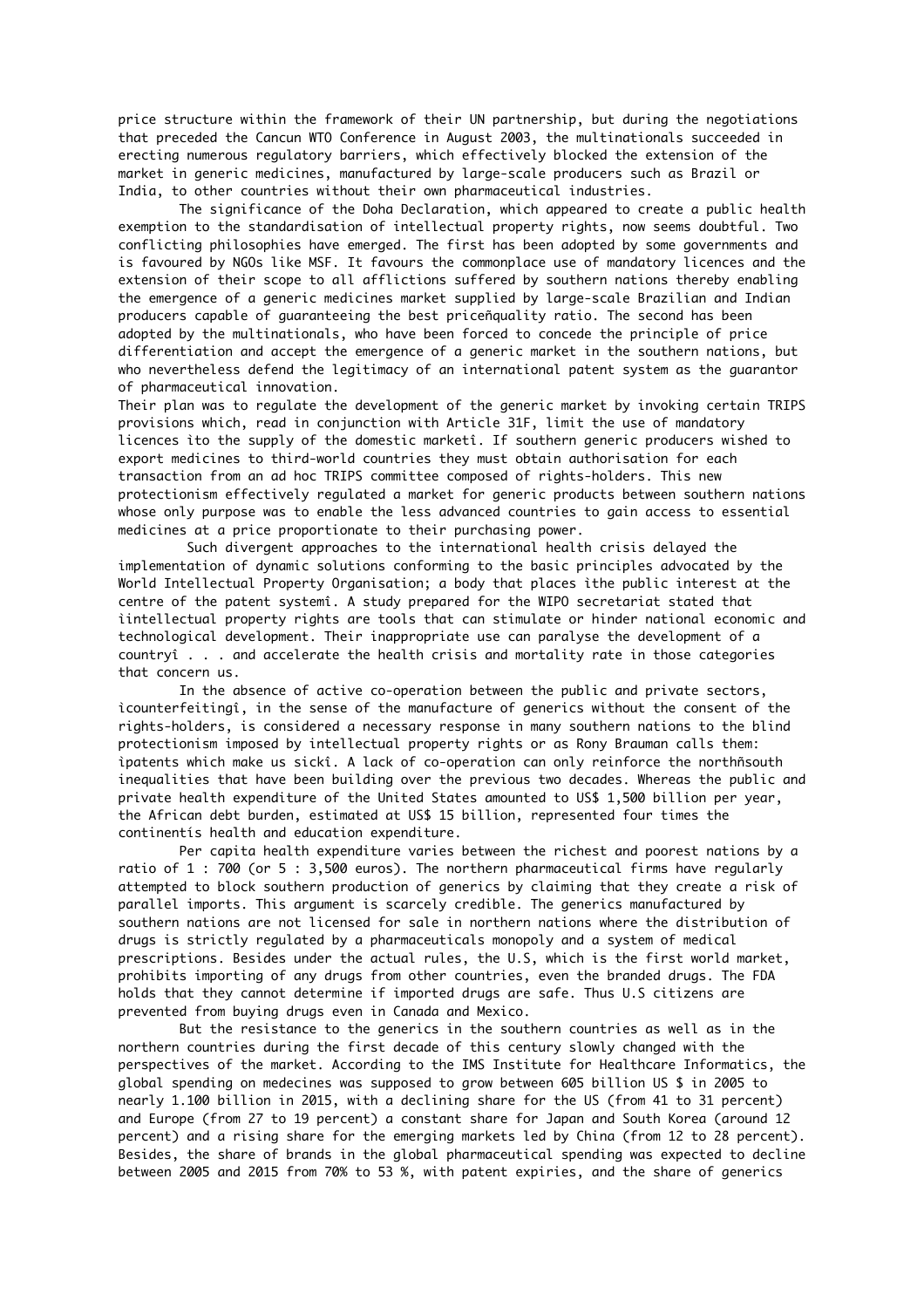was expected to grow from 20 to 39 % during the same period . As pharmerging markets and generics were expected to be the main drivers of growth, transnational corporations adopted their business models to these new realities.

The cost of a northñsouth pricing structure appeared a small price to pay, given that defending a system like TRIPS, which is devised to protect intellectual property on a global scale and restrict or control the southern generics market, could have a devastating cost for the twenty or so western firms that control sixty-five per cent of the global market. The institutional investors that ultimately control these firms had long understood the risk; one of Europeís most powerful investment groups, responsible for the management of 940 billion shares, had insisted that pharmaceutical companies adopt a voluntary approach to the looming public health crisis by publishing a code of good practice requiring Astra Zenaca, GlaxoSmithKline and Novartis AG to price their medicines according to the capacity of each market to pay, and to desist from the practice of selling the cheapest medicines to the developing world and imposing patents upon the poorest countries.

Besides the restrictions upon generic imports between southern nations, the new strategy adopted by the multinationals consisted of massively patenting the most effective anti-AIDS treatments in key intermediary markets while granting voluntary licences to generic manufacturers. South Africa was the chief target of this offensive, since it represented seven per cent of the regionís population, seventeen per cent of its infections and forty-one per cent of its wealth. As demonstrated by Samira Guennif and Claude Mfuka, the voluntary grant by GlaxoSmithKline (GSK) and Boehringer Ingelheim (BI) of a licence to a local producer, Aspen Pharmacare, for antivirals that best meet the needs of developing countries in terms of cost and ease of production and treatment has effectively blocked competition from generic Indian producers and others in what has become a captured market. This strategy have prevented competititors from building sales, benefiting from economies of scale, reducing costs, increasing margins and attempting the transition from imitation to innovation.

The anti-competitive exploitation of intellectual property rights maintains control of the availability and price of products for which substitutes are difficult to find and regulates the conditions under which access is permitted to the most effective drugs. It did so independently of governments, which, particularly in the case of South Africa, lacked the political will to resist. The competition represented by southern generic producers seemed to have been a sufficient threat to close the door, in the medium to long term, upon any model of intellectual property intended to finance innovation. This is why the global pharmaceuticals industry has argued that Indian generic producers, which manufactured about half of anti-retro-viral treatments against AIDS, should be brought into line by TRIPS and made to comply with its timetable for strictly limiting the copying of patented medicines from 2005 .

# INTELLECTUAL PROPERTY RIGHTS AND PHARMACEUTICAL INNOVATION

 The question of innovation, its cost and the optimal procedures for its achievement are central issues in the current transition of intellectual property rights. On the one hand, it seems fairly evident that the protection afforded to patent medicines by granting them a monopoly limited in space and time has been: ìa determining factor in the accelerated growth of the pharmaceuticals industry during the 1960sî as pointed out by Marc-Hubert Depret and Abdelillah Hamdouch. On the other hand, the adoption of a uniform system of intellectual property rights via TRIPS is by no means certain to stimulate innovation geared to the requirements of the southern nations, since research and development is strictly determined according to solvent demand and the investment returns available in northern countries.

The notion of some virtuous circle where todayís profits become tomorrowís investments and fund the innovations of the future thus contributing to global welfare is nothing more than a fantasy. The better future, which it is promised will arrive following the standardisation of intellectual property rights, will amount to nothing more than a continuation of todayís pain and the current cycle of infectious disease and other pathological illnesses exacerbated by the difficulty of access to essential medicines. Quite apart from the question as to how its benefits are to be distributed, the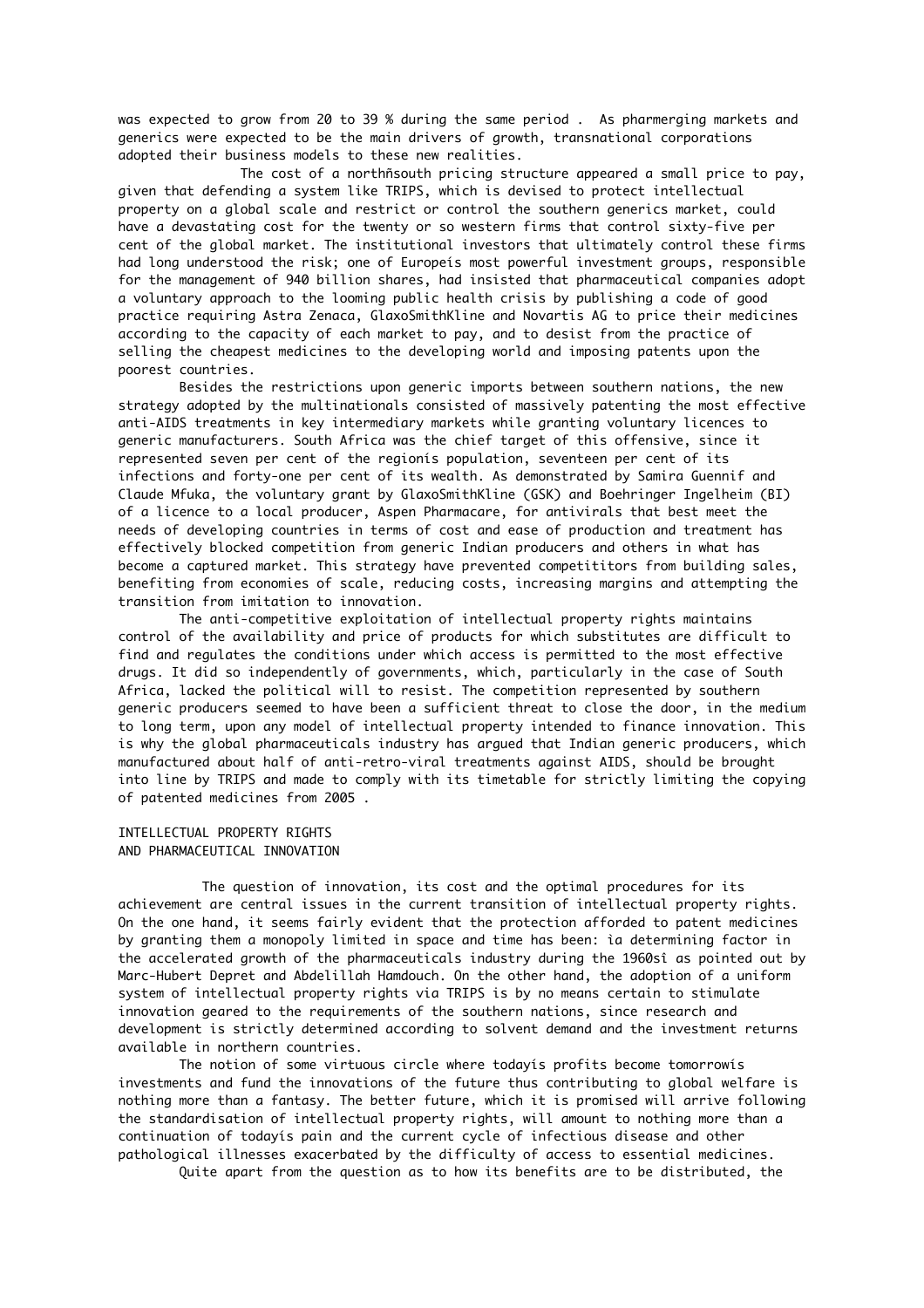nature, cost and most advantageous methods of innovation must be considered. According to William Jack and Jean O Lanjow, research and development should be judged according to whether the investment leads to the discovery of new products and to what extent these new products confer new benefits in comparison to alternative products. The cost of stimulating innovation at all levels is directly linked to the time required to make the discovery.

 But the measure of ìinnovativenessî in drug development depends largely from the retained definition, as AS Kesselheim, B.Wang and J.Avron have shown in a systematic review of the litterature. If we simply define innovation by drugs counts, that is to say the approval of new molecular or new chemical entities (NMEís or NCEís) which are synonymous terms, the trend is constant or positive in most studies published. By contrast, if we rely on other definitions such as economic markers (productivity of R&D, cost-effectiveness, market share), patents rates and their subsequent citations, or therapeutic value measures, the trend of innovation is not favourable in most of the literature. If the therapeutic value measures hold the greatest promise for evaluating the effectiveness of investment in drug development by public and privates sources, here again the evaluation of innovativeness differ according to different sources.

A first study, led by P E Barral and commissioned by the firm Aventis, investigated 26 years of pharmaceutical research in the world 1975ñ2000 and concluded that during this period the proportion of molecules that were truly innovative in their therapeutic contribution and chemical structure only corresponded to ten per cent of new medicines produced by the research departments of pharmaceutical companies. These are the blockbusters; medicines that generate turnover in excess of US\$ one billion and provide the platform for the growth of transnational pharmaceutical companies. At the time of this research, these beacon medicines usually represented more than one-third of sales in the sector and it was estimated that eighty per cent of world sales were generated by only fifteen per cent of products sold. By contrast the new ìme tooî molecules with a chemical structure that had already been discovered and which failed to offer any therapeutic advance constituted 56 per cent of new medicines.

 The independent drug bulletin La revue Prescrire analyses the therapeutic value of new drugs approved in France. In a synthesis of twenty two years of its annual report, compiled by pharmacologists and doctors for the purpose of aiding practitioners to identify genuine advances, it examines 2,693 new medicines introduced by pharmaceutical firms between 1981 and 2002 inclusive and concludes that 66.1 per cent (1780) do not make any new therapeutic contribution, sixteen per cent may have a minimum added value, 7.9 per cent have some added value, 2.7 per cent represent significant clinical advance and only 0.3 per cent represent a major advance. In the following decade, 2002-2012, 15.6 percent of the drugs represent more risk of harm than benefit, 54.7 percent are without added value, 21.7 percent have a minimum added value, 6.4 have some added therapeutic value, 1.4 represent significant clinical advance, and 0.2 percent (or two drugs) mark a major advance in a new area .

 Two other studies have surveyed physicians of 15 specialities in some 30 leading U.S academic medical centres to identify the most innovative drugs approved by the Food and Drug Administration between 1984 and 2009, according to their superiority over preexisting therapies, the burden of morbidity affected, the overall effectiveness and scientific importance of the drug. These studies have shown that four drugs on the 21 identifies were approved in 2000 or later. Most of the transformative drugs were based on research and development conducted by scientists in academic medical centers, often supported by the National Institute of Health or other public funding, sometimes with the support of industry collaborators at the investigation stage, and always with the support of them at the clinical trial stage. Nine of the 26 (35 percent) innovative drugs were repurposed drugs originally studied for another indication and a disproportionate number of transformative drugs (10 of the 26 or 38 percent) were originally ìorphan drugsî for patient with rare diseases, whose prescription extended for larger indications, especially in oncology.

Thus, research and development are experiencing a serious productivity crisis since 2000, due to the reduction in the number of licences being issued for the sale of medicines following the adoption of more selective criteria (seventeen medicines were approved in 2002 compared to more than fifty 20 years before) and the fact that half the worldís 100 best-selling medicines entered the public domain in 2005.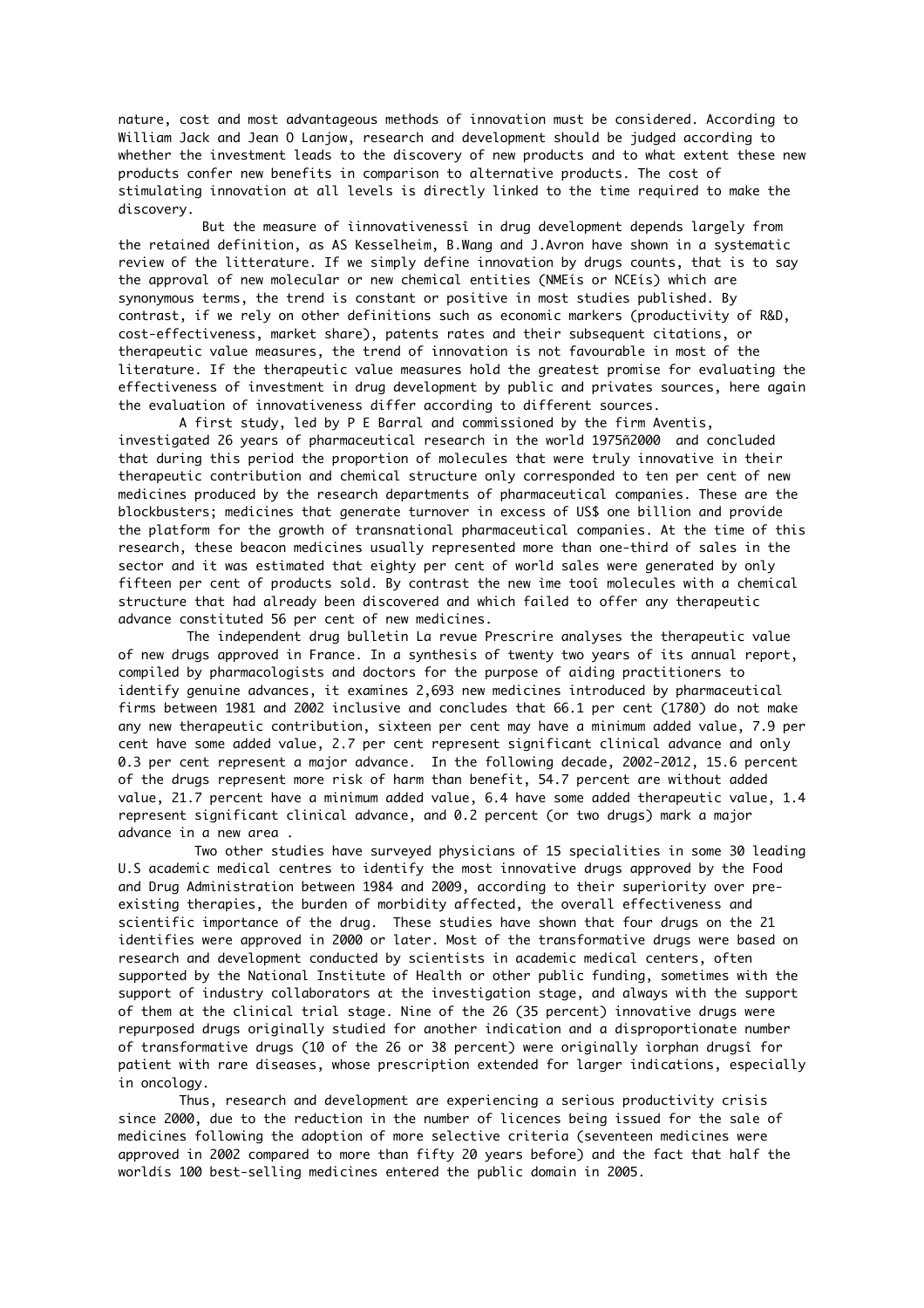Pure molecular research only represents twelve per cent of R&D costs while preclinical development amounts to thirty per cent and clinical development (test phases 1ñ4) thirty-four per cent, with the remaining budget being absorbed by quality control, registration, bio-availability etc. The general tendency among pharmaceutical firms has been to reduce costs by contracting-out thirty to forty per cent of their R&D to laboratories specialising in pure research or development.

The figure quoted most often for the cost of each medicine launched into the market is US\$ 802 million. However this estimate is provided by research centres largely financed by the pharmaceuticals industry and includes molecules discovered with the help of public subsidies. Moreover half of the sum is purely notional since it represents ìopportunity costsî, being the interest lost by investing capital in a business venture instead of banking it and drawing the interest. ìSeveral recent studies and in particular those conducted by Henry and Lexchin (Lancet) and M. Angell, former editor of New England J. Med (Washington Public Citizen) reveal that these costs are over-estimated by four to five hundred per cent and that the true figure is nearer 100 to 250 million euros.î

There is therefore a lack of transparency in pharmaceutical industry costs, the allocation of public funds with the National Institute of Health and other public funding contributing approximately eighty per cent of US biomedical research budgets. For example staduvine and the four other anti-retrovirals that make up the family of nucleosidic inhibitors were invented at Yale University using public funds; the university, like all American higher institutions since the 1980 Bayh-Dole Act, acquired intellectual property in its discoveries, which it transferred to the pharmaceutical giant Bristol Myers Squibb (BMS). Moreover, research and development costs must be viewed in comparison to marketing budgets. R&D costs were estimated to be an average fourteen per cent of sales in the 1990s as against marketing budgets for the big pharmaceutical firms equivalent to twenty-four per cent of sales. Indeed it is not unusual for groups to allocate more than thirty per cent of revenue to promotion and marketing. More than one-third of all staff are employed in the marketing of medicines, while in France, pharmaceutical advertising represents ten per cent of total industrial advertising costs bettered only by soaps, cleaning products, perfume and cars. The US pharmaceutical industry employs nearly twice as many marketing than research staff; the marketing and administration budget for the BMS Group was US\$ 3.86 billion in 2000 while its R&D budget was only US\$ 1.93 billion.

Quite apart from the issues surrounding the cost of innovation, the methods used by researchers changed considerably during the nineties with the advent of the chemical paradigm as a means of understanding biological phenomenon. In 1999 two out of every three medicines approved by the Food and Drug Administration originated from new biotechnology whereas ten years earlier, the figure was one in four. The rapid advance in genomic understanding in its wider sense has led to new forms of co-operation between academic research, biotechnology laboratories and pharmaceutical firms and the integration of the technologies and methods developed by the new laboratories. The multiplication of knowledge and its easy categorisation as intellectual property means that in this new age it has become the principal tool of accumulation, as demonstrated by the 1,273 new laboratories set up in the United States in 2002 compared to 280 in the United Kingdom, 340 in Germany and 250 in France.

In July 1984, France enacted a bioethics law that stated that no part of the human body, its elements or products, nor any total or partial gene structure could be patented. However, Directive 98/44 of the European Community permitted the patenting of a total or partial gene sequence provided it is accompanied by an explanation in concrete terms describing the sequenceís function and its industrial application. In the United States, broadly defined patents have been granted without difficulty and have resulted in large profits for biotechnology and venture capital companies. The patents are ìbroadly definedî in the sense that the first person to acquire rights to any specific application of a gene may claim the rights to other applications of the same gene without having specified such additional applications when registering the initial patent.

This has delayed medical advances, since the large firms have acquired broadly defined patents allowing them to profit from public research; a situation admirably described by John Sulston, the 2002 Nobel prize-winner for medicine. For example the American company, Myriad Genetics, acquired the patent to the entire BRCA 2 gene associated with breast cancer, which was discovered by the British Institute of Cancer Research. Myriad then systematically exploited its monopoly by attempting to impose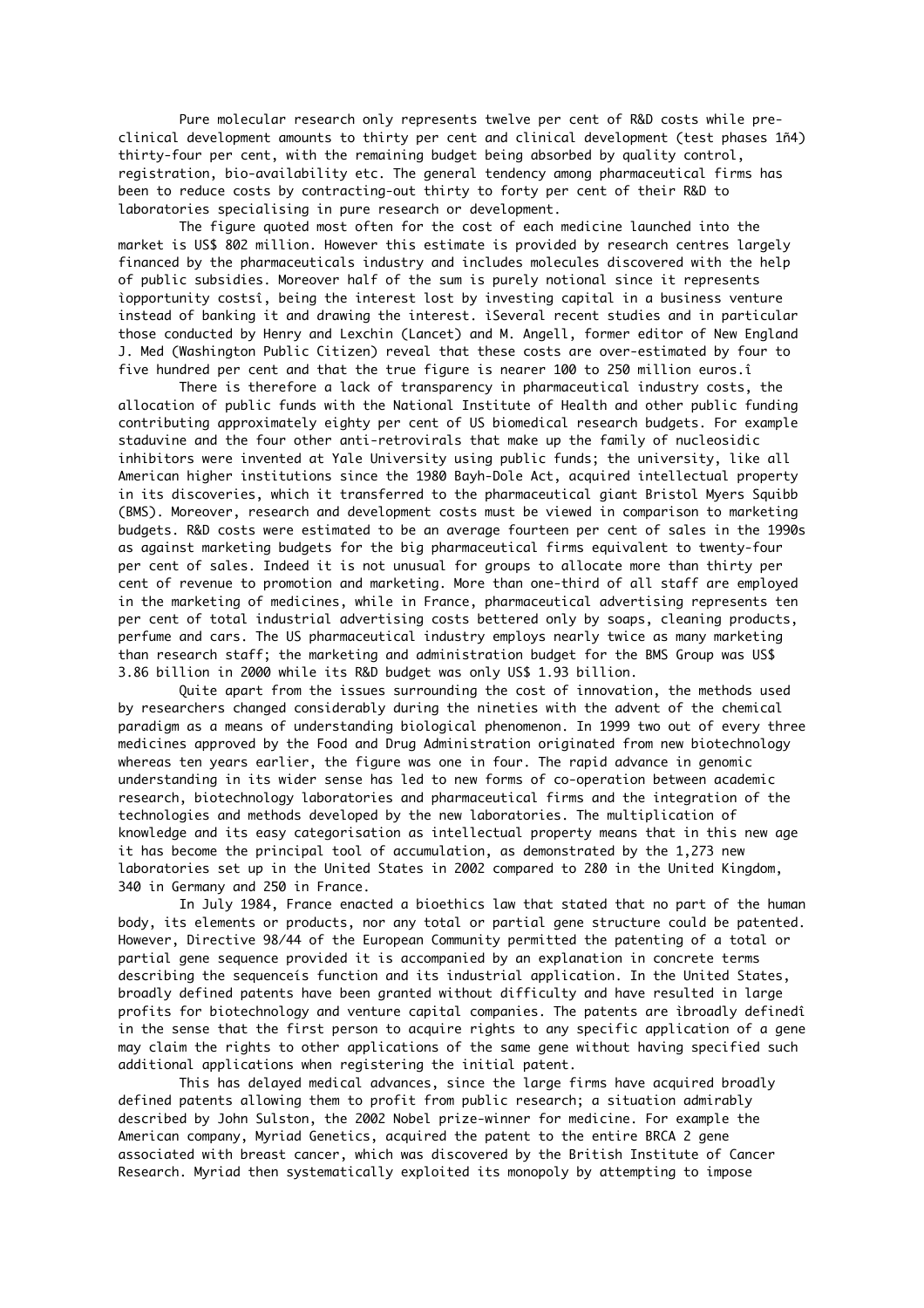exclusive licences at exorbitant prices upon other research institutions, thereby inhibiting potential discoveries under the guise of protecting intellectual property. The U.S Supreme Court finally overturned the patent in 2013, and determined that DNA in its natural form was not patentable .

This type of case has become commonplace in the United States, where the biotechnology companies complained to the National Institute of Health about the negative impact of patents upon their research while researchers involved in human genome sequencing, achieved in 2003, introduced rules for the immediate and public dissemination of their work in order to avoid duplication between teams, appropriation of research work and the exploitation of intellectual property to prevent the advance of knowledge as they sought to maximise the advantages for the whole of society from a strategically important research and development field. In the year 2000, twenty per cent of therapeutic targets were determined using genomic analysis whereas the current figure is closer to eighty per cent while our knowledge of the human genome and its 30,000 genes will enable a five- to six-fold expansion of the biological targets previously used by the pharmaceutical industry.

A comparison of the commercial attempt at genetic sequencing and genome patenting by Craig Venter and his company Celera Genomics, whose share price plummeted from US\$ 250 to US\$ 14 between 2000 and 2004, and the corresponding public project, championed by John Sulston, finally confirms the effectiveness of international scientific co-operation between public bodies where useful data is universally available notwithstanding the fact that it is patentable. Sulston rightly attributes the extended use of patents to the gulf that has emerged between science and culture and ìthe confusion that now exists between science and technology, the former being subject to the interests of the latterî. Scientists are thus driven to ìcommercially exploit their discoveries irrespective of the impact this may have upon society as a wholeî. Since the number of gene patent applications has already exceeded half a million, there are good reasons for questioning this model of ìintellectual property scienceî, which, in order to benefit a mere handful of companies, limits the scope of discovery by multiplying the barriers to research.

In the two major branches of todayís technological revolution, biotechnology and IT, where the acquisition of knowledge is a cumulative process and each innovation is necessarily built upon previous discoveries, the multiplication of intellectual property rights is inhibiting the innovation that they are meant to encourage. The idea, first developed by Heller and Eisenberg, that patents are counter-productive in sectors where innovation is cumulative has been supported by Bessen and Masin.. The current broad scope of patents is permitting the creation of monopolies for the benefit of a handful of companies to the detriment of the public good. In addition to the ìhold-upî tactic used by previous rights-holders to exploit subsequent discoveries that they had not even envisaged, the ìminefieldî strategy has emerged, whereby a whole series of patents are accumulated, notwithstanding limited research and development, for the sole purpose of holding to ransom companies that inadvertently infringe these patents in the process of launching successful products. The accumulation of patents and the monopolies they confer thus becomes a huge resource within a remarkably short time and shifts market competition from the laboratory to the courtroom.

The increasing role of lawyers in the economy tends to complement and reinforce its domination by accountants. The growth in patent applications, which doubled in the US during the previous twelve years and which increases by ten per cent annually and currently stands at 300,000 per year, has led to a sharp deterioration in the quality of the work performed by patent offices and a corresponding increase in their use of quantitative criteria. The extension of what may be patented and the ability to acquire a patent within a short period is being increasingly challenged in the biotechnology sector and the computer software and semi-conductor industries where, following an initial phase of vigorous expansion, the US intellectual property model has inhibited both innovation and competition by imposing patents and multiplying barriers to research. As an exclusionary property right, patents are more and more used as a strategic weapon to shape market and to reap monopoly rents through patent monetization, current in many global industries, such as the telecom.

Conversely, any disincentive to investment created by the absence of intellectual property rights may be balanced by free access to existing innovations; the sharing of technology will in time enhance innovation. This communal ownership model has worked when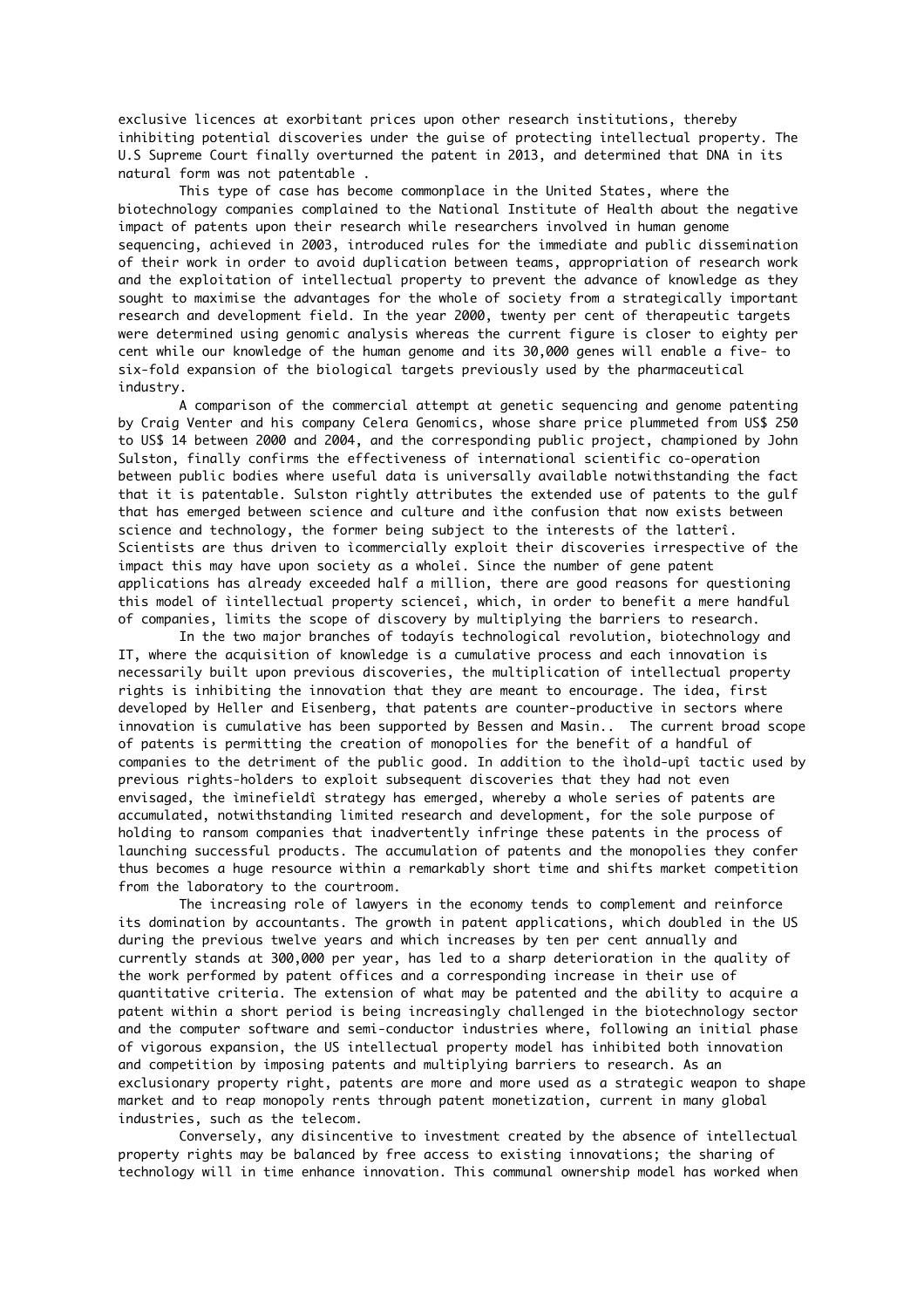applied to freely available software and has been successfully practised, as we have seen, in the sequencing of the human genome. It enables the avoidance of the ìhold-upî and ìminefieldî tactics exploited by firms that accumulate patent portfolios merely to garner profits. The whole future of biology depends upon advances in bio-computer technology, which numerically processes data; the patenting of these databanks will only restrict research by limiting access to knowledge.

Therefore, biotechnology research methods that determine the extent of pharmaceutical innovation are heavily dependent upon intellectual property regimes, which vary between America and Europe. The considerable extension of intellectual property rights and the scope of what may be patented is driven by dynamics contrary to the stated objectives.

## BUSINESS MODELS AND INNOVATION RISKS

 The big pharmaís old business model based on IP and blockbuster, is challenged by the fall off of patented medicines, the rise of the generic market and the emerging markets, decreased R&D productivity, increased public and private payor pressures for new product pricing. Despite such accumulation of challenges, the net return on revenues of an average U.S major pharmaceutical company has been two to three times higher than the average Fortune 500 companies, from 2000 to 2011. To understand this discrepancy, numerous scholars have resorted to the concept of ìinstitutional corruptionî, first defined by D.F Thompson and Lawrence Lessing. According to Lessig, ìinstitutional corruption is manifest when there is a systemic and strategic influence which is legal, or even currently ethical, that undermines the institutionís effectiveness by diverting it from its purpose or weakening its ability to achieve its purpose, including, to the extent relevant to its purpose, weakening either the publicís trust in that institution or the institutionís inherent trustworthiness.î

 The seventeen contributions edited by Marc Rodwin on ìInstitutional Corruption and the Pharmeutical Industryî in the special issue of The Journal of Law, Medecines and Ethics (Vol. 41:3.Fall 2013) gather further evidence of a massive direct or indirect influence of the pharmaceutical industry on all aspects of public health, from legislation, by lobbying spending in the Congress, where it ranks first, bypassing FIRE (for finance, insurance and real estate) to research and development, production of knowledge, clinical trials selective results, information on the risks of drugs and monitoring of patient safety, marketing, prescription, FDA regulation, and even patients and physicians communications networksÖ

 Innovation in the field of public health sometimes entails lethal risks. By attempting to monopolise information and the scientific evaluation of their products, the pharmaceutical companies are wielding a double-edged sword. They risk alienating consumers alerted by the scientifically proven risks associated with several medicines that have been withdrawn from circulation or carelessly prescribed. These include the Deroxat antidepressants manufactured by GSK, Zoloft and Pfizer; the Prozac, Eli Lilly, prescribed to 50 million patients throughout the world; the ant-inflammatories Bextra and Celebrex manufactured by Merck and Pfizer respectively; menopausal hormone replacement therapy associated with cardio-vascular risks; the anti-cholesterol Crestor marketed by Astra Zenaca; the anti-asthmatic Serevent produced by GSK; the anti-obesity treatment, Meridia, manufactured by Abbott, the istrotretinion Roaccutane produced by Roche, etc.

 Besides, pharmaceutical products can produce, apart from therapeutic benefits, undesirable or even harmful effects such as toxicity and allergic reactions. The most reliable studies ìindicate that prescription drugs use causes over a million individuals to be hospitalised and between 106,000 and 140,000 deaths in the United States each yearî, or three to four times the casualties of automobile accidents in the U.S.

 Further research would may be link this phenomena with the business model of Big Pharma, based on branded drugs and the maximizing of sales volume. In some cases, such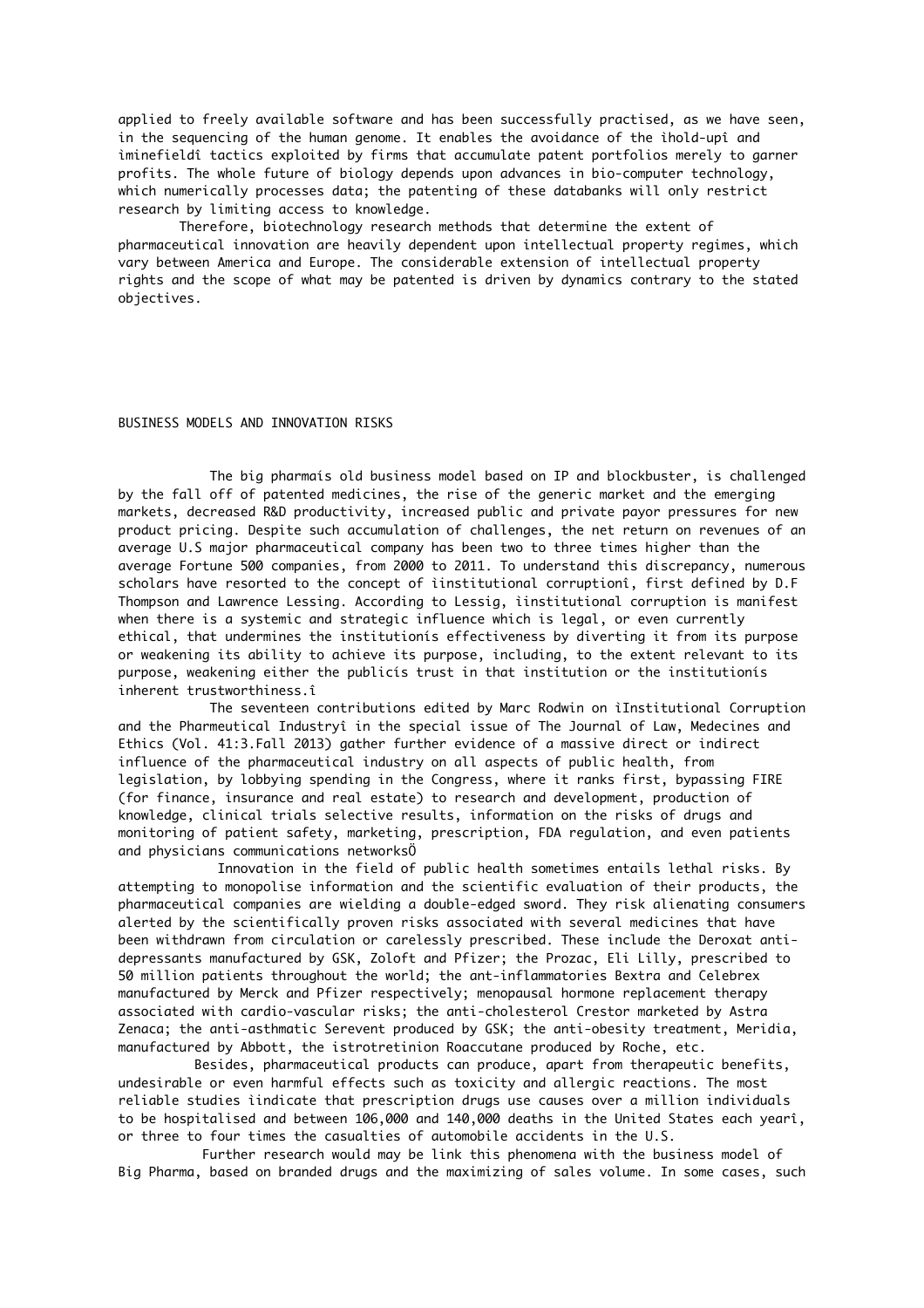as the anti-biotic market, which answers to an essential need in terms of therapy, this price/volume business model is completely inadapted to the northern market, in the sense that it is a key barrier to achieving more progress on resistance. Apart from the question of antibiotics, the different incentives accorded to manufacturers of orphan drugs (to treat rare diseases affecting less than 200.000 people in the U.S), may not encourage transformative drugs especially in oncology, where the safety of orphan drugs seems worse than nonorphan drugs for cancer treatment.

# CONCLUSION: MORE OF THE SAME?

Far from adapting to a multilateral world, and to new challenges of innovation, the TNC from the pharmaceutical industry cling to their traditional business model based on IP and worldwide commercialisation of their products. After the implosion of the Anti Counterfeiting Trade Agreement (ACTA), negotiated by the US with mostly high-income economies, the Trans-Pacific Partnership, negotiated secretly since 2008, is part of a global effort to shift power to the TNC by strengthening property rights. According to documents that have been leaked, and reports from NGO and industry meetings, the TPP would require ìevergreeningî of the 20 year patents for pharmaceutical and medical devices. Physicians for a National Health Program denounces this tendency : iwhenever there is any change such as a new indication or a new delivery method, the patent must be renewed even of there is no added therapeutic benefitî. In addition the TPP places barriers to new generics by prohibiting the use of data from clinical trials conducted on behalf of the patented medication, project to open patenting to surgical procedures, treatments, diagnostic tests, and permits corporations to sue governments for loss of expected profits if their law that protect public health interfere with profits. A few scholars have underlined that the maximalist view , promoted in the US proposal for an IP chapter in TPP is quite unrealistic and alienating ìits ultimate expansion to countries the United States is more concerned aboutî, namely China, Brazil and India, which was already hostile to the TRIPS agreement under WTO.

In 2003, the French Council of Economic Analysis concluded its report on Intellectual Property in these terms: ìthe system of patents used to protect intellectual property in the developing world is in a sorry state, particularly in the United States. The problem is most severe and most evident in the bio-medical sector but it extends much further. And it is this sorry system that will be forced on the rest of the planet by the TRIPS Treaties negotiated within the framework of the World Trade Organisationî.

Despite considerable progress that has been made in terms of access to medicines in the emerging countries, and especially in the BRICS, the Big Pharma clings to a maximalist view of the IPR, and continues to influence the trade and negotiation agenda.

Intellectual property law as enacted by the state is therefore at the centre of the search for a new balance between the interests of innovators and producers on one hand and those who prescribe medicines and consumers on the other. The necessary evolution of the law, which has been perversely influenced by influential lobbies, will certainly be difficult, since it will involve modifying the accumulation of wealth, the ability to gain from the value added to products, and the distribution of income, features common to every form of property. However, public health is now sufficiently high on the international agenda and plays such a key role in northñsouth relations that a new political will exist.

Interview with the author, 2003.

 ìThe worldwide position on counterfeit medicinesî, Parexel International Information Bulletin on Pharmacy Practice and the Law, 02/2003, p.53.

UN News Centre, 11/11/2003

 Philippe Kourilsky, Intervention at the Academy of Sciences, Le Monde, 8ñ9/02/2004. Serge Tomasi, Deputy Director for social development and educational co-operation, French Minister of Foreign Affairs, speech at the French Drugs and Development Network (ReMeD) panel, 13/11/2003.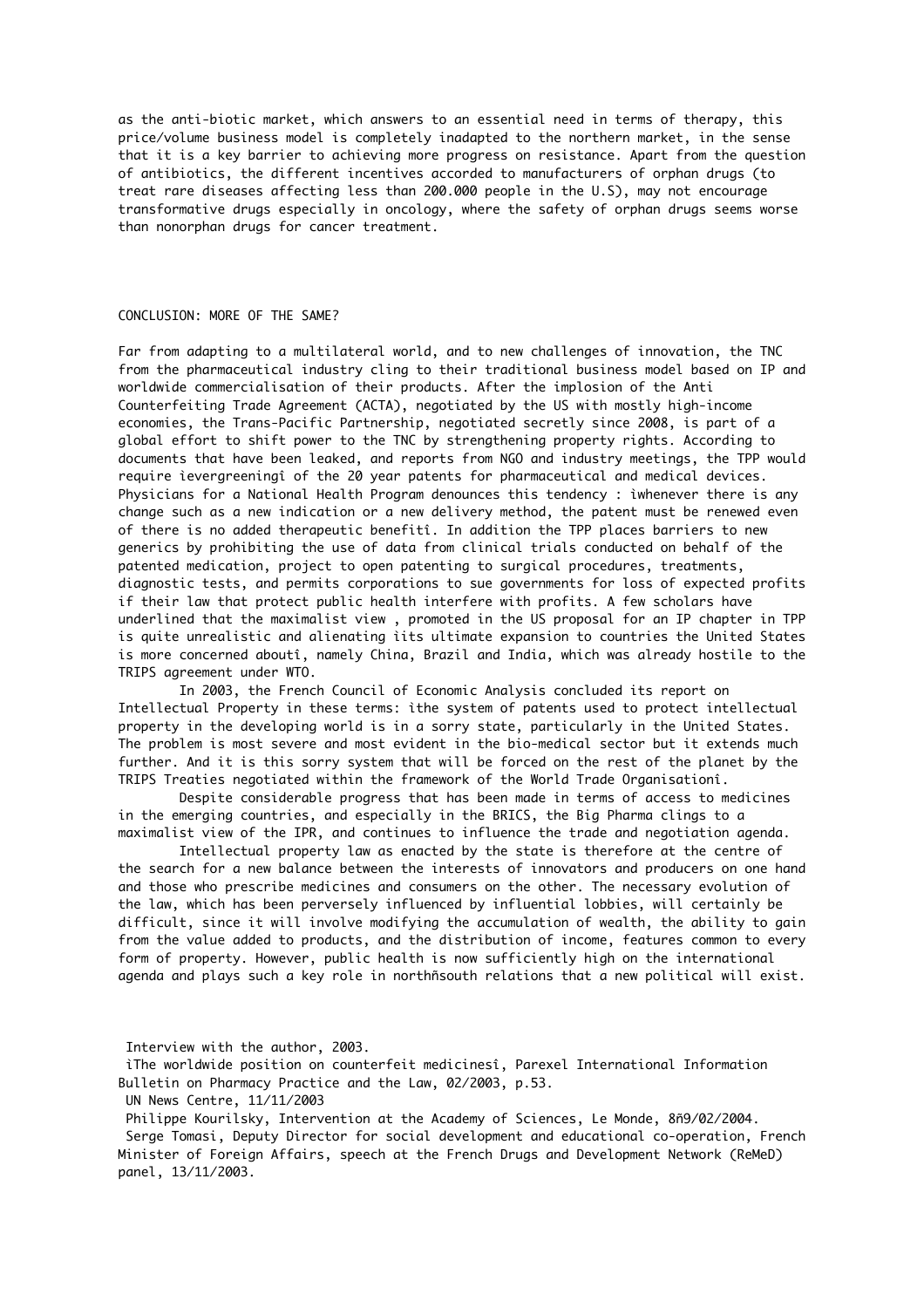Cf. ReMeD Journal, No. 22, November 1999: ìMarchÈ pharmaceutique parallËle, ventes illicites et santÈ publiqueî, ReMeD network panel, 14/10/1999, Faculty of Pharmacy: ìMieux cerner le marchÈ illicite de mÈdicaments en Afrique: pour une lutte plus efficace.î Guilherm de Lemos, Ecole Nationale de la SantÈ Publique, Rennes, and German Velasquez, ReMeD panel, October 1999.

 Laurence Tubiana and Jean-Michel SÈvÈrino, ìBiens publics globaux, gouvernance mondiale et aide publique au dÈveloppementî, in Gouvernance mondiale, Report of the Conseil díAnalyse Economique to the Prime Minister, led by Pierre Jacquet, Patrick Messerlin, Laurence Tubiana, La Documentation FranÁaise, 1999, . http://www.cae-eco.fr/IMG/pdf/ 020.pdf

WHO : HYPERLINK "http://www.who.int/gho/hiv/en/" http://www.who.int/gho/hiv/en/; UNAIDS : HYPERLINK "http://data.unaids.org/Publications/IRC-pub07/jc1267-univaccessthenextsteps\_en.pdf" http://data.unaids.org/Publications/IRC-pub07/jc1267-univaccessthenextsteps\_en.pdf

 Declaration by the Chinese Minister of Health reported by Xinhua Agency 18/02/2004. Pierre Haski : Le sang de la Chine : Quand le silence tue, Paris, Grasset, 2005; HYPERLINK "http://www.avert.org/hiv-aids-china.htm" http://www.avert.org/hiv-aidschina.htm

 HYPERLINK "http://www.avert.org/tuberculosis-and-hiv.htm" http://www.avert.org/ tuberculosis-and-hiv.htm

Le Monde, 15ñ16/07/2003; 23/09/2003.

 Susan Sell and Christopher May, ìMoments in law: contestation and settlements in the history of IPRî Review of International Political Economy, 8:3, Autumn 2001, pp.467ñ500; Susan Sell ìMultinational corporations as agents of change: The globalisation of IPRî, in Private authority in international affairs, Albany, State University of New York Press, 1999.

 James Love, ìFrom TRIPS to RIPS: A better trade framework to support innovation in medical technologiesî, Agence Nationale de Recherches sur le SIDA/Institut díÈconomie publique, Workshop on economic issues related to access to HIV/AIDS care in developing countries, UniversitÈ de la MÈditerannÈe, Marseille, 27/05/2003, p.4.

 Christian Chavagneux, ìLa montÈe en puissance des acteurs non Ètatiquesî, p.239 in Gouvernance mondiale, Report by Pierre Jacquet & alii. to the Prime Minister, La Documentation FranÁaise, 2001, p.239

 WIPO action programme, cited in: WIPO, 15/08/2003, Assembly of member states, 39th set of meetings, Geneva, 22/09ñ1/10/2003, ìThe impact of an international system of patents upon developing nationsî A study by Elizabeth Ng Siew Kuan, Faculty of Law, National University of Singapore p.65.

 James Love, ìLes saboteurs de líaccord de Dohaî, ManiËre de voir, Le Monde diplomatique, March 2004.

 European Commission, 1997, cited in Carlos M. Correa, ìDroits de propriÈtÈ intellectuelle et licences obligatoires: options pour les pays en voie de dÈveloppementî, Working Document, (South Centre), Geneva, 2002, pp.17ñ18.

 Jean Tirole, in PropriÈtÈ intellectuelle, Report of the French Council of Economic Analysis to the Prime Minister, by Jean Tirole, Claude Henry, Michel Trommetter et Laurence Tubiana, July 2003, p.36 : HYPERLINK "http://www.cae-eco.fr/IMG/pdf/041.pdf" http://www.cae-eco.fr/IMG/pdf/041.pdf

 Benjamin Coriat, JÈrome Dumoulin, Yves-Antoine Flori, Tony Barnett, Yves Souteyrand, Jean-Paul Moatti ìPatents, generic drugs and the market for antiretroviralsî, Introduction to Economic of AIDS and access to HIV/AIDS care in developing countries: Issues and challenges, Report presented to the second global AIDS conference, ANRS 2003, pp.28ñ29 : HYPERLINK "http://www.anrs.fr/Ressources-et-publications/Publications/Publications-ANRS/ Economics-of-AIDS-and-Access-to-HIV-AIDS-Care-in-Developing-Countries.-Issues-and-Challenges" http://www.anrs.fr/Ressources-et-publications/Publications/Publications-ANRS/ Economics-of-AIDS-and-Access-to-HIV-AIDS-Care-in-Developing-Countries.-Issues-and-Challenges

; Marc-Hubert Depret and Abdelillah Hamdouch, ìDPI, orientation de la R&D pharmaceutique et accËs aux soins dans les pays en dÈveloppementî, (preliminary version) contribution to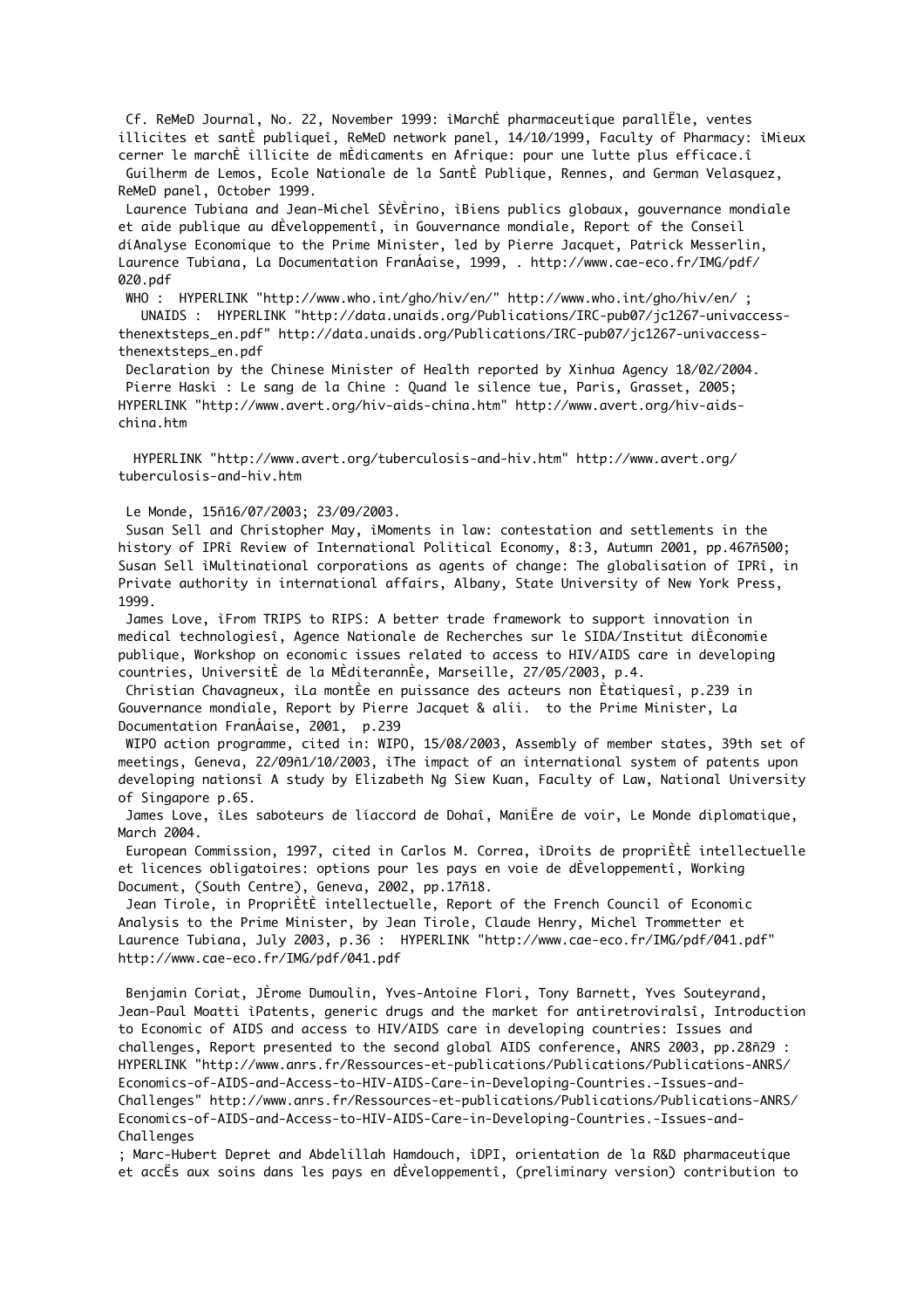the DPI and development study day, UniversitÈ Paris 1-Maison des Sciences Èconomiques, Paris, 16/01/2004, p.3.

Harry Marks, La mèdecine des preuves: histoire et anthropologie des essais cliniques, Les empícheurs de penser en rond, Paris, 1999, p.40, cited in Philippe Pignarre, Le grand secret de líindustrie pharmaceutique, Editions La Dècouverte, 2003, p.49.

PropriÈtÈ intellectuelle, Report by the Council of Economic Analysis to the Prime Minister, Jean Tirole, Claude Henry, Michel Trometter and Laurence Tubiana, La Documentation FranÁaise, 2003, p.106.

Laird (1993), Mugabe (1999), Blakeney (1999), cited in Getachew Mengiste, ìLes incidences du systëme international des brevets sur les pays en dèveloppementî, Document submitted to the Member States of the WIPO 15/08/2003, p.33. For estimates of the counterfeit medicines market (US\$ 32 billion US dollars), see below pp.117ñ118.

Study by Elizabeth Ng Siew Kuan, iThe impact of an international system of patents upon developing nationsî, a document submitted to the Assembly of Member States of the WIPO, 15/08/2003. p.62.

Economics of Aids, op.cit. p.30.

Martine Bulard, iEnguÍte sur un apartheid sanitaireî, ManiËre de voir, Le Monde diplomatique, March 2004. The SNIP has since been replaced by the LEEM (Les entreprises du  $m\hat{E}$ dicament).

ì†La contrefaÁon de mÈdicaments†î in Les atteintes juridique portÈes ‡ líinnovation, January 2001, p.27. Document supplied by the LEEM (Les entreprises du mÈdicament).

Parexel International Information Bulletin Pharmacy Practice and the Law, 02/2003, p.53. Le Moniteur des Pharmacies, No. 2473, 18/01/2003.

Cf. Emmanuel Combe, Etienne Pfister, Pluvia Zuniga, iPharmaceutical Patents, Developing Countries and HIV/AIDS Researchî, Economics of AIDS, op.cit. p.153.

Mike Mc Kee, iTripping over TRIPSî, IP Magazine, San Francisco, September 1999, cited in Martine Bulard, ManiËre de voir, Le Monde diplomatique, FebruaryñMarch 2004.

Cf. Ellen F.MíT Hoen, iTrips, Pharmaceutical Patents and Access to Essential Medicines: A long way from Seattle to Dohaî, Chicago Journal of International Law, Vol.3, No. 1, Spring 2002, pp.27ñ48; Ellen F.MíT Hoen, iTRIPS, Pharmaceutical Patents and Access to Essential Medicines: Seattle, Doha and Beyondî, in Economics of AIDS, op.cit. pp.39ñ67; Frederic M. Abott iThe Doha declaration on the TRIPS agreements and public health: lighting a dark corner at the WTOî, Journal of International Economic Law, 2002, pp.469ñ505.

Philippe RiviËre, Le Monde diplomatique, August 2002; Financial Times, 21/01/2004, p.11. Financial Times, 5/03/2004.

Interview of the author with Pierre Chirac, MSF, Paris, 2003.

Paul Benkimoun, Morts sans ordonnance, Hachette, Paris, 2001, cited in Philippe Pignare, Le grand secret de líindustrie pharmaceutique, Ed. La DÈcouverte, 2003, p.122.

Integrating Intellectual Property Rights and Development Policy, Report of the Commission on IPR, London, September 2002. Available online on the Commissionis website.

Campagne pour líaccËs aux mÈdicaments essentiels, iDoha dÈrailleî, available online on the MSF website

Le Monde, 18/07/2003, p.2.

German Velasquez, OMS, ManiËre de voir, Le Monde diplomatique, March 2004.

Le Monde, 10/07/2002.

Economics of AIDS, op.cit.: Paulo R. Texeira, Marco Antonio Vitoria, Jhoney Barcarolo, iThe Brazilian experience in providing universal access to antiretroviral therapyî, pp. 69ñ88; Maurice Cassier, Marilera Correa, iPatents, innovation and public health: Brazilian public-sector laboratoriesí experience in copying AIDS drugs, pp.89ñ107; Fabienne Orsi, Lia Hasenclever, Beatriz Fialho, Paulo Tigre, Benjamin Coriat iIPR, Anti-AIDS Policy and Generic Drugs: Lessons from the Brazilian Public Health Programî, pp.109ñ135.

Cristina díAlmeida, Pedro Chequer, Benjamin Coriat and Michel Kazatchkine, ìSida: Non ± líOMC!î, Le Monde, 14/01/2005.

Elizabeth Ng Siew Kuan, Study cited on p.25 and p.15.

iCes brevets me rendent malades: le Sida en Afriqueî, a documentary written by Rony Brauman, broadcast on France 5, 27/11/2003.

Le Monde, 9/07/2002 and 10/07/2002 p.4.

The Global Use of Medicines : Outlook through 2015, (2011) : HYPERLINK "http:// www.imshealth.com/deployedfiles/ims/Global/Content/Insights/IMS%20Institute%20for %20Healthcare%20Informatics/Global\_Use\_of\_Medicines\_Report.pdf" http://www.imshealth.com/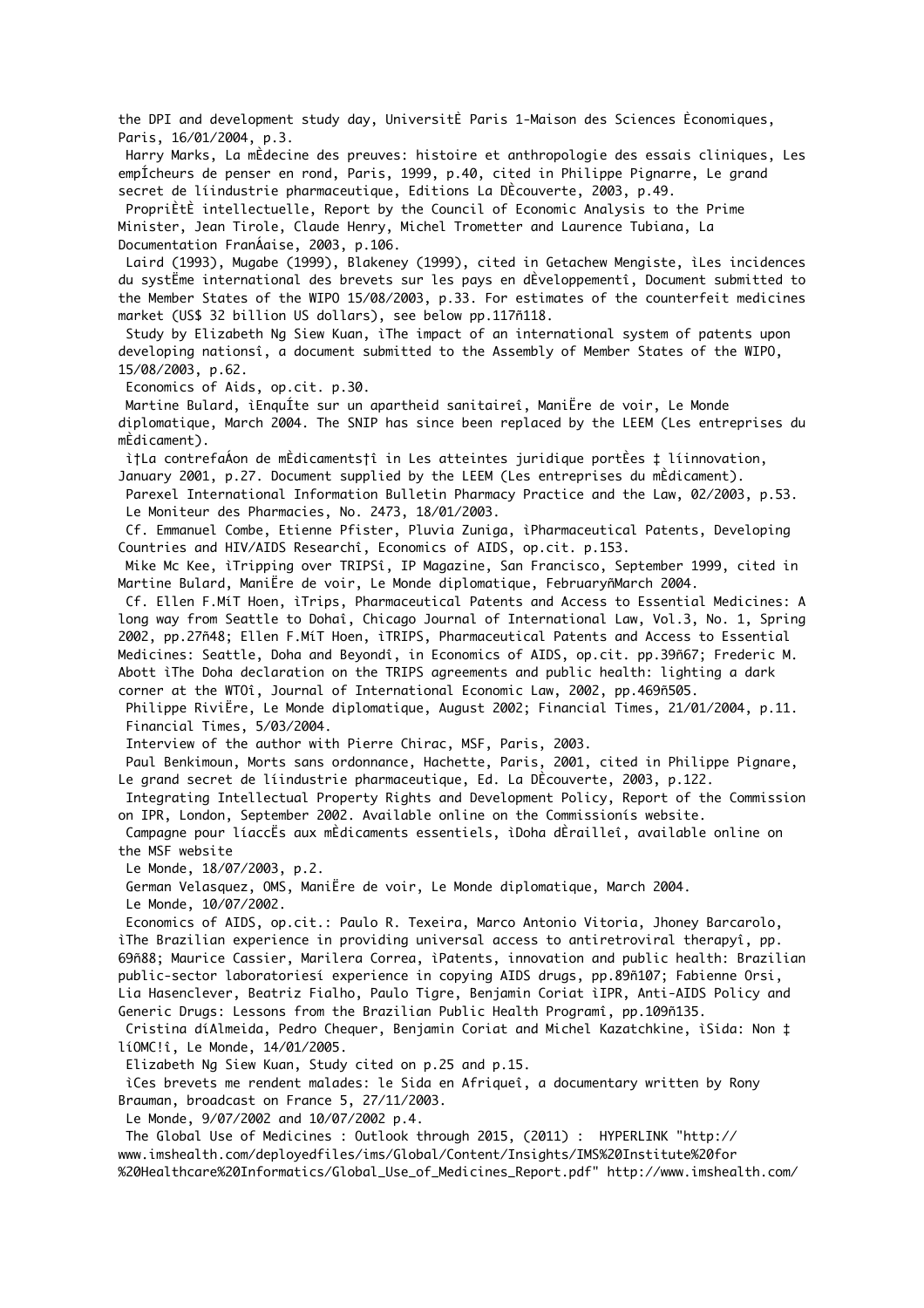deployedfiles/ims/Global/Content/Insights/IMS%20Institute%20for%20Healthcare %20Informatics/Global\_Use\_of\_Medicines\_Report.pdf

Financial Times, 24/03/2003, cited in Elizabeth Ng Siew Kuan, study cited for the benefit of the WIPO p.59.

Samira Guennif and Claude Mfuka, i†Les effets de la stratÈgie offensive de brevetage des entreprises pharmaceutiques sur líacces des patients aux traitements antisida dans les pays en dèveloppementt<sup>a</sup>, article that appeared in the magazine Tiers-monde, in 2004.

Le Monde, 20ñ21/03/2005, p.5 and 25/03/2005, p.5. On Indian Pharmaceutical Industry, see†: Chaudhuri, Sudip (2005): The WTO and Indiais Pharmaceuticals Industry: Patent Protection TRIPS and Developing Countries, New Delhi: Oxford University Press.

iDPI, orientation de la recherche pharmaceutique et accËs aux soins dans les PVDî, article cited.

William Jack and Jean O Lanjow, iFinancing pharmaceutical innovation: how much should countries contribute?î, Brooking Institution, The Centre for Global Development, Working Paper No. 28, 26 November 2003, Intervention at the conference: Market for Pharmaceuticals and the Health of Developing Nations, Institut diEconomie Industrielle, University of Toulouse, and World Bank Institute, Toulouse, 5ñ6 December 2003.

iDefining ëInnovativeness ë in Drug Development : A Systematic Reviewî, Nature, Vol.94, n∞3, p.336-348.

Idem, p.346.

Aventis, Paris, 2002.

Cited in: Arielle Moreau, Sophie REmont, Nelly Weinman, Liindustrie pharmaceutique en mutation, Les Etudes de la Documentation franÁaise, June 2002, p.90.

Abdelillah Hamdouch and Marc Hubert Depret, La nouvelle Èconomie industrielle de la pharmacie, Paris, Elsiever, 2001, pp.38ñ40.

Revue Prescrire, February 2003, volume 23, No. 236.

Prescrire International 2012, (Apr), 21 (126) : 107, cited by Donald W. Light, Joel Lexchin and Jonathan J. Darrow, iInstitutionnal Corruption of Pharmaceutical and the Myth of Safe and Effective Drugsî, in The Journal of Law, Medecine and Ethics, Special Issue edited by Marc A. Rodwin on Institutionnal Corruption and the Pharmaceutical Industry, Vol. 41:3. Fall 2013.

Aaron S. Kesselheim & Jerry Avron, iThe Most Transformative Drugs of the Last 25 Years: A Survey of Physiciansî, Nature, Vol. 12, June 2013, p.425-431; Aaron S. Kesselheim, Yongtian Tina Tan and Jerry Avorn†: The Roles Of Academia, Rare Diseases, And Repurposing In The Development Of The Most Transformative Drugs, Health Affairs, 34, n∞2 (2015)†: 286-293 http://content.healthaffairs.org/content/34/2/286.full.html

Abdelillah Hamdouch and Marc Hubert Depret, La nouvelle Economie industrielle de la pharmacie, Paris, Elsiever, 2001 p.54 and 56;.

Ibid, p.55.

Prescrire Review, 1 November 2003.

Professor Philippe Even and Professor Bernard DebrÈ, Savoirs et pouvoir: Pour une nouvelle politique de la recherche et du mÈdicament, Paris, Editions le Cherche-Midi, 2004, p.220.

Philippe Demenet, iLíaffaire stavudine ou les profiteurs du Sidați, Le Monde diplomatique ñ ManiËre de voir, FebruaryñMarch 2004.

Hamdouch and Depret, op.cit. p.53; Arielle Moreau and others., op.cit.pp.124ñ125. Philippe Demenet, article cited p.76.

LEEM, RÈalitÈs Èconomiques 2002.

Claude Henry & others:. iInnovation et droits de propriÈtÈs intellectuelles: quels enjeux pour les biotechnologies?î PropriÈtÈ intellectuelle Report to the PM, op.cit. p.49†; HYPERLINK "http://www.supremecourt.gov/opinions/12pdf/12-398\_1b7d.pdf" http:// www.supremecourt.gov/opinions/12pdf/12-398\_1b7d.pdf ; For an actualisation on intellectual property and genetics, see the website of the National Human Genome Research Institute : HYPERLINK "http://www.genome.gov/19016590" http://www.genome.gov/19016590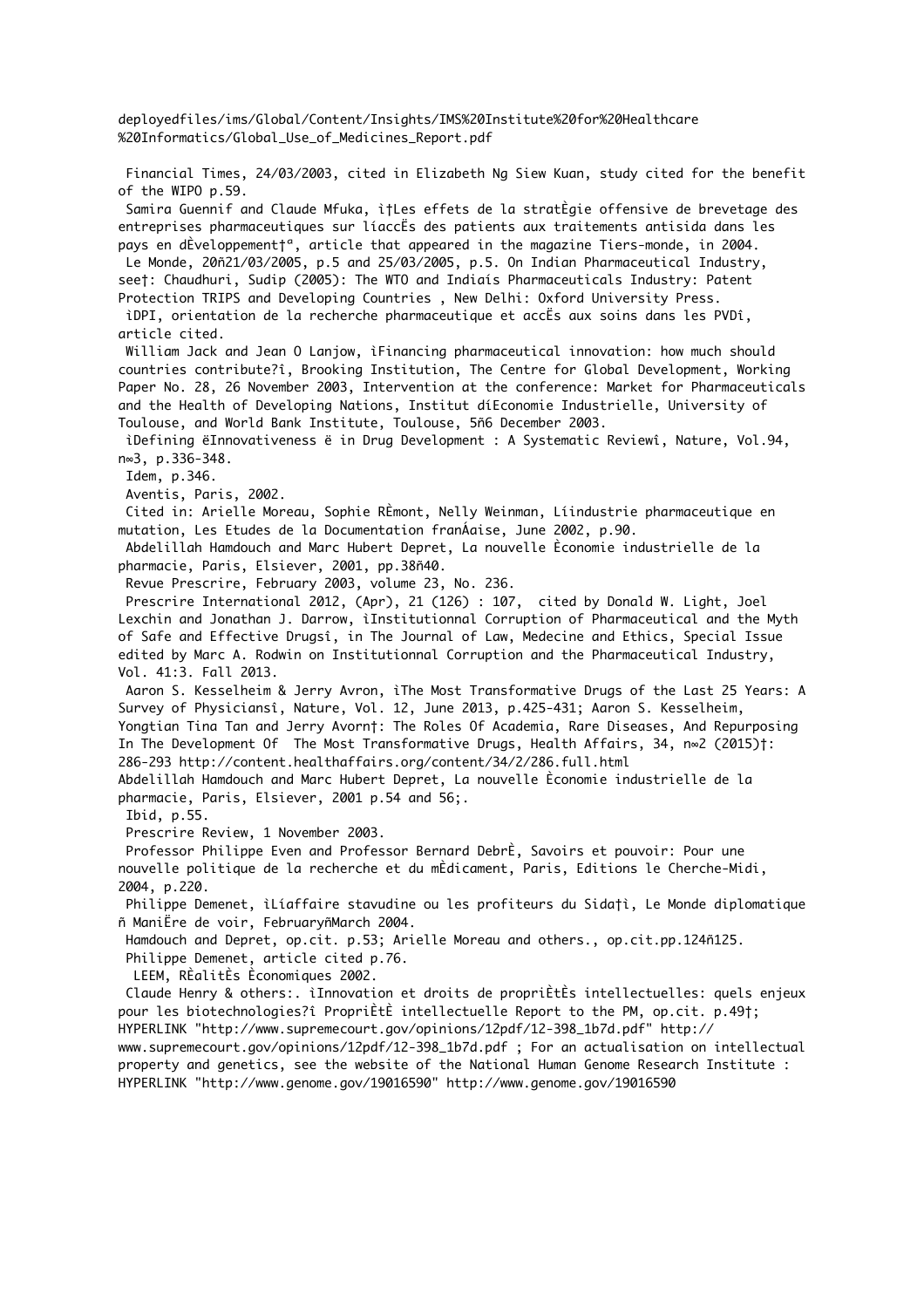Arielle Moreau and others. op.cit., pp.135ñ136.

Le Monde, 15/11/2003.

 John Sulston, article cited, Le Monde diplomatique, FebruaryñMarch 2004. The same point may also be made by reference to the report of the directorate for science of the OECD: Turning science into business.

 FranÁois LÈvÍque and Yann MeniËre, Economie de la propriÈtÈ intellectuelle, Editions La DÈcouverte, collection RepËres, p.44.

 ìCan patents deter innovation? The anti-commons in biomedical researchî, Science, May 1998, pp.698ñ701.

 ìSequential innovation, patents and imitationî, MIT Working paper, No. 00ñ01, 2000. PropriÈtÈ intellectuelle Report, p. 104

 This deplacement has been observed by FranÁois LÈvÍque and Yann MeniËre, op.cit. p.66. Jean Tirole, PropriÈtÈ intellectuelle, report cited by the CAE.

 Federal Trade Commission: To promote innovation: the proper balance of competition and patent law and policy, 2003.

 Dieter Ernst, Global Strategic Patenting and Innovation- Policy and Research Implications, East-West Center Working Papers, Honolulu, Hawaœ, N∞2, Februray 2015. HYPERLINK "https://www.eastwestcenter.org/publications/global-strategic-patenting-andinnovation-policy-and-research-implications" https://www.eastwestcenter.org/publications/ global-strategic-patenting-and-innovation-policy-and-research-implications

 Marc AndrÈ Gagnon, ìCorruption of Pharmaceutical Markets : Addressing the Misalignment of Financial Incentive and Public Healthî, The Journal of Law, Medecines and Ethics, Vol. 41:3, Fall 2013.

 D.F Thompson, Ethics in Congress : From Individual to Institutionnal Corruption (Washington D.C : The Brookings Institution, 1995); L. Lessig, Republic Lost : How Money Corrupt Congress- and a Plan to Stop It (New York, Twelwe, 2011); For further research on this topic : http://ethics.harvard.edu/lab

 In France, according to Professors Bernard DebrÈ and Philippe Even, therapeutic trials are badly devised and are either biased or falsified. Most medicines are tested against a placebo and not a similar licensed medicine, which means that their therapeutic effectiveness in comparison with existing products cannot be assessed. Moreover, ninety per cent of trials are never publicised because the results do not enable a sales licence to be obtained or provide evidence of potentially dangerous side-effects. Bernard DebrÈ ane Philippe Even were respectively Head of Urology at the Cochin Hospital and President of the Necker Institute, co-authors of Savoirs et pouvoir, Pour une nouvelle politique de la recherche et du mÈdicament, Editions le Cherche-Midi, 2004, 343 pp.

 Le Monde, 12ñ13/12/2004; 21/12/2004; 2ñ3/01/2005; 9ñ10/01/2005; 20/11/2004; A study by Philip Bath and Laura Gray of the University of Nottingham, stressing the cardio-vascular risks associated with menopausal hormone replacement therapy, was published in the British Medical Journal, 8/01/2005.

 Marc Rodwin, ìCompensating Pharmaceutical Injuries in the Absence of Faultî : Food and Drug Law Journal, Vol.69, (2014): 447 HYPERLINK "http://papers.ssrn.com/sol3/papers.cfm? abstract\_id=2474805" http://papers.ssrn.com/sol3/papers.cfm?abstract\_id=2474805 Aaron S. Kesselheim, M.D., J.D, M.P.H. and Kevin Outterson, J.D, L.L.M., ìImproving Antibiotic Markets for Long Term Sustainabilityî, Yale Journal of Health Policy, Law and Ethics, XI:1 (2011): 101-167; HYPERLINK "http://heinonline.org" http://heinonline.org ; Kevin Outterson , New Business Models for Sustainable Antibiotics, Centre on Global Helath Security Working Group Papers, Chatham House, London, Februray 2014†: HYPERLINK "http:// www.chathamhouse.org/sites/files/chathamhouse/public/Research/Global%20Health/ 0214SustainableAntibiotics.pdf" http://www.chathamhouse.org/sites/files/chathamhouse/ public/Research/Global%20Health/0214SustainableAntibiotics.pdf ; Kevin Outterson, John H. Powers, Gregory W. Daniel and Mark B. McClellan ´†Repairing The Broken Market For Antibiotic Innovation†ª, Health Affairs, 34, no.2 (2015):277-285 HYPERLINK "http:// content.healthaffairs.org/content/34/2/277.full.html" http://content.healthaffairs.org/ content/34/2/277.full.html

 Aaron S. Kesselheim, MD, JD, MPH, Jessica A. Myers, PhD, Jerry Avorn, MD, ìCharacteristics of Clinical Trials to Support Approval of Oprphan vs Nonorphan Drugs for Cancerî, JAMA, June 8, 2011-Vol.305, N∞22.

Physicians for a National Health Program (PNHP) HYPERLINK "http://www.pnhp.org/news/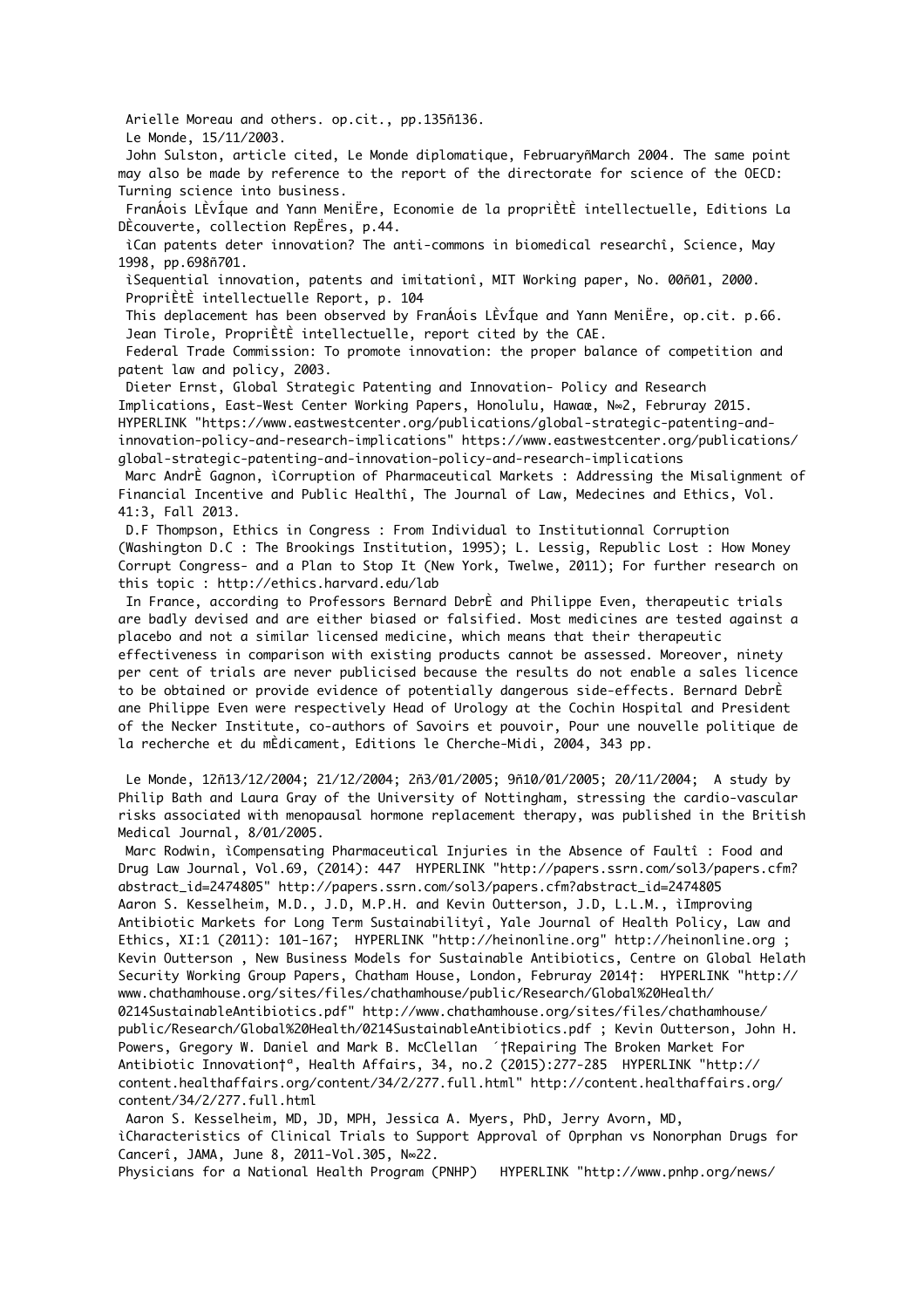2014/august/backgrounder-on-the-trans-pacific-partnership-and-health-care" http:// www.pnhp.org/news/2014/august/backgrounder-on-the-trans-pacific-partnership-and-healthcare

Let us remind that the maximisation of profits is tightly linked, in the sphere of IP, to the minimization of tax, or ifiscal optimizationî. This is a non negligible part of iinstitutional corruptioni as, according to Dieter Ernst imultinational corporation use intellectual property to avoid taxes on a massive scale, by transferring their IP to tax havens for artificially low prices. Economists estimate that this abuse cost the U.S Treasury as much as \$ 90 billion each yearî, art. cited, p.13 : HYPERLINK "https:// www.eastwestcenter.org/publications/global-strategic-patenting-and-innovation-policy-andresearch-implications" https://www.eastwestcenter.org/publications/global-strategicpatenting-and-innovation-policy-and-research-implications

For a presentation of this maximalist view, see Stephen Ezel, iThe imperative of Protectiong Life Scinces Innovation in the TPPî, Information Technology and Innovation Foundation, March 2015, : http://www2.itif.org/2015-life-science-tpp.pdf

THE U.S. PROPOSAL FOR AN INTELLECTUAL PROPERTY CHAPTER IN THE TRANS-PACIFIC PARTNERSHIP AGREEMENT, SEAN M. FLYNN, BROOK BAKER, MARGOT KAMINSKI, JIMMY KOO, American University International Law Review, Vol. 28, No1, p.105-202, 2013 HYPERLINK "http://papers.ssrn.com/ sol3/papers.cfm?abstract\_id=2185402" http://papers.ssrn.com/sol3/papers.cfm? abstract id=2185402

PropriÈtÈ intellectuelle, Report to the PM, cited p.106.

PAGE

PAGE 2

PAGE

PAGE 30

| #\$dehú¶µ"ËÈÍ<br>sH<br>#Åjh]} <b>«</b> h¨gzUmH<br>sH<br>h"gzmH<br>sH<br>jh¨gzUmH<br>sH<br>hI\$h"gz\ÅmH<br>sH<br>7Hh <sup>a</sup> ≠4GhI\$h <sup>"</sup> gz5\mH<br>sH<br>â ¿≠4GÉ*5*hI\$h¨gz5\mH<br>sH | 9 | $\ddot{\cdot}$ | $\mathbf{I}$ | ,ÛÈ,ÈÛÿœ,≈,≥ùÅuiaOiBiah]}∉h¨gz0JmH |
|-----------------------------------------------------------------------------------------------------------------------------------------------------------------------------------------------------|---|----------------|--------------|------------------------------------|
|                                                                                                                                                                                                     |   |                |              |                                    |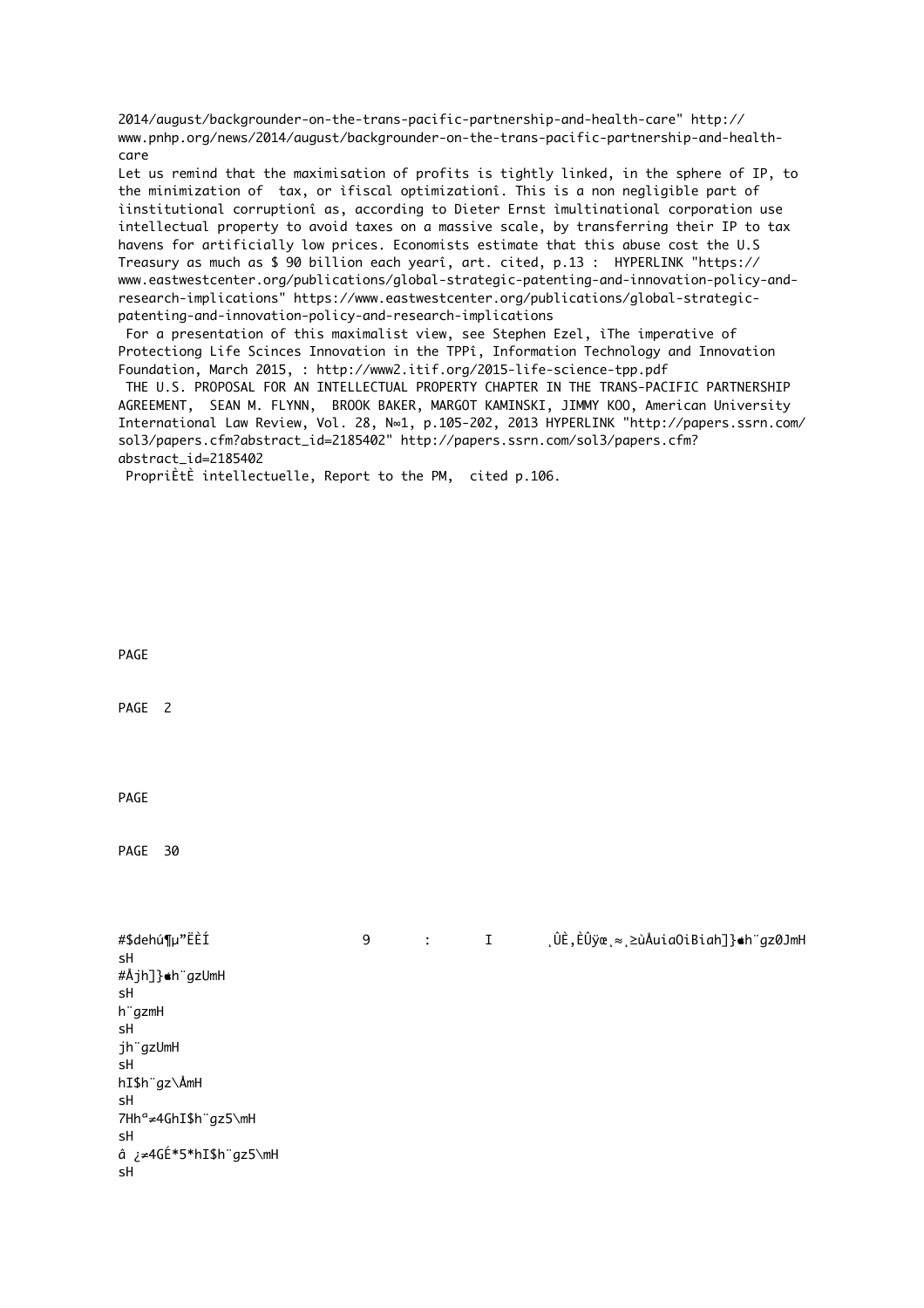```
â ¿≠4GÉ*5"hI$h"gz5\â ¿≠4GÉ*5ÅHh∫≠4Gh"gzh.J±h"gzCJ$h.J±h"gzCJ$\Å
h"gzCJ,\ÅhÒÍh"gzCJ,\Åh"gz5ÅCJ,\Åh"gz#$Adefghvùûüt°¢£'
                                                                              GSCSEƀf≠4GaSSaS
£§•¶µ'È;
                                                             A
                                                                      B
                                                                              C
                                                                                       D
                                                                                                \mathsf E\,<\ddot{\cdot}@
                                  \sum_{i=1}^{n}G
                          HF
                                        \prec`G$C$Eƀª≠4Ga$$a$H
                                                                              \mathbf IK
                                                                                                L
        M
                 N
                          \OmegaÞ
                                           \mathbf 0è
                ·······uuuuuuseEEte0$Ñ^Ña$$a$gd"gz$a$gd"gz$a$gd"gz$a$I
WXYZ[\n\xrightarrow{*}+, -."
                                                                                       K
                                                                                                \overline{0}D
\overline{E}ÿ
*,-.!"#Ùι^~6€<j-yLñóZ[jkpql}ÏÌ/ιÌÂfiŸ'fi'œ»-œπ-±¢
±'õî'åáŸá'Ä'v'v'l'l'l'l'l'h"qz0JQJ^Jjh"qz0JU
h-Væh" gz
                 h"qz\Åhe
                                  xh"qz\Å
he
        xh"az
h"gz5Å\Åh"gzCJ0JQJ\Å^JaJh"gzCJaJh°>1h"gzCJ
h"qzCJ(
h"az5ÅCJ(
h"qzCJh"qz
                 h"qz5Å
h! (\alpha h<sup>"</sup> qz*h!(œh"gzh"gzmH
sH
h"gz5Å\ÅmH
sH
*~56j-ôîæ""$S',c02¶3¢68_:`:a:b:c:d:e:^^Ìt/----///////--////// ÑÑ-^Ñ`Ñ-Ñ^Ñ
ÑÑ-^Ñ`Ñ-gd"gzÑ^Ñgd"gz$Ñ^Ña$/0æÿ "‰"Â"-%-%T&P'Q' 'o(p()ã),,†6°646H78=8∏8÷909ÿ9e:Ã:Õ:>>>
>ò>ô>∂@'@^@A7AcA^ÚÎÚÎÊÚ<Ú'…Ú'‹Ú'Ú‹Ú‹Ú-Ú¬Ú¬µ¬ÚÆÊÚ‹Úûāwãûãûãû&jh≠xxh¨gz0JB*CJUph`
%h≠xxh"gzB*CJaJmH
ph'sH
h"qzB*CJaJmH
ph<sup>*</sup>sH
h"gz5Å\ÅjhG%Fh"gz0JU
hG%Fh"gzjh"gz0JU\Å
hKh"qzjh"qz0JU h"qz5Å
hàyh"gzh"gzh"gz0JQJ^J+e:Ã:Õ:>gAàDåGìGJNMP8RÔUúYfi['^"aüc<sup>-</sup>fGjhmp≥rÖutxl}^^
%eeeeeeeeee//e///eee
                          ÑÑ-^Ñ`Ñ-
$§§a$qd~qzÑ^Ñ$Ñ^Ña$cAdAeAqA>A;CDÖDÜDáDàDFFFI I I I I (J*JKKMMÊ"∆°≠†°è°rnd]ndndnXQdn@!
h"qz5ÅB*0J0J\Å^Jph
h«XÉh¨gz
                 h"qz5Å
hÕah"azih"az0JUh"az8h¥0<h"az>*B*CJ0J0JaJmH
nH
ph'sH
Hjh"gz0JB*CJUph`h"dàh"gzB*CJph`h¥0<h"gzCJaJnH
+Hh"gzB*CJph`h≠xxh"gzB*CJph`%h≠xxh"gzB*CJaJmH
ph'sH
2jh≠xxh"gz0JB*CJUaJmH
ph<sup>*</sup>sH
MMM6R7RpSrS"UÌUÓUÔU€UπXöYőYúYùYûY
Z∈[>[fl[π]∫]œ_-aùcûc^f~fjhii2i3iEjFjClmmmm m!mNmemfmqmhmppmq≥r
¥rótòtÉuÑuÜuâväv‹x>xfixflx·x`xyzz^ÚËÚ"Ú‹œ‹ Ú‹æ‹ ‹Ú‹√ ÚËÚ√ÚËÚËÚ√ Ú ÚËÚ√Ú√Ú√Ú√Ú√
¥√ÚËÚ√ ÚËÚË≠√ Ú ÚËÚ√Ú√
h"qz5Å\Åjh Y
h"gz0JU\Å
h, Yh"gz
        h"qz5ÅjhÃÌh"qz0JU
hÃÌh"gz h"gzH*jh"gz0JUh"gzh"gzB*\ÅphDz zyz}z%{){i|j|S}T}j}k}'~)ÉÁÉËÉÇÑÉÑÿÖŸÖÏÖ
Ü√ÜfÜãã5ç7ç'ç÷çÛçıç
```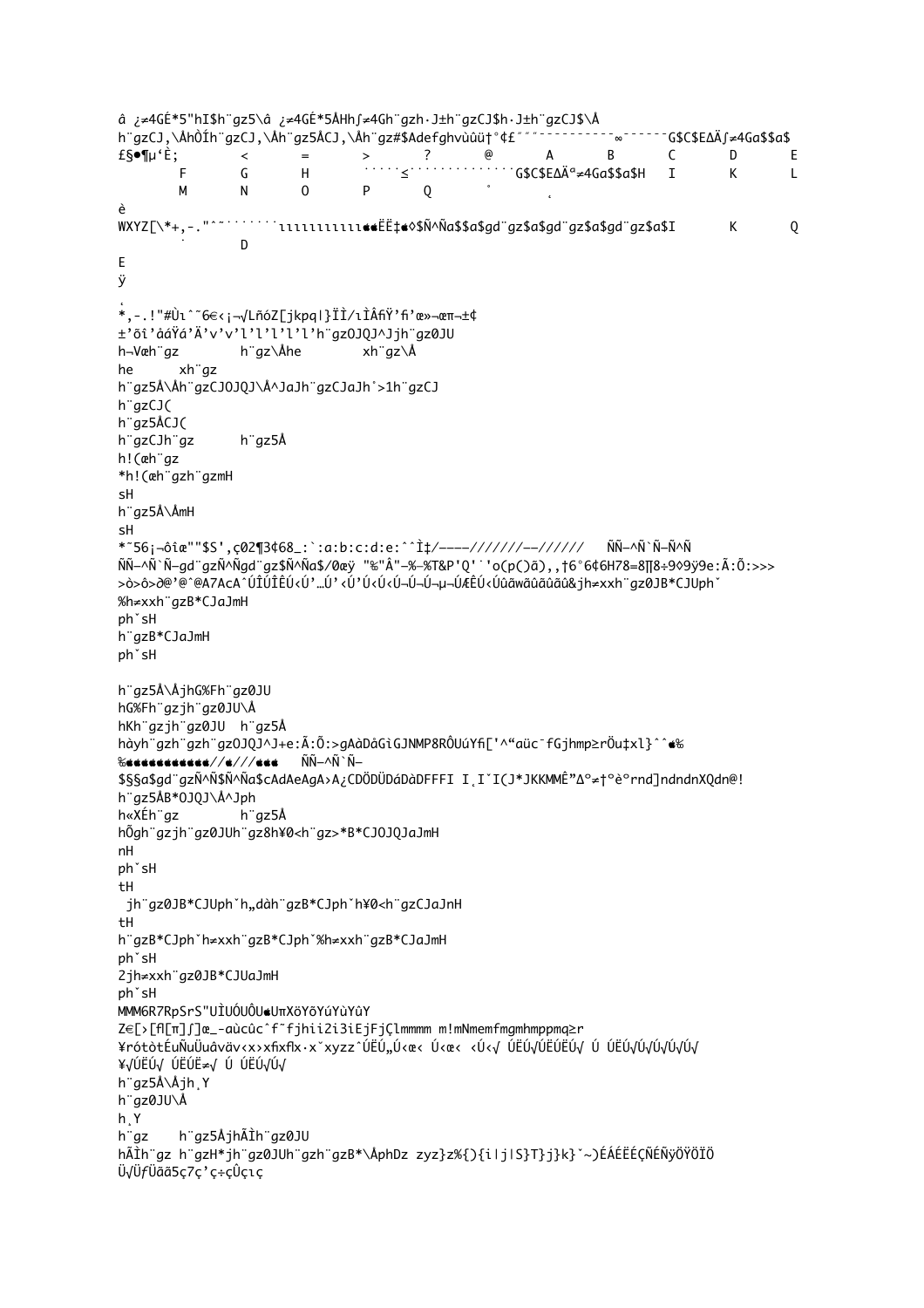```
ééèèè è e êÃêfì≈ìîî°ï¢ï;ó<ó.ò/ò ööûûÑ
f \sim SSà¶â¶\sim® ©À©∵Æ≠ÆY∞Z∞\sim~ ~ ~ ~ i Ë Ì Ì ∙ì Ì i / Ì Ì 'Àf~f~f~if Ì ø Ì Ë Ì Ì ø Ì Ì "Ì Ì Ì Ì
.∏.ØÌh[2!h¨gz0J
ho#h"qz h"qzH*
h"gz5Å\Åhf-<h"gz\Å
hf-\langle h \rangleaz
h"gz6Å]Å
hÜêh¨gz h¨gz5Åjh¨gz0JU h¨gz\Åh¨gzEl}ÜÅ≈Üãí=óõRû‰°Ä§Í¶Ã©
         \neq +\perp \nmidÑÑ-^Ñ`Ñ-Ñ^Ñ「∞Œ¥œ¥<∂>∂
TJJ3J4JLfmfAfAfc<sup>a</sup>daooooooooyogazaz-#f$f0fefA«A«,»g»h»i»è»1..2..C..ê... À
                                                                                              ÀÀ3ÀSÀzÀI
\tilde{A} \odot \tilde{A} \odot \tilde{A} \tilde{A} \tilde{A} \tilde{A} \tilde{A} \tilde{A} \tilde{A} \tilde{A} \tilde{A} \tilde{A} \tilde{A} \tilde{A} \tilde{A} \tilde{A} \tilde{A} \tilde{A} \tilde{A} \tilde{A} \tilde{A} \tilde{A} \tilde{A} \tilde{A} \tilde{A} \tilde{A} \tilde{A} \tilde{A} \tilde{A} \tilde{A} \tilde{A} \tilde{A} \tilde{A} \tilde{A} \tilde{A} \tilde{\lambda, Ú, Ú, Ú, ΔÚΔ, ø\lambda, Δ, Ú, Ú, ø, ø, ø, Δ, Ú, Ú, Ú, π≠π≠π≠jh "qz0JCJU
h"qzCJ
                  h"qz6Å h"qz5Å
h | Xh" qz
hX-h"az
h"gz5Å\Å
                   h"qz\Åh∂Aõh"qz\Åjh"qz0JUh"qzD»ÀÆœ8'÷'π◊.../ötv‰-ÁÓ͵Ó!Û<sup>-</sup>D ) áàâäãåc≤≥
h∂Aõh¨gz
¥`«ÎÎÎÎÎÎÎÎÎÎÎÎÎÎÎ…îÎÎÎfi…÷$a$qd¨qzgd¨gz$a$gd¨gz$a$Ñ^Ñgd¨gzÑ^ÑñŸÁŸÓŸ/"/#/./=/«/»/ /€€[€t€¡€¬
€6>7>ufl∂flò±ô±t‰u‰Ê-Á"ÁóȰÈÍÍÎÍÔÍiÌkÌ≥Ó¥Ó∂ÓCÔÉÔÉ∉<sup>-</sup>Ò°Ò Ò
ÚÚ"ÛfÙgÙhÙiÙ Ò Ò ÍÒ fi '''''E fi fi fi a te∞œüœñŒ fiŒ fi ñfiŒ Œ cfiÀ ÅHh-î4«h"qzCJhÒk...
h"gzCJhL·h"gzCJ jhL·h"gz0JCJU\ÅÅHhã4ßh"gzCJ\Å
h"gzCJ\Åh>ih"gzCJ
h"gz5ÅCJhoclh"gzCJjh"gz0JCJU
h"gz6ÅCJh"gz6ÅCJ]Å
h"gzCJ2iÙCÙÉÙöÙŎÙúÙııııR~S~--œ~-'h'i'A B E Q R U "
   ″Û‰ÛÕøÛ´Û‰●ô●ô●ô●ô●ê●çnd]dL ÅHh◊î4«hÉ
Öh"gzCJ\Å
h"gzCJ\Åhx&h"gzCJ\Å ÅHh÷î4«hx&h"gzCJ\ÅÅHh÷î4«h"gzCJ\ÅÅHh÷î4«h"gzCJjh"gz0JCJU
h"gzCJ'ÅjHh-î4«h"gz0JCJU\ÅÅHh-î4«h"gzCJ\Å-ÅjHh-î4«h"E"h"gz0JCJU\ÅÅHh-î4«h"gz5ÅCJ\ÅÅHh-
î4«h"gzCJ"(`âãç≥¥†°CD]~å¥*+"'ì
\hat{1}\overline{A}\overline{B}ÍÎ568<=Z「\µªÕ-ÚÏ◊Ï-«ÏªÏªÏ≤ϴϪϢϪϪϪϪÏñÏ-ÏçÏÅÏuÏiÅHhflî4«h¨qzCJÅHh
t4'h"qzCJÅHh<ú4h"qzCJhmoh"qzCJÅHh"t4'h"qzCJhøh"qzCJ
h"gz6ÅCJh∞9;h"gzCJjh"gz0JCJUhx&h"gzCJ
h"gz5ÅCJ)Åh"gzhÌ'CJcHdhdhdh√≠4G
h"gzCJÅHh0î4«h"gzCJ\Å&¥''ñ
F
$ad"az9BCDOSTÌ `ôöõù;-°¢§●¶¶ß™●¶.ü†kÛÁ∈Áœ∈œ√5±●±í±Ü±}±●±tm±●±f±b[Vb
                                                                                    h"az5Å
h&Khh"qzh"qz
h"azCJ\Å
h az5ÅCJhÔH5h azCJh: !3h azCJÅHhÔî4«h azCJ$ÅiHhÌî4«h az0JCJUjh az0JCJU
h"gzCJÅHhÁî4«h"gzCJÅHhflî4«h"gzCJÅHheú4h"gzCJÅHhflú4h"gzCJÅHh/ú4h"gzCJÅHhyú4h"gzCJklnoíì«#
$@Aáñóß
7 \triangle a b \div \Diamond W k !
!!!4!5!6!=!>!J!h!j!k!l!<sup>-</sup>ÙÍÙÍÙ"Ù̀̀–€ÍÙ»Ù̀̀-€∫¨€üé€ÍÙÜÙÙqÜÅj~h]}≤h¨gzU
h'R~h"gzjh"gzU!ÅHh∫î4«h.h"gzmH
sH
ÅHh∫î4«h.h"qzÅHh∫î4«h"qzmH
<H
ÅΗhπî 4«h" αzmH
<H
h"qzB*phh"qz6Å]ÅmH
cHh"qzmH
<H
```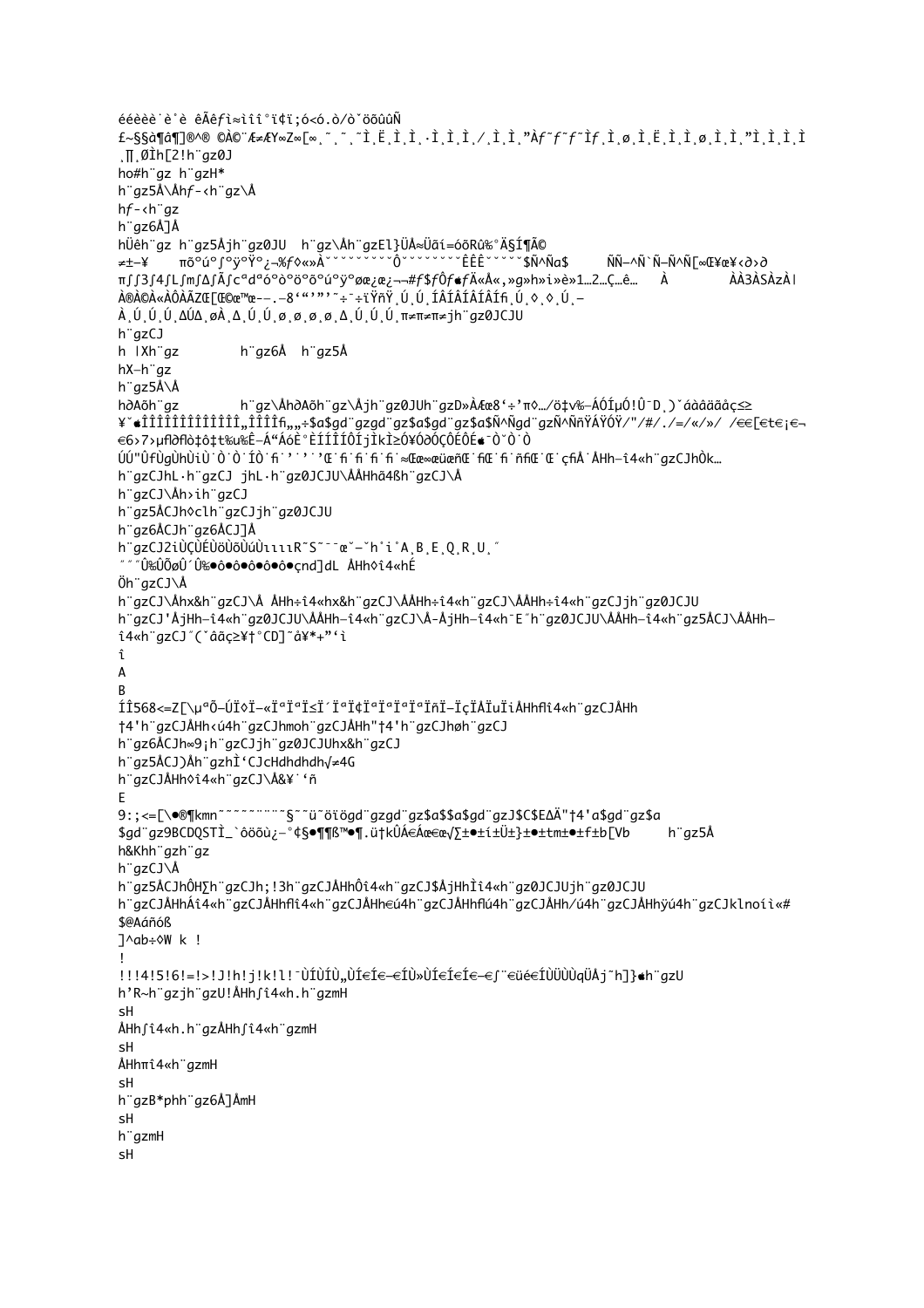```
(ní#@ñ]a÷5!è!T"™"^#_#Œ#œ#^#^
h"gz6Å]Åjh"gz0JUh"gzh"gzmH
                                 <H
                                 -<br>"qd~qz$a$l!ä!ã!õ!ú!®!゚!″! !`!R"S"T"U"™″´"ª"Â"″"
                     "00000---
%¶&s'ó( (fl)"
#1#3#4#5#\#]#^#_#`#a#b#n#õ#ù#û#ü#Ã#Õ#œ#-#-#€#^#~#]$Ü$%*%^%_%¶&ß&~ÔÎÔÎ
‰Î÷Ô~ÔÎÃÎÃΫÎÔοÎ≤Ô©Ô΢ÃÎÔÎŏÎçÔ©ÔÎÃÎÜÎÄÎÜÎÜÎÃÎÃ
h"gz6Å]ÅÅj¬hgS
h"qzU
hu.Ph"qz
hÑ$`h"qzhqS
h"qz0JÅj≠hqS
h"qzU
hlh"gz h"gz6Åjh"gz0JUÅjËh]}«h"gzU
hÕgh"gzh"gzjh"gzUh]}«h"gz0J4ß&°&','2's't'≈'»'ó(ò( (Ÿ(€(«( ( ( (f)1)Ò)
                                                                          *T*ô*®*
´*¨*≠*∂*∏*>*fl*‡*·*+++
                        ++x+, e, h, \hat{I}x + + \hat{L}x + h+/^l^l^/^/++;+dSu+ueuCSsBu+/++iAHhyi4«h"qzAHh»i4«hlſh"qz0JAjOhlſh"qzUAHh»i4«hw"h"qzAHh-+
4Gh"qzÅjHh¬≠4Gh"qzUÅHh»î4«h"qzÅHh«î4«h"qz
h"gz6Å]Å
                h"qzH*h"qzjh"qz0JUh"qz6ÅmH
sH
h"qz6Å]ÅmH
sH
h"qzmH
SH+Õ-∂kf$a$J$C$E∆Ĭ≠4Ga$gd¨gzI$E∆Ĭ≠4Ga$gd¨gzh,i,j,s,u,- -!-"-À-Ã-Õ-Ô.«.,.E/ò/≈/Î/Ï/
(H)Ì/
Ø¥0μ0õ122f2≈2Δ2ÿ2Ÿ2fl2Á2Ë23E3S3°3¢3»3^3K4L4M4ï4¶4ß4®4¬4∈4‹4W5h5j5p5y5ÒÁ"Á÷Á»ÒπÒÁ"Øßúßúߨßúß
Øß"Ø"Ø"ï"ê"Øßúß"Øßúߨ"ï"Øßúߨ"ï"ê"
                                         h"gz6Å
h"gz6Å]Åh"gz6Å]ÅmH
sH
h"gzmH
sH
jh"gz0JUÅHh√î4«hl∫h"gz0JÅj hl∫h"gzUÅHh√î4«h©"_h"gzh"gzÅHh;≠4Gh"gzÅjHh;≠4Gh"gzU8Õ-Ô.Î/
¥02f2Á2°3K4¶4€4y5!608ã8©8Í8î9>:ß:500™®®™®®™®™®®®™®$a$$a$qd~qzG$C$E∆Ä;≠4Ga$v5z5ü5™5%5
6!6"6u6y6Z7k7m7s7^780818D8Y8h8w8a8a8c8u808"81818.8999E9r91919n9^9>:?:B:0:0:
\pm:f:≈:>:;;;;;);*;+;8;>;D;3=4=ñ=û=≠=Æ=Â=Ê=g>h>i>q>ë>í>ì>≈>->-
>1ÒÍÒÍÒ1ÒÍÒÍÒÂÒÍÒ1>">">">1Ò1>">">">1ÒÍÒ1>1>">1>">1OÍÒ1ÒÎÒÀÒ1>">1Ò1>1>">1ÒÂÒ√ÅjHh¬≠4Gh"qz
Uh"qz6Å]ÅmH
sH
h"qzmH
sH
        h"qz6Å
h"gz6Å]Åh"gzjh"gz0JUMß:f:;);3=≠=Â=g>ë>@@~@ÖAÅBÂBàDÛDEE"""-""-"0'"-°"-"""
§§C$gd"gzGC$E∆Ĭ≠4Ggd"gzgd"gz$a$->">€>>>s?u?v?w?
@@@@@@!@~@@oAzAÖAÜAáAèA∏AπAflA‡A·A,A°AıÒıÍı‹ÕfÕıÍ∫Ò≥Ò∫´†´∫´†´illP6ÅHh†4'hù4Àh¨gzB*CJmH
nHph<sup>*</sup>sH
tH
%ÅHht4'hù4Àh"gzCJmH
sH
%ÅHh†4'hù4Àh"gzCJmH
sH
ÅHht4'h"gzmH
<H
h"qz6Å]ÅmH
<H
h"qzmH
sH
h"gz6Å]Åjh"gz0JUhl∫h"gz0JÅjHh¬≠4Gh"gzUÅj
hl∫h<sup>"</sup>qzU
h«Ah"gzh"gzÅHh-=4Gh"gz°AZBBÄBÅBCBÂBÊB÷CDàDâD"DÿDÚDÛDÙDEEEEUE}
```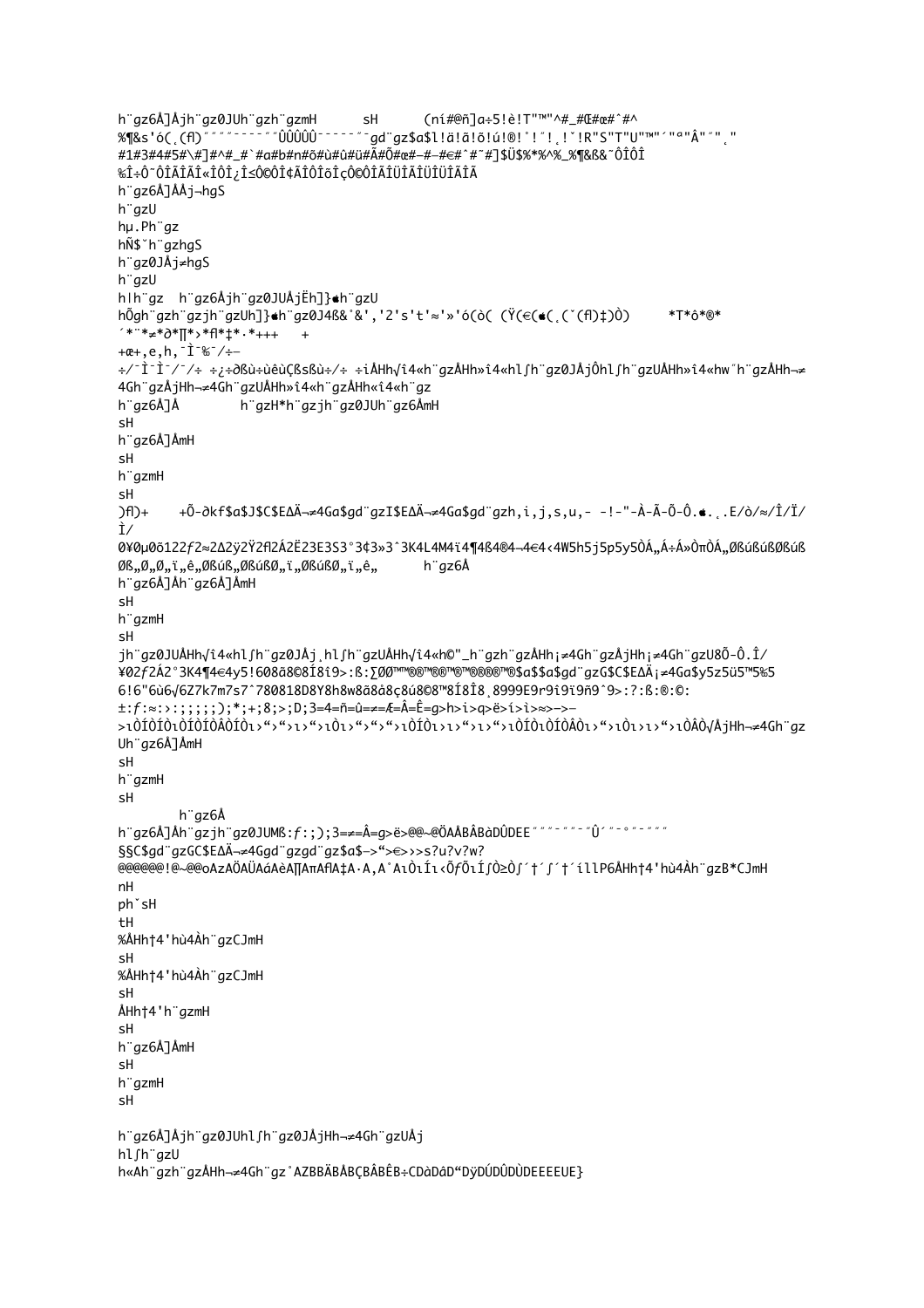```
ΕΠΕπΕΕΕΕ: F; FBFKFqFrFsFäF> ; βå (z (νον (ν jν c (ν (z (z Xz (z Xz (z Xz (ν j h " g z 6 Å ] ÅmH
sH
hX-h"gz h"gz6Å
h"gz6Å]Åh"gzh"gzmH
sH
jh"gz0JU5hù4Àh"gzB*CJ0JQJaJmH
nH
ph<sup>*</sup>sH
tH
2ÅHht4'hKPh"gzB*mH
nH
ph'sH
tH
6ÅHht4'hù4Àh"gzB*CJmH
nH
ph'sH
tH
DÅHht4'hù4Àh"gz6ÅB*CJ0JQJ]ÅmH
nHph<sup>*</sup>sH
tH
"ETE:FqFEGåIJJCJ'J~K"K'KL%N&N'N)N*N+N]NuNFOAO~~Ú~Ê~%%%%%%%%%%%%%%$a$gd"gz$a$gd"gz
$§$a$gd"gzgd"gz$a$gd"gzäFCGjGùGûGÁGËGEGÍGHH[HaHÅHÇH∏HªHI'I5IPIåIçIπIÍIJJJJJ
J)J3J\left[\begin{array}{c} 1 \\ 1 \end{array}\right]\left[\begin{array}{c} 1 \\ 1 \end{array}\right]\left[\begin{array}{c} 2 \\ 1 \end{array}\right]\left[\begin{array}{c} 0 \\ 0 \end{array}\right]\left[\begin{array}{c} 0 \\ 0 \end{array}\right]\left[\begin{array}{c} 0 \\ 0 \end{array}\right]\left[\begin{array}{c} 0 \\ 0 \end{array}\right]h"gz6Å]Åh"gz6Å]ÅmH
sH
h"gzmH
sH
)hÌK≤h"gzB*CJmH
nHph'sH
tH
&h"gz6ÅB*CJmH
nH
ph<sup>*</sup>sH
tH
#h"gzB*CJmH
nH
ph'sH
tH
)h"[Ùh"gzB*CJmH
nH
ph'sH
tH
h∏U h"gz6ÅCJ
h"gzCJh∏U h"gzCJjh"gz0JU
h®NÓh¨gzÅHhÀî4«h¨gz
                                 h"gz6Åh"gz
3J4JCJDJzJÃJ J'J@KgK~KKïKúK≤KœKΔK"K"K K'KLLLL8LïLÆLæL¿LΔLœL-L<LMMMTMUM÷MOM"MNNNN#N
$N&N(N)N*N`^Ï%Ÿ%Ï%Ÿ%Ï^"^Õ"^Ï%Ï%Ÿ%Ï^%ŸfŸª%≥^¨^°≥ò≥^≥^ë^Ü≥ò≥^¨^¨ÅjKh¨gzU
hÒk…h"gzh]}oh"gz0JÅjÍ
h"qzU
hG'h"gzjh"gzUh"gz6ÅmH
SHh"gz]ÅmH
sH
           h"qz]Å
h"gz6Å]Åh"gz6Å]ÅmH
sH
h"qzmH
```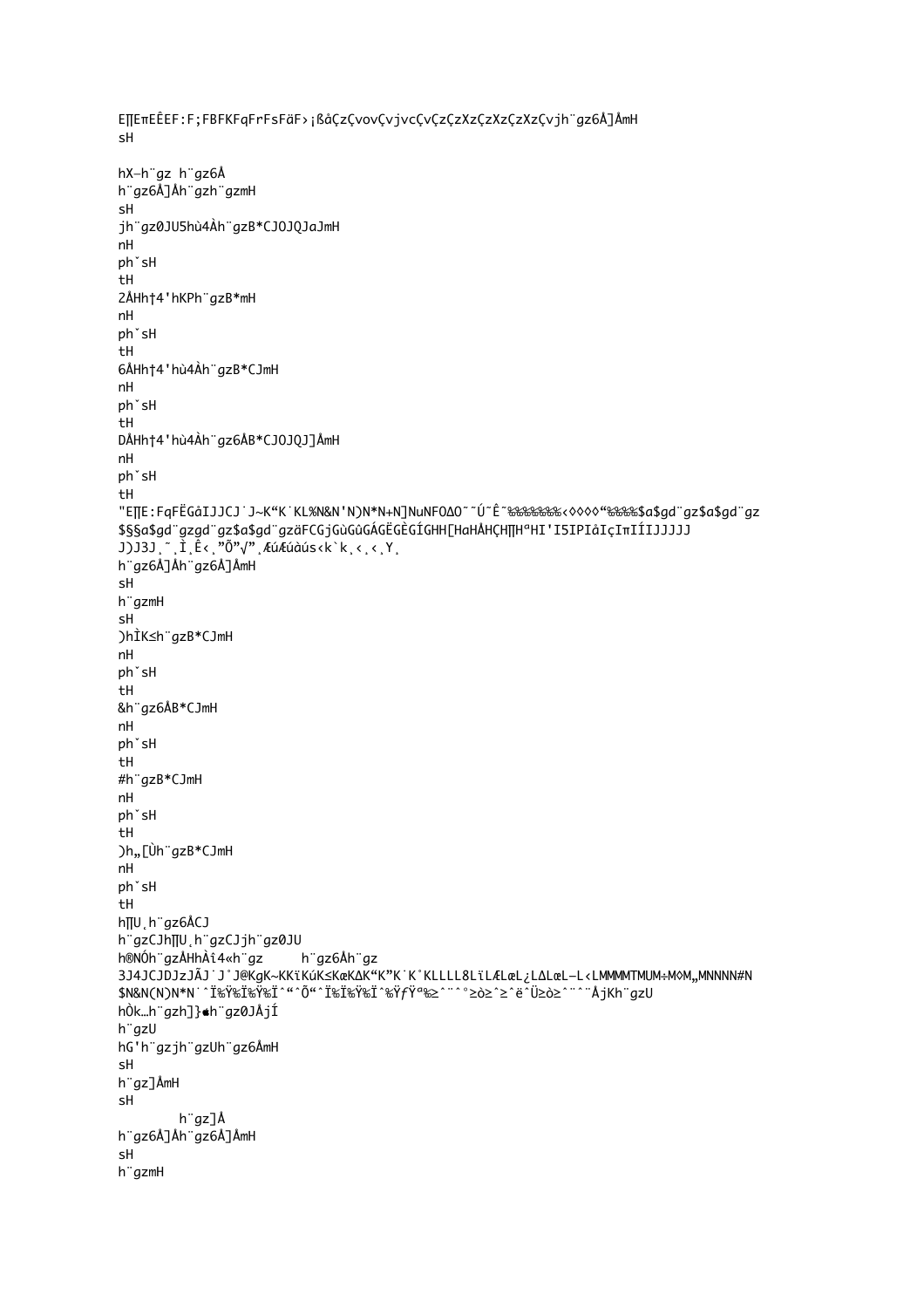```
sH
                 h"gzH*4*N+N,NHNON]N^N_NgNuNvNîNóNúN'N;N'ODOFOGOkO1OAO«OPPØP1PbPtPáPàPâP°P
jh"gz0JUh"gz
\pm P \leq P, PQ
\OmegaQQ1QLQMQhQfQ-QVQ"QReRfRrRËRÍRÎRĪR<sup>-</sup>ÓÍ"ÍÓ<sup>-</sup>ÿ-Ó-ÿ-ÿ-Í"ÍÓ-ÿ-«Ω∞Ω«Ω∞ΩÓ-ÿ-ÓÍ"ÍÓÍ"ÍÓÍ"ÍÓÍ"Í£ÍúÍé
£Åj<h]}«h¨gzU
hsd&h"gzjh"gzU h"gz6ÅÅHh-î4«h"gz6Å]ÅÅHh-î4«h"gz ÅjHh-î4«h"gz0JUh"gz6Å]ÅmH
<H
h"gz6Å]Åh"gzjh"gz0JUh"gzmH
SH8A00PáP+P
QLQ-QdS)TYU`XaXåYíZo^@_I`=c∑∑µµµ≠µ®@≠≠≠†îµµµ
$§§a$gd"gz$a$gd"gzgd"gz$a$gd"gzGC$E∆Ä-
î4«gd"gzÏRbScSdSeSËST(T)T*T9TzTfT T;UXUYUZUgUüUÁUËUWWXWÊW6X`XaXbXcXkXhYYåYcY<Y1Y
Z
Z~ÔËfi/'/Œfi/'/'/«;fi/π±ß±π/t/πfi/t/t/ëà~à/h0lh"az6ÅCJh0lh"azCJjh0lh"az0JCJU
h az6Å]ÅhAT(h az5Å\ÅhAT(h az\Å
h\lambda T(h^qqz)hãh"az
ho" [h" qz
h \approx 9ih az
                 h"gz6Åh"gzjh"gz0JU
hÒk...h"gzjh"gzUh]} h"gz0J&
Z
ZZRZTZUZVZêZëZíZìZ[F[\[^[_[C[É[Ñ[ô[%Õ≥Õí%{%≥qh^hXNX>N3h]}«h"qz0JCJÅjth]}«h"qzCJUjh"qzCJU
h"gzCJh-43h"gz6ÅCJh-43h"gzCJjh"gz0JU-h]} *h"gz0JCJ^JaJfHq
   `AÅjçh0lh"gzB*CJU^JaJfHph"""q
www.composition.com<br>vvvv2h~Ëh"gzB*CJ^JaJfHph"""q
****,h"gzB*CJ^JaJfHph"""q
****5jh qzB*CJU^JaJfHph"""q
````ô[ö[õ[Ø[fi[>\?\K\œ\¿\¡\¬\5]6]7]9]Ç]Ö]§]•]∫]Q]ı‡Œ∫Œ¨¢ï¢Å¨n¨YŒDŒDŒ)hbtÆh¨gzB*CJmH
nHph<sup>*</sup>sH
+H)h"∞h"gzB*CJmH
nH
ph'sH
+H$h]}*h<sup>"</sup>qz0JCJmH
nHSHtH
'ÅjAh]}«h"gzCJUmH
SHh"∞h"gzCJmH
sH
h"gzCJmH
sH
jh"gzCJUmH
sH
&h"qz6ÅB*CJmH
nH
ph<sup>*</sup>sH
H#h"gzB*CJmH
nH
ph<sup>*</sup>sH
tH
)h\bfh"gzB*CJmH
nH
```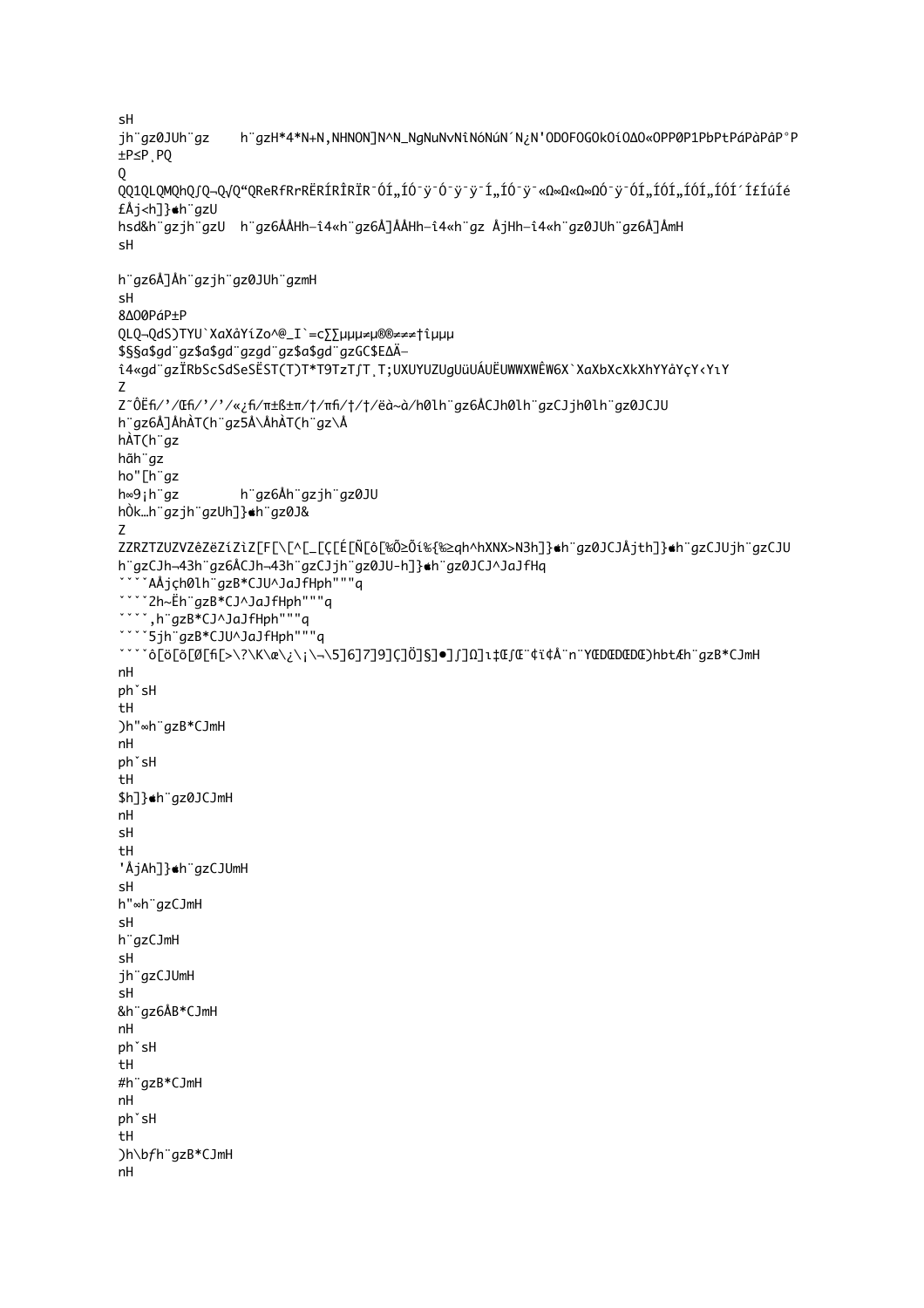```
ph<sup>*</sup>sH
tH
jh~gzCJUΩ]Ã]Â]Ê]Á]Û].^0^1^2^m^n^o^p^@_A_]___r_s__._Á"¿≤®õ®á≤t≤_UQUQGQ?Q8
h<sup>a</sup>[h"gzjh"gzUÅHh>ú4h"gzh"gzjh"gz0JU)h"∞h"gzB*CJmH
nH
ph'sH
tH
$h]} th "gz0JCJmH
nHsH
tH
'ÅjÜh\bfh"gzCJUmH
sH
hF*Ãh"gzCJmH
sH
h"qzCJmH
sH
jh"gzCJUmH
sH
#h"gzB*CJmH
nH
ph<sup>*</sup>sH
tH
)hbtÆh"gzB*CJmH
nH
ph'sH
tH
/hbtÆh"gz6ÅB*CJ]ÅmH
nHph<sup>*</sup>sH
tH
._"_&_Â_G`H`>b?bKbjb√bfb≈b;c<c=c>c}cd/d0d1d2d3d6d<dGdHdKd,ÓÊ>Ê,Ê,÷,»Ê>Ê,∑≠fñ,å,sZsZJZhw}
h"gzCJ\ÅaJmH
sH
0hw}h"gzB*CJ\ÅaJmH
nHph'sH
H0hw}h"gzB*CJ\ÅaJ$mH
nHph<sup>*</sup>sH
tH
jh"gz0JUÅHhÔî4«h!w2h"gzÅHhÓî4«h"gzÅHhÌî4«h"gz ÅjHhÌî4«h"gz0JUÅjph]}«h"gzU
hf!(h"gzh]}«h"gz0Jjh"gzUÅjoh]}«h"gzUh"gz=c0d°e>efiete.e"e%eÊeÁeÈeÍeÛeÙe1efffff
fffff"Ò"ÔÔÔÔÔÔÔÔÔʇÔʇÔfÎÔʇÔʇÑh]ÑhÑ<sup>-</sup>"Ñ&`#$
$§§a$gd"gzKdLdXdYdadbdpdqdudwd~ddädãdìdïdñdódõdüd£d§d•d¶dßd"d≠d±d≤d≥d
¥dſdªd-d√dfd≈d dÀdÕdÁŒÁŒÁŒÁŒÁŒÁŒ¬´ûèûèÉudûèûèÉdûèûèÉuûèûè hw}h"gzCJEH
aJmH
sH
h"gzCJEH
aJmH
sH
h"qzCJaJmH
SHhw}h"gzCJaJmH
sH
hw}h"qzCJmH
sH
-hw}h"gzB*CJaJ$mH
nH
```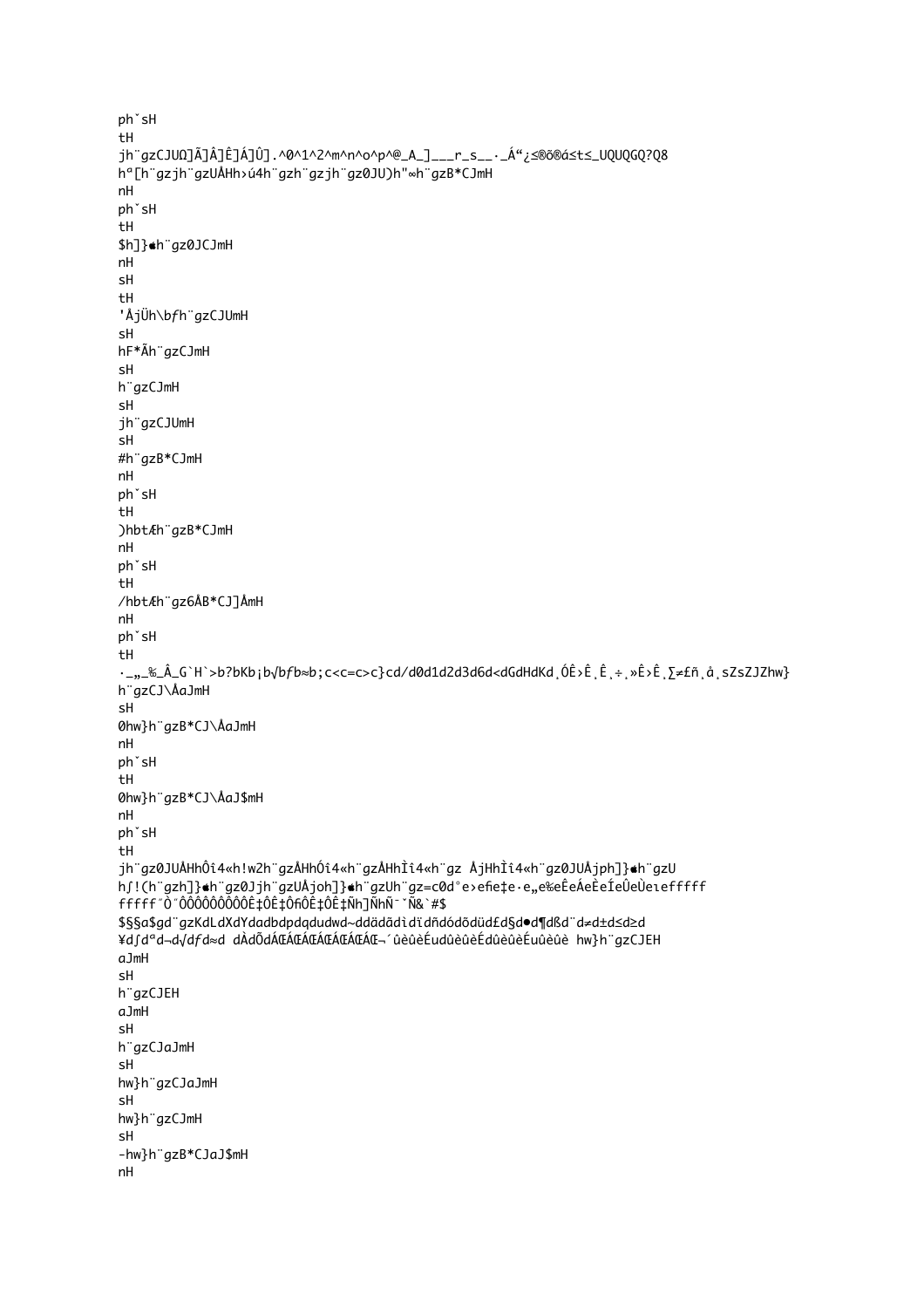```
ph<sup>*</sup>sH
+Hh"gzCJaJ$mH
sH
0hw}h"gzB*CJ\ÅaJmH
nH
ph'sH
tH
0hw}h"gzB*CJ\ÅaJ$mH
nHph<sup>*</sup>sH
+H'ÕdCdad"dee'eaecedeeeüete°e¢efeªe>efiefle·e,e%eÂeÁeËeÙ
%0˻À"ÀñªÅªj`XMXIAIAIAIAjh"gzUh"gzh"gz6Å]ÅmH
SHh"qzmH
sH
jh"gz0JU-hf!(h"gzB*CJaJmH
nH
ph'sH
tH
(h]}«h"qz0JCJaJmH
nHsH
tH+Åj¡h¡X€h¨gzCJUaJmH
sH
h;X€h"gzCJaJmH
sH
jh"gzCJUaJmH
sH
h"qzCJaJmH
sH
h"qz6ÅCJaJmH
sH
h;X€h"gz6ÅCJaJmH
sH
h"qzCJaJmH
sH
ËeleleOeUeOele'e e"e e'efff
\mathbf{f}\epsilonfffffffff,ÚÏÚÏ ÚÏÚ·ÚÏ ÚÏÚÏ ÚÏÚ·ÚÏ h gz0JmHnHu
h"gz0Jjh"gz0JUh"gzffff""<sup>-</sup>gd"gz/
01êh∞Ç. ∞∆A!∞ä"∞ä#êä$ên‱≈∞≈
êf,1êh∞Ç. ∞∆A!∞ä"∞ä#êä$ên‱≈∞≈
êf~D-...Íy~∫ŒåÇ™K©
guilhemfabre@univ-lehavre.fr‡…Íy JŒåÇ™K©
Hmailto:guilhemfabre@univ-lehavre.frÒD-...Íy JŒåÇ™K©
http://www.who.int/gho/hiv/en/‡...Íy JŒåÇ™K©
>http://www.who.int/gho/hiv/en/≈D-…Íy JŒåÇ™K©
Thttp://data.unaids.org/Publications/IRC-pub07/jc1267-univaccess-thenextsteps_en.pdft=
Íyˇ∫ŒåÇ™K©
@http://data.unaids.org/Publications/IRC-pub07/jc1267-univaccess-thenextsteps_en.pdfD-...
Íy~∫ŒåC™K©
(http://www.avert.org/hiv-aids-china.htm‡...Íy JŒåÇ™K©
Phttp://www.avert.org/hiv-aids-china.htm-D-...Íy JCaCMKO
.http://www.avert.org/tuberculosis-and-hiv.htm‡...Íy JŒåÇ™K©
\http://www.avert.org/tuberculosis-and-hiv.htm
D-…Íy`∫ŒåÇ™K©
```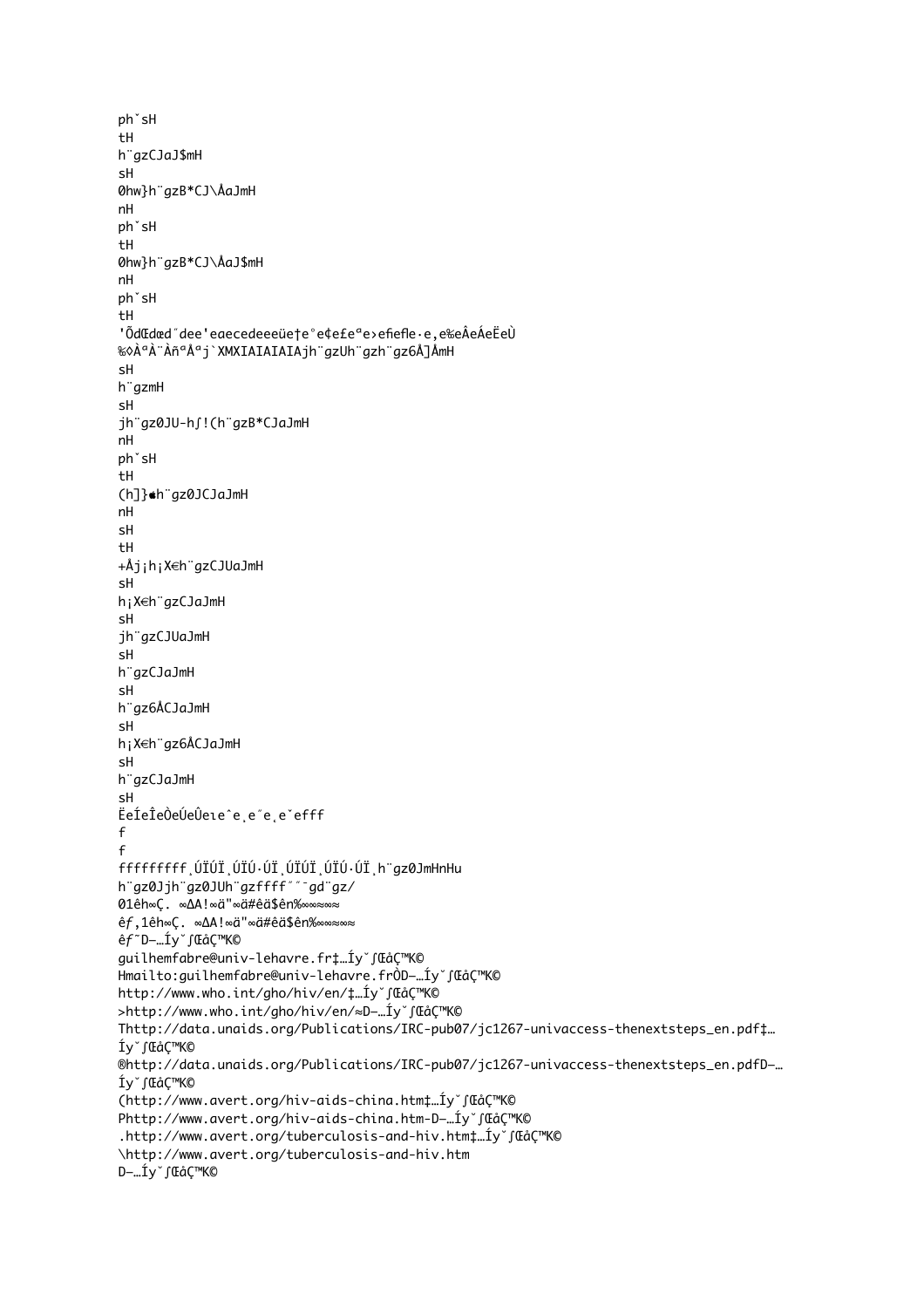&http://www.cae-eco.fr/IMG/pdf/041.pdf‡…Íy˘∫ŒåÇ™K© Lhttp://www.cae-eco.fr/IMG/pdf/041.pdfD–…Íy˘∫ŒåÇ™K© ™http://www.anrs.fr/Ressources-et-publications/Publications/Publications-ANRS/Economicsof-AIDS-and-Access-to-HIV-AIDS-Care-in-Developing-Countries.-Issues-and-Challenges‡… Íy˘∫ŒåÇ™K© Thttp://www.anrs.fr/Ressources-et-publications/Publications/Publications-ANRS/Economicsof-AIDS-and-Access-to-HIV-AIDS-Care-in-Developing-Countries.-Issues-and-Challenges—D–… Íy˘∫ŒåÇ™K© óhttp://www.imshealth.com/deployedfiles/ims/Global/Content/Insights/IMS%20Institute%20for %20Healthcare%20Informatics/Global\_Use\_of\_Medicines\_Report.pdf‡…Íy˘∫ŒåÇ™K© .http://www.imshealth.com/deployedfiles/ims/Global/Content/Insights/IMS%20Institute%20for %20Healthcare%20Informatics/Global\_Use\_of\_Medicines\_Report.pdfaD–…Íy˘∫ŒåÇ™K© ;http://www.supremecourt.gov/opinions/12pdf/12-398\_1b7d.pdf‡…Íy˘∫ŒåÇ™K© vhttp://www.supremecourt.gov/opinions/12pdf/12-398\_1b7d.pdfÒD–…Íy˘∫ŒåÇ™K© http://www.genome.gov/19016590‡…Íy˘∫ŒåÇ™K© >http://www.genome.gov/19016590QD–…Íy˘∫ŒåÇ™K© whttps://www.eastwestcenter.org/publications/global-strategic-patenting-and-innovationpolicy-and-research-implications‡…Íy˘∫ŒåÇ™K© Óhttps://www.eastwestcenter.org/publications/global-strategic-patenting-and-innovationpolicy-and-research-implicationsÁD–…Íy˘∫ŒåÇ™K© ‡…Íy˘∫ŒåÇ™K© vhttp://papers.ssrn.com/sol3/papers.cfm?abstract\_id=2474805ÕD–…Íy˘∫ŒåÇ™K© http://heinonline.org‡…Íy˘∫ŒåÇ™K© ,http://heinonline.orgED–…Íy˘∫ŒåÇ™K© thttp://www.chathamhouse.org/sites/files/chathamhouse/public/Research/Global%20Health/ 0214SustainableAntibiotics.pdf‡…Íy˘∫ŒåÇ™K© Ëhttp://www.chathamhouse.org/sites/files/chathamhouse/public/Research/Global%20Health/ 0214SustainableAntibiotics.pdfÈD–…Íy˘∫ŒåÇ™K© ‡…Íy˘∫ŒåÇ™K© xhttp://content.healthaffairs.org/content/34/2/277.full.htmlD–…Íy˘∫ŒåÇ™K© chttp://www.pnhp.org/news/2014/august/backgrounder-on-the-trans-pacific-partnership-andhealth-care‡…Íy˘∫ŒåÇ™K© ∆http://www.pnhp.org/news/2014/august/backgrounder-on-the-trans-pacific-partnership-andhealth-careQD–…Íy˘∫ŒåÇ™K© whttps://www.eastwestcenter.org/publications/global-strategic-patenting-and-innovationpolicy-and-research-implications‡…Íy˘∫ŒåÇ™K© Óhttps://www.eastwestcenter.org/publications/global-strategic-patenting-and-innovationpolicy-and-research-implicationsÁD–…Íy˘∫ŒåÇ™K© ‡…Íy˘∫ŒåÇ™K© vhttp://papers.ssrn.com/sol3/papers.cfm?abstract\_id=2185402C(066666666662;-t $\bullet$  0@P`pÄê;-‡2(ÿË 0@P`pÄê¿–‡ 0@P`pÄê¿–‡ 0@P`pÄê¿–‡ 0@P`pÄê¿–‡ 0@P`pÄê¿–‡ 0@P`pÄê8X¯V~\_HmH nH sH tH @`Òˇ@ NormalCJ\_HaJmH sH tH HH Titre 1\$\$@&a\$5ÅCJ8\ÅmH sH @@@ Titre 2\$\$@&a\$ 5ÅCJ,\ÅHH Titre 3\$\$@&a\$5ÅCJ\ÅmH sH HH Titre 4\$\$@&a\$5ÅCJ \ÅmH  $cH$ LL Titre 5\$ÑhÑ\@&^Ñh`Ñ\ CJ,mH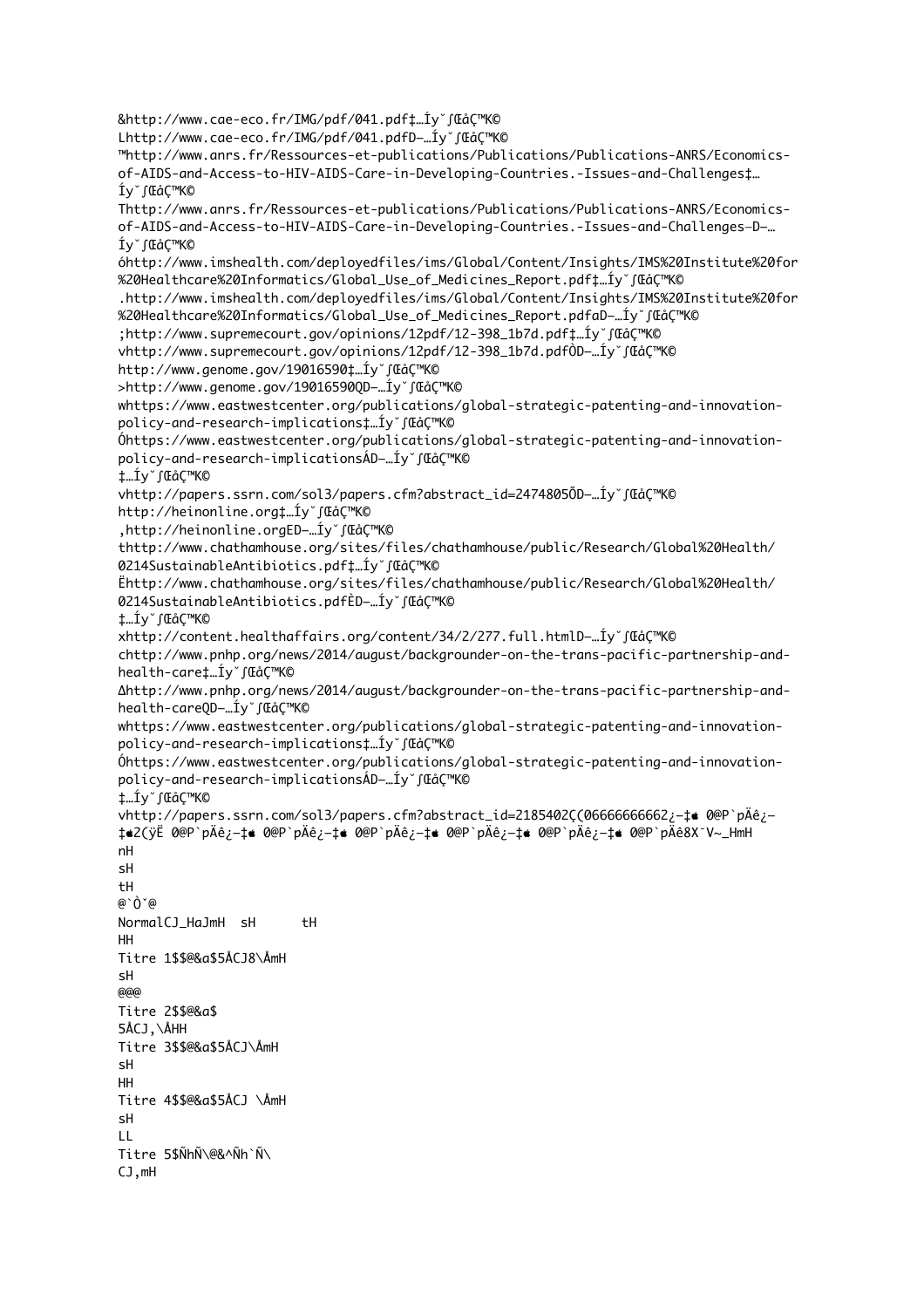sH **BB** Titre 6\$\$@&a\$  $CJ$ (mH sH BB Titre 7\$@&5ÅCJ, \AmH sH **BB** Titre 8\$@&5ÅCJ \ÅmH sH  $\overline{B}$  $\overline{B}$ Titre 9 \$\$@&a\$ CJmH  $SH$ :A`Ú<sup>\*</sup>°: Police par dÈfautZiÛ 2Z Tableau Normal : V  $^{\circ}$ 4÷4÷ la<sup>^</sup> 2k Ù i 2 Aucune liste J@ÚJ Note de bas de pageCJaJJ&`Ú`J Marque note bas de pageH\*@ @@ Pied de page ΔΠp#4)@¢!4 NumÈro de pageÇB@BÇ !(a.Corps de texte, Body Text first para (full-out)\$a\$CJ^S@B^ Retrait corps de texte 3\$Nh^Nha\$CJx / Ú Qx \$Body Text first para (full-out) CharCJ\_HaJmH sH tH X^@bX 0 Normal (Web)§d§d[\$\\$B\* 6@r6  $mH$ ph@sH tH En-tÍte  $\Delta 9r < \angle U^*$ Å< Char1CJ\_HaJmH sH tH F'Ú~ëF Marque d'annotationCJaJ: ¢: & CommentaireCJaJJ 2J Balloon Text1CJ0JQJ^JaJTP@-T Corps de texte 2\$a\$5ÅCJ(\ÅmH sH BU`Ú~-B Lien hypertexte  $>$ \*B\*ph`hC,h Retrait corps de texte\$Ñh^Ñha\$5ÅCJ\ÅmH  $SH$ **TOÚT** Corps de texte 3\$a\$5ÅCJ\ÅmH sH @ /Ú\*@ Char5CJ\\_HaJmH sH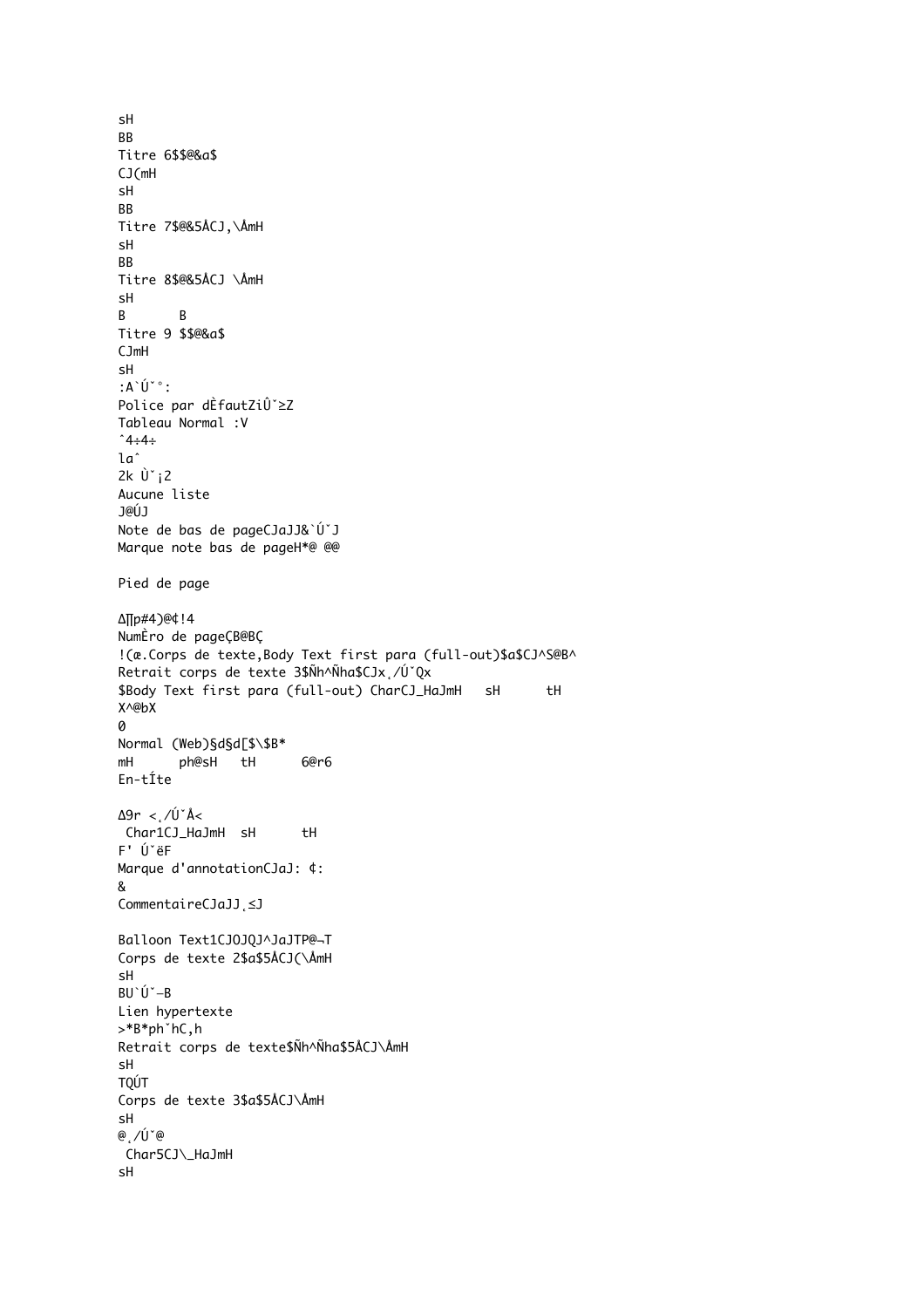```
+HNV Ú~N
Lien hypertexte suivi
\rightarrow*R*
phÄÄfR"f
Retrait corps de texte 2"$Nh^Nha$
CJ(mH
<H
Nô<sub>2</sub>N
; 'MTexte de bulles#CJ0JQJ^JaJB, °¢B
Comment Subject1$5Å\ÅJj °¢J
kâ0bjet du commentaire%5Å\ÅB /Ú aB
kâCommentaire Car
mHSH
                  tH
Z / U^{\circ}aZ
%kâ0bjet du commentaire Car5Å\ÅmH
                                              sH
                                                       tH
PK!âé [Content_Types].xml"ëœi√0
ΔÔΕΩΕΟ U$Nwc$EaIn sE@8Jbñ» ΔVK s S "Δ(Ö; . Y" ~ "$ϊÀ "80Δ‰<UzëZ!Yfl8I* "πy...μJ
\cdot ; \ddagger+};§óιÌΜπ9LJ∫)U∫q0Δ$€")~I2≠è#∞Ñ
±3ÏthÓã, ¡XOåfO∫.Wÿ¬v`µfiÀ~ëD/µz>÷MVïÜgÅ'LYSóÔ]ÉÍ"ø¡(UÜœã ∫÷éö_¿ôo[g±Òv;
f>Kfi"≈ÛHÜç`"|;\XVf!]Ÿ÷Ö OÁ»•sfihÍ]Hg3fl∂ʻ`PK!•÷ßÁ¿6
_rels/.relsÑèœj√0
áÔÖΩÉ-}Q"√%v⁄•êC⁄£}⋅(h"€Î€0«
<sup>a</sup>ѧÔ~©= Æã`·îÁ ö™√,C?Àh·v=øÇ…Ö§ß%[xpÜ£{€µ_°P-£<Õ1●H∂0ïàŸO°RÆBd-…"JE€4b
$ßëq_0òût6L"1R07`Æè®…`≥√0Ãû0¡Ø,ÂEn7îLi‰b°®⁄"SΩê®e™'-µ∏`÷"``PK!kyñÉätheme/theme/
themeManager.xml
ÃΜ
√ @.}°wêŸ7c<sup>a</sup>(Eb≤ÀÆ<sup>a</sup>^CúA«†"ü€◇"É7Œfl'õK
Y,ú
\ddot{\alpha}eÕ.\dot{\alpha}\ddot{\delta} = \ddot{\delta}, \dot{\delta}%/H\approx, 1 \cdot \dot{\alpha}ÊÈx...¥cflI»s0}#'êÖ≠µ> ÷µ+'!Ô, >^\pi$j=\ddot{\alpha}GWË"~), EÎ+&
8" "PK!h$"àtheme/theme/theme1.xmlÏY0oEø#ÒV{oc'vGu™ÿ±
                                                              ¥i£ÿ-Íq°;^N3ª≥ö'Ò
µG$$DA®f
                  Aë x3≥<sup>α</sup> fiâ«cT-ZÔÏÔΩyÔ~ ÃüΩzÌ(¶fiÊC∞§ÈW/W|'
$Tj%.ÂfG
I2j ; > Kkæ'$JBDYCõ
`/∆∈o]EÎ2¬1^@>ήÈGR¶ÎKK"Äa$.≥'∉n»xå$<Ú-R»-!ËcÈ"r•≤∫#í<sup>-</sup>^CbP∈è~`î>IÄ″c\{á¬âj
t°ßt"L§5Êc56<Ø*Ñòà6Âfi¢M&
ŸaIfl£HHx-Ù+ `œ_/∏∫Ñ÷3!*Á»ñ‰∫ ´/ìÀ¬ ˝e='
äI´>Z. V° ®ú≈u:ùvßZË"t©±•~≥÷l´∂rù%ê~9´ªl©Wi6œ§e∆ÊF´'™72「åR
2?k3<sup>-</sup>μ jmsŸ-kê;◊g∉μ÷fªΩj⋅5»‡Wg∉>+ç'öç◊†àíd≠/Ìf/
Ȑ-m'l
tkï
>EA6Ÿ.¶≤DŒÀµ>c°
SHífiiQi <Fi
8QtuåJoÃP fÜ'\û8Ie"/EPS}/ü}'ÚŸÔ<sup>-</sup> .", '??xpl'{£»i/F...®,1, 'è \xUÀ" 'ì/_< 'çe /fl}
<sup>-</sup>Ûèü∏ÅP>Ssû^^%Bèü,-ofl<t¿79î⋅}c⋅>fáfiãj1Õäm9∉≥IÙ#D õ…H†©Y ;2≤-7'à"ÆÖmÔph.‡;"{ñjΩàèeoÀ≥ÎQlw£-
Δù,\WsïhÓèìë{r>.,^:pÕ>FâflŒ8ÖœI\*∈∂Ã<●(ëhÑ,=ıéÌcχÎ.!Ø;$‡L∞°ÙÓØÖàìí>XŸ4/&1fe,2,mq≥s«k1ÍÚz
ÿH®
DΔ~1µhlç%ä]*°(¶e¬o πåÏMxPΔuÑÑHè0e^'fB∏dnq«∑ÙÎ-:<afl°ìÿFrI^]:o Δ »-∂fléPú∫∞=íDeϪbRyªL∫‡;ÃÆι
q@...<pfl!ÿ
"È> 16Υ&ΜDΩsKh' VéIÚ™νC7Œ<π∏ν
«~èôı∫6,M ¡U
                  €'/Ô<<...¶€f<$Øœ>B,dCöœ.<oZÓŏñÎ`Á[Ó°z^¥-N{+¥]µΩ1õbΩEéÁÓêáÑ"ûúPl
CËM≤Äu"Ϭ†í"«C\úò"~f}>¬ç8"2gÚ}"£^ÑRÿ`W}•d$2'#.•L¿¡N;u+<l"•9÷'Å¡ÙÅ%
Õ∉䌜ÖΩ/åÙ·3ühE)Xt≤ï+ôRp°<ìUïO
œV'¶ÈVgÕV∏
1úu
```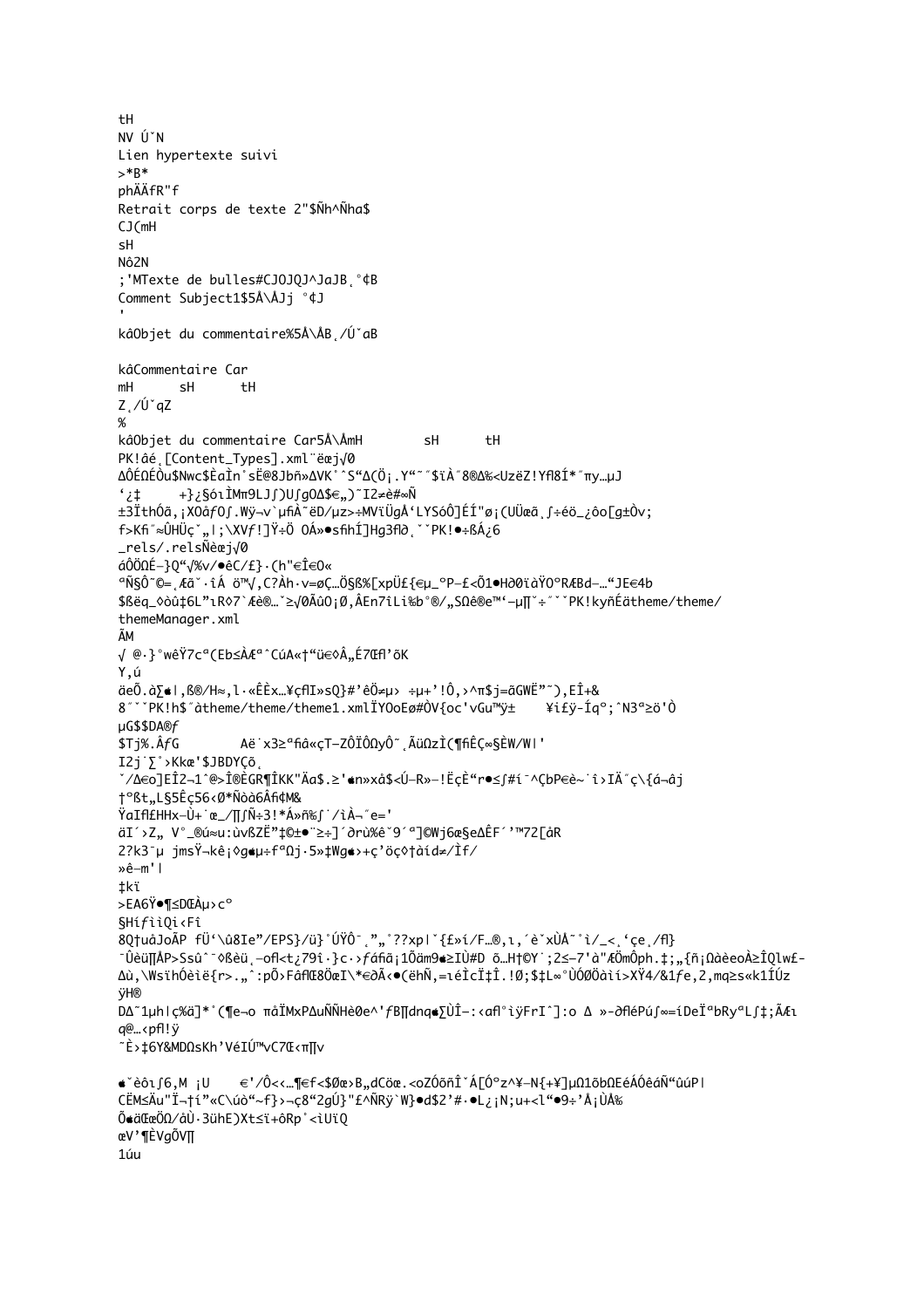```
6a, ¡∂X^Ö∫ö&à, PÒn÷fi<, :
0a20c#ë5\b≥™cóßêœ ÄîrÑÓll¨iß°"b~,,HrÆ`J≤*ª'Dìrm-f;l˙ç˙r>~î6″!I·gúB-Ñ/≤!:Çãù@rìµß÷¢."©«
+wVU·ñaN;Xeúr!∑êàL
ı´,T4Q3°óÎ5ïl"ÄI'sX±≤)ÚØY°∂CãáC»r∞K#ä;ÛòuB6ñò~¢∉--1flC~‡T~7
∫†'\É)∂ı+ª∑fù¶|`§qf—4BY∑T◊(y≈∏Æ∑¬˝T2|s/Æù;ª+™,⁄ ïrˇœ\QÀÙWBÅÆα9ÚTΩ6}Δef†
        f\div\} >; [t^{*\wedge} p \cdots \hat{A} \cdot \mathcal{Q} \cdots \hat{A}]Á5\piGF' ∞úȈc°
mIafl) ™Ϋ́"cT"L댮ίπ"5f«¶}'WU^ΩRlwì"
h<sub>cm</sub> \ge \ddot{u} \geå'●\oV)ñNS`Ù∆≈38ub/°Ú7Áø0-± y-ûØëeG'ãÈ.©ñWÖµ<sup>-</sup>5ŸTÁ4aë∏¥÷öé5"Òr=7¢8Î1
°ôÆk<1 ¨Ñ'∣XP
jüÌAoıt;Å·œÉ¨œ§∫dêjêÊ◊^=f-$ìRe®Õv>äµ|±œtcj1Ô ≤ïeãf°ådõ({:´/íÏåaãk36ójàÏ…Ö°a~-Å-ü§ cÿtz
ÆÁ«' IF)<È: HwπŒÆ
'ŸO*ÃCk≤Nùaí&{xËë∉(?Lò2ü2Ú-≤F+1ïhÖtäÎ-`
fx%jVABx't.BBœ
-<sup>a</sup>÷7d.«!+k<Íhx"dc◊™∏r¶hÚW(「¿x7eŒìœ¢îôÉ,+u ‰-´)ÀòÚf>ErGìûÓø∞ËòL◊)ªÒ'ˇˇPK!
-êüd'theme/theme/ rels/themeManaaer.xml.relsNeM
¬0Ñ~Cwoo" fë&>à-≠'Ñ%5
6?$0ÏÌ
Æ..áaæôiªóù c2fi1h™:Èïqö;m∏Ïé@RNâŸ;d∞`Céo7ÌqëK(M&$R(.1òr'Jìú-äT`ÄÆ8£èV‰"£¶A»ª-H~u}†Òõ|≈
$Qb{'ñPö`≥"8âq/] QAsŸÖ(¢∆Ç#ŏ™L [ʃʃffl"'PK-!âé [Content_Types].xmlPK-!•÷ßÁ;6
/_rels/.relsPK-!kyñÉätheme/theme/themeManager.xmlPK-!h$"à'theme/theme/theme1.xmlPK-!
-\hat{e}\ddot{u}\partial'"
theme/theme/_rels/themeManager.xml.relsPK7
<?xml version="1.0" encoding="UTF-8" standalone="yes"?>
<a:clrMap xmlns:a="http://schemas.openxmlformats.org/drawingml/2006/main" bg1="lt1"
tx1="dk1" bg2="lt2" tx2="dk2" accent1="accent1" accent2="accent2" accent3="accent3"
accent4="accent4" accent5="accent5" accent6="accent6" hlink="hlink" folHlink="folHlink"/
>ñ-Po $†.÷16ò6c9Ö<>A AC6JÌMöQπUù[^^EbfehólÉmfipitju~vÁ{Clÿ}√~Éá áfã°ç;è íñ~úàû]† °Z®Œ ‹Æó
¥ø∂#°Ô°Äøg¿¬√Z∆©«-…"Õ~Œï-«"6'µ◊òÿt‹Í,≥ÊÇÁ-ÈfÏöÏÌRÔ«œÒhÛAÙ† C`*`ìAÍ5_
ô
^{\circ}¶^
 !"#$%&'()*+,-./0123456789:;<=>?@ABCDEFGHIJKLMN0PORSTUVWXYZ[\$µ"(ÔÛh«Ê<Òaà<del>≤</del>8
\mathcal{L}ê
\mathfrak{a}õÅ}FíVv3>8m
\ge-; |&-9V£<sup>a</sup>≈ ?!w!`!#"¢#$%&w&(Ö(ï(≠(J)Ã)*z+-¢-∞-'-å./d/å/∞/Ω1Ô12ÿ2X3-34C4ú4fi4T5^6<sup>a</sup>7Î8Û;=
$>B"BœF-G3IoIrI+^‡````1‡````¶µ'È ^(`(`(`XiÖXiÖâ
C C C XÅÄ
i≠4G
(~(~XiÖ#$Adefghvùûü†°¢£§●¶µ'È;<=>?@ABCDEFGHIKLMNOPQ° eWXYZ[\*+,-."
\overline{5}6
i¬ôîœ"S$c(*¶+¢.0_2`2a2b2c2d2e2Ã2Õ26q9à<å?ì?BNEH8JÔMúOfiS'V"Yü[־^Gbheh≥jÖmtpluwÜy≈~Éä=èìRñ
%ôÄúÍûð
        ±Õ¥ú¥ſ¥Ÿ¥Ÿ¥Πſ%°◇ø»√Æ«8Ã÷Õπœ…"öÿv<-flÓ.uÊ!ΫDÙ)~á-à-å-ä-ä-å-c-≤-≥-
\bullet \circ \circ \cdot¥<sup>-</sup> ' "ñE9:;<=[\•®¶kmní#@ñ]a÷5èT™^_Œœ^^¶só A!# #Õ%Ô&Î'¥(*f*Á*°+K,¶,€,y-!.
00a0001011>2B2f23)335≠5Â5q6ë688~8Ö9Å:Â:à<Û<==∏=:>q>Ë?åABBCB`B~C"C`CD%F&F'F)F*F
+F1FuFFGAG0HáH±H
ILI¬IdK)LYM`PaPåQíRoV@WIX=[0\°]>]fi]‡]"]Ê]È]Û]Ù]ı]^^^^^
\lambda^"FO"UO"FOÄ"FO"UO"FOÄ"FO"UO"FOÄ"FO"UO"FOÄ"FO"UO"FOÄ"FO"UO"FOÄ"FO"UO"FOÄ"FO"UO"FOÄ"FO"UO"FO
```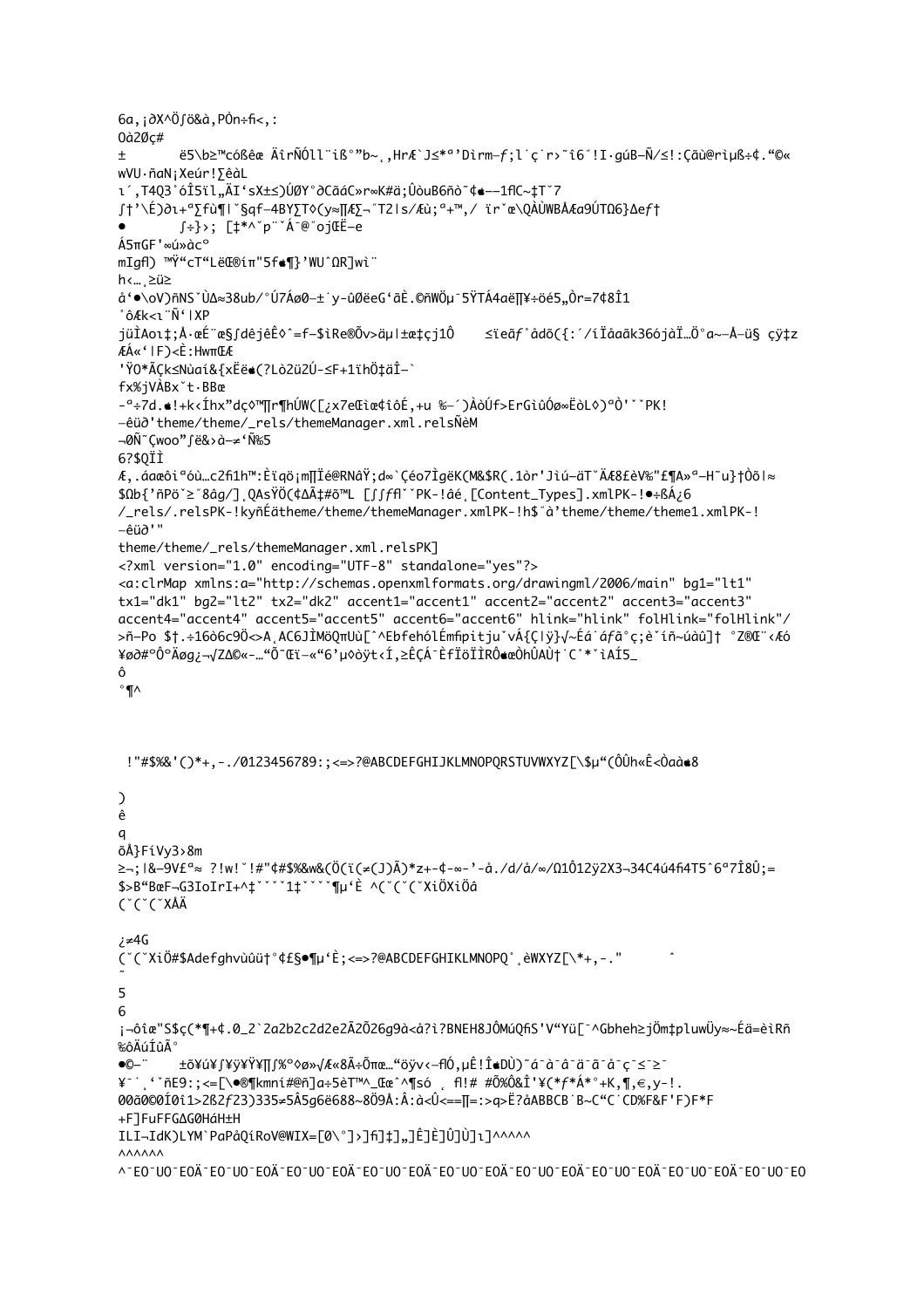```
Ä¯EO¯UO¯EOÄ¯EO¯UO¯EOÄ¯EO¯UO¯EOÄ¯EO¯UO¯EOÄlÖÄÄ¯EO¯UO¯EOÄ¯EO¯UO¯EOÄ¯EO¯UO¯EOÄ¯EO¯UO¯EOÄ¯EO¯U
O¯EOÄ¯EO¯UO¯EOÄ¯EO¯UO¯EOÄ¯EO¯UO¯EOÄ¯EO¯UO¯EOÄ¯EO¯UO¯EOÄ¯EO¯UO¯EOÄ¯EO¯UO¯EOÄÄ¯EO¯UO¯EOÄ¯EO¯
UO¯EOÄ¯EO¯UO¯EOÄ¯EO¯UO¯EOÄ¯EO¯UO¯EOÄ¯EO¯UO¯EOÄ¯EO¯UO¯EOÄ¯EO¯UO¯EOÄ¯EO¯UO¯EOÄ¯EO¯UO¯EOÄ¯EO¯
UO¯EOÄ¯EO¯UO¯EOÄ¯EO¯UO¯EOÄ¯EO¯UO¯EOÄ¯EO¯UO¯EOÄ¯EO¯UO¯EOÄ¯EO¯UO¯EOÄ¯EO¯UO¯EOÄ¯EO¯UO¯EOÄ¯EO¯
UO¯EOÄ¯EO¯UO¯EOÄ¯EO¯UO¯EOÄ¯EO¯UO¯EOÄ¯EO¯UO¯EOÄ¯EO¯UO¯EOÄ¯EO¯UO¯EOÄ¯EO¯UO¯EOÄ¯EO¯UO¯EOÄ¯EO¯
UO¯EOÄ¯EO¯UO¯EOÄ¯EO¯UO¯EOÄ¯EO¯UO¯EOÄ¯EO¯UO¯EOÄ¯EO¯UO¯EO†ò0ÄÄÄò0ÄÄÄò0ÄÄÄò0ÄÄÄò0ÄÄÄò0ÄÄÄò0ÄÄ
Äò0ÄÄÄò0ÄÄÄò0ÄÄÄò0ÄÄÄò0ÄÄÄò0ÄÄÄò0ÄÄÄò0ÄÄÄò0ÄÄÄò0ÄÄÄò0ÄÄÄò0ÄÄÄò0ÄÄÄò0ÄÄÄò0ÄÄÄò0ÄÄÄò0ÄÄÄò0ÄÄ
Äò0ÄÄÄò0ÄÄÄò0ÄÄÄò0ÄÄÄò0ÄÄÄò0ÄÄÄò0ÄÄÄò0ÄÄÄò0ÄÄÄò0ÄÄÄò0ÄÄÄò0ÄÄÄò0ÄÄÄò0ÄÄÄò0ÄÄÄò0ÄÄÄò0ÄÄÄò0ÄÄ
Äò0ÄÄÄò0ÄÄÄò0ÄÄÄò0ÄÄÄò0ÄÄÄò0ÄÄÄò0ÄÄÄò0ÄÄÄò0ÄÄÄò0ÄÄÄò0ÄÄÄò0ÄÄÄò0ÄÄÄò0ÄÄÄò0ÄÄÄò0ÄÄÄò0ÄÄÄò0ÄÄ
Äò0ÄÄÄò0ÄÄÄò0ÄÄÄò0ÄÄÄò0ÄÄÄò0ÄÄÄò0ÄÄÄò0ÄÄÄò0ÄÄÄò0ÄÄÄò0ÄÄÄò0ÄÄÄò0ÄÄÄò0ÄÄÄò0ÄÄÄò0ÄÄÄò0ÄÄÄò0ÄÄ
Äò0ÄÄÄò0ÄÄÄò0ÄÄÄò0ÄÄÄò0ÄÄÄò0ÄÄÄò0ÄÄÄò0ÄÄÄò0ÄÄÄò0ÄÄÄò0ÄÄÄò0ÄÄÄò0ÄÄÄò0ÄÄÄò0ÄÄÄò0ÄÄÄò0ÄÄÄò0ÄÄ
Äò0ÄÄÄò0ÄÄ@Ä¯EO¯UO¯EO@Ä¯EO¯UO¯EOÄò0ÄÄÄò0ÄÄÄò0ÄÄÄò0ÄÄÄò0ÄÄÄò0ÄÄÄò0ÄÄÄò0ÄÄÄò0ÄÄÄÄò0ÄÄÄÄò0ÄÄÄ
Äò0ÄÄÄÄò0ÄÄÄò0ÄÄÄò0ÄÄÄò0ÄÄÄò0ÄÄÄò0ÄÄÄò0ÄÄÄò0ÄÄÄò0ÄÄÄö@0ÄÄÄò@0ÄÄÄò@0ÄÄÄò@0ÄÄÄò@0ÄÄÄò@0ÄÄÄò@
0ÄÄÄò@0ÄÄÄò@0ÄÄÄò@0ÄÄÄò@0ÄÄÄò@0ÄÄÄò@0ÄÄÄò@0ÄÄÄò@0ÄÄÄò@0ÄÄÄò@0ÄÄÄò@0ÄÄÄò@0ÄÄÄò@0ÄÄÄò@0ÄÄÄò@
0ÄÄÄò@0ÄÄÄÄò@0ÄÄÄò@0ÄÄÄÄò@0ÄÄÄò@0ÄÄÄò@0ÄÄÄò@0ÄÄÄò@0ÄÄÄò@0ÄÄÄò@0ÄÄÄò@0ÄÄÄò@0ÄÄÄò@0ÄÄÄò@0ÄÄÄ
ò@0ÄÄÄò@0ÄÄÄò@0ÄÄÄò@0ÄÄÄò@0ÄÄÄò@0ÄÄÄò@0ÄÄÄò@0ÄÄÄò@0ÄÄÄò@0ÄÄÄò@0ÄÄÄò@0ÄÄÄò@0ÄÄÄò@0ÄÄÄò@0ÄÄÄ
ò@0ÄÄÄò@0ÄÄÄÄò@0ÄÄÄò@0ÄÄÄò@0ÄÄÄò@0ÄÄÄò@0ÄÄÄò@0ÄÄÄò@0ÄÄÄò@0ÄÄÄò@0ÄÄÄò@0ÄÄÄò@0ÄÄÄò@0ÄÄÄò@0ÄÄ
Äò@0ÄÄÄò@0ÄÄÄò@0ÄÄÄò@0ÄÄÄò@0ÄÄÄò@0ÄÄÄò@0ÄÄÄò@0ÄÄÄò@0ÄÄÄò@0ÄÄÄò@0ÄÄÄò@0ÄÄÄò@0ÄÄÄò@0ÄÄÄò@0ÄÄ
Äò@0ÄÄÄò@0ÄÄÄò@0ÄÄÄò@0ÄÄÄò@0ÄÄÄÄò@0ÄÄÄÄò@0ÄÄÄò@0ÄÄÄò@0ÄÄÄò@0ÄÄÄò@0ÄÄÄò@0ÄÄÄò@0ÄÄÄò@0ÄÄÄò@0
ÄÄÄò@0ÄÄÄò@0ÄÄÄò@0ÄÄÄò@0ÄÄÄò@0ÄÄÄò@0ÄÄÄò@0ÄÄÄò@0ÄÄÄò@0ÄÄÄ
S∏YÖö@0ÄÄÄö@0ÄÄÄö@0ÄÄÄö@0ÄÄÄ∫HL∏L∏LÄ
∏HL∏L∏LÄ∏HL∏L∏LÄ∏HL∏L∏LÄ∏HL∏L∏LÄ∏HL∏L∏LÄ
ö@0ÄÄÄ∏HL∏L∏LÄ
∏HL∏L∏LÄ
∏HL∏L∏LÄ∏HL∏L∏LÄò@0ÄÄÄò@0ÄÄÄ∏HL∏L∏LÄ
S∏YÖ
hvùûü†°¢£§•¶µ'È;<=>?@ABCDEFGHIKLMNOPQ°,èWXYZ[\*+,-."
\tilde{\phantom{a}}5
6
¡¬ôîæ"S$ç(*¶+¢.0_2`2a2b2c2d2e2Ã2Õ26g9à<å?ì?BNEH8JÔMúQfiS'V"Yü[¯^Gbheh≥jÖm‡pluwÜy≈~Éä=èìRñ
‰ôÄúÍûð
•©–¨ ±õ¥ú¥∫¥ÿ¥Ÿ¥∏∫%º◊ø»√Æ«8Ã÷Õπœ…"öÿv‹—flÓ'µÊ!ÎDÙ)˜á¯à¯â¯ä¯ã¯å¯ç¯≤¯≥¯
¥¯˙¸'ˇñE9:;<=[\•®¶kmní#@ñ]a÷5èT™^_Œœˆ^¶só ˛ fl!# #Õ%Ô&Î'¥(*ƒ*Á*°+K,¶,€,y-!.
00ã0©0Í0î1>2ß2ƒ23)335≠5Â5g6ë688~8Ö9Å:Â:à<Û<==∏=:>q>Ë?åABBCB˙B~C"C˙CD%F&F'F)F*F
+F]FuFFG∆G0HáH±H
ILI¬IdK)LYM`PaPåQíRoV@WIX=[0\°]›]fi]‡]·]"]‰]Ê]Á]È]Í]Û]Ù]ı]^^^^^
^^^^^^ ^®∂
˵'˵'%YÄ àï àï àï XhÖÄ
˵'˵'˵'@Ä
˵'˵'˵'@Ä
˵'˵'˵'@Ä
˵'˵'˵'@Ä
˵'˵'˵'@Ä
˵'˵'˵'@Ä
˵'˵'˵'@Ä
˵'˵'˵'@Ä
˵'˵'˵'@Ä
˵'˵'˵'@Ä
˵'˵'˵'@Ä
˵'˵'˵'@ÜÄ
˵'˵'˵'@Ä
˵'˵'˵'@Ä
˵'˵'˵'@Ä
˵'˵'˵'@Ä
˵'˵'˵'@Ä
˵'˵'˵'@Ä
˵'˵'˵'@Ä
˵'˵'˵'@Ä
˵'˵'˵'@Ä
```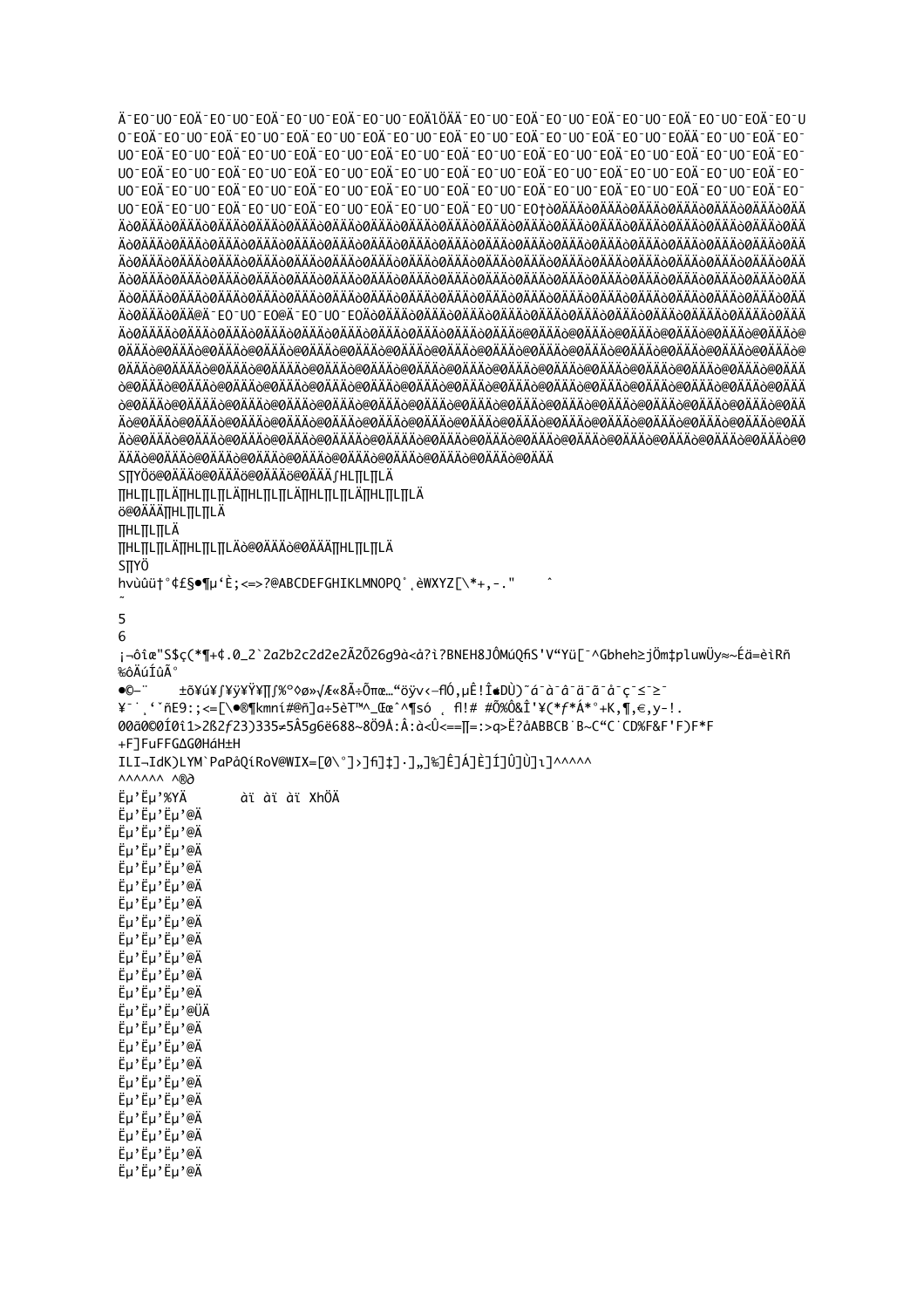| ˵'˵'˵'@Ä                                                               |  |  |
|------------------------------------------------------------------------|--|--|
|                                                                        |  |  |
|                                                                        |  |  |
|                                                                        |  |  |
|                                                                        |  |  |
|                                                                        |  |  |
| ะ⊭ ะ⊭ ะ⊭ ∘∴<br>Ёµ'Ёµ'Ёµ'@Ӓ                                             |  |  |
| ˵'˵'˵'@Ä                                                               |  |  |
| ˵'˵'˵'@Ä                                                               |  |  |
| ˵'˵'˵'@Ä                                                               |  |  |
| ˵'˵'˵'@Ä                                                               |  |  |
| ˵'˵'˵'@Ä                                                               |  |  |
| " ˵'˵'@Ä<br>˵'˵'˵'@Ä<br>˵'˵'˵'@Ä<br>˵'˵'˵'@Ä<br>˵'˵'˵'@Ä               |  |  |
|                                                                        |  |  |
|                                                                        |  |  |
|                                                                        |  |  |
|                                                                        |  |  |
| −−<br>˵'˵'˵'@Ä                                                         |  |  |
| ˵'˵'˵'@Ä                                                               |  |  |
| ˵'˵'˵'@Ä                                                               |  |  |
| ˵'˵'˵'@Ä                                                               |  |  |
| ˵'˵'˵'@Ä                                                               |  |  |
| ˵'˵'˵'@Ä                                                               |  |  |
|                                                                        |  |  |
|                                                                        |  |  |
|                                                                        |  |  |
|                                                                        |  |  |
|                                                                        |  |  |
| -µ -µ -µ<br>˵'˵'˵'@Ä                                                   |  |  |
| .<br>˵'˵'˵'@Ä                                                          |  |  |
| ˵'˵'˵'@Ä                                                               |  |  |
| ˵'˵'˵'@Ä                                                               |  |  |
| ˵'˵'˵'@Ä                                                               |  |  |
| ˵'˵'˵'@Ä                                                               |  |  |
| ˵'˵'˵'@Ä                                                               |  |  |
| " ˵ '˵ '@Ä<br>˵ '˵ '˵ '@Ä<br>˵ '˵ '˵ '@Ä<br>˵ '˵ '˵ '@Ä<br>˵ '˵ '˵ '@Ä |  |  |
|                                                                        |  |  |
|                                                                        |  |  |
|                                                                        |  |  |
| .<br>Ёµ'Ёµ'Ёµ'@Ӓ                                                       |  |  |
| ˵'˵'˵'@Ä                                                               |  |  |
| ˵'˵'˵'@Ä                                                               |  |  |
| ˵'˵'˵'@Ä                                                               |  |  |
| ˵'˵'˵'@Ä                                                               |  |  |
| ˵'˵'˵'@Ä                                                               |  |  |
|                                                                        |  |  |
| " = " = "<br>Ёµ'Ёµ'Ёµ'®Ä<br>Ёµ'Ёµ'Ёµ'®Ä<br>Ёµ'Ёµ'Ёµ'®Ä                 |  |  |
|                                                                        |  |  |
|                                                                        |  |  |
| ˵'˵'˵'@Ä                                                               |  |  |
| =р<br>Ёµ'Ёµ'Ёµ'@Ä                                                      |  |  |
| ˵'˵'˵'@Ä                                                               |  |  |
| ˵'˵'˵'@Ä                                                               |  |  |
| ˵'˵'˵'@Ä                                                               |  |  |
| ˵'˵'˵'@Ä                                                               |  |  |
| ˵'˵'˵'@Ä                                                               |  |  |
| ˵'˵'˵'@Ä                                                               |  |  |
| ˵'˵'˵'@Ä                                                               |  |  |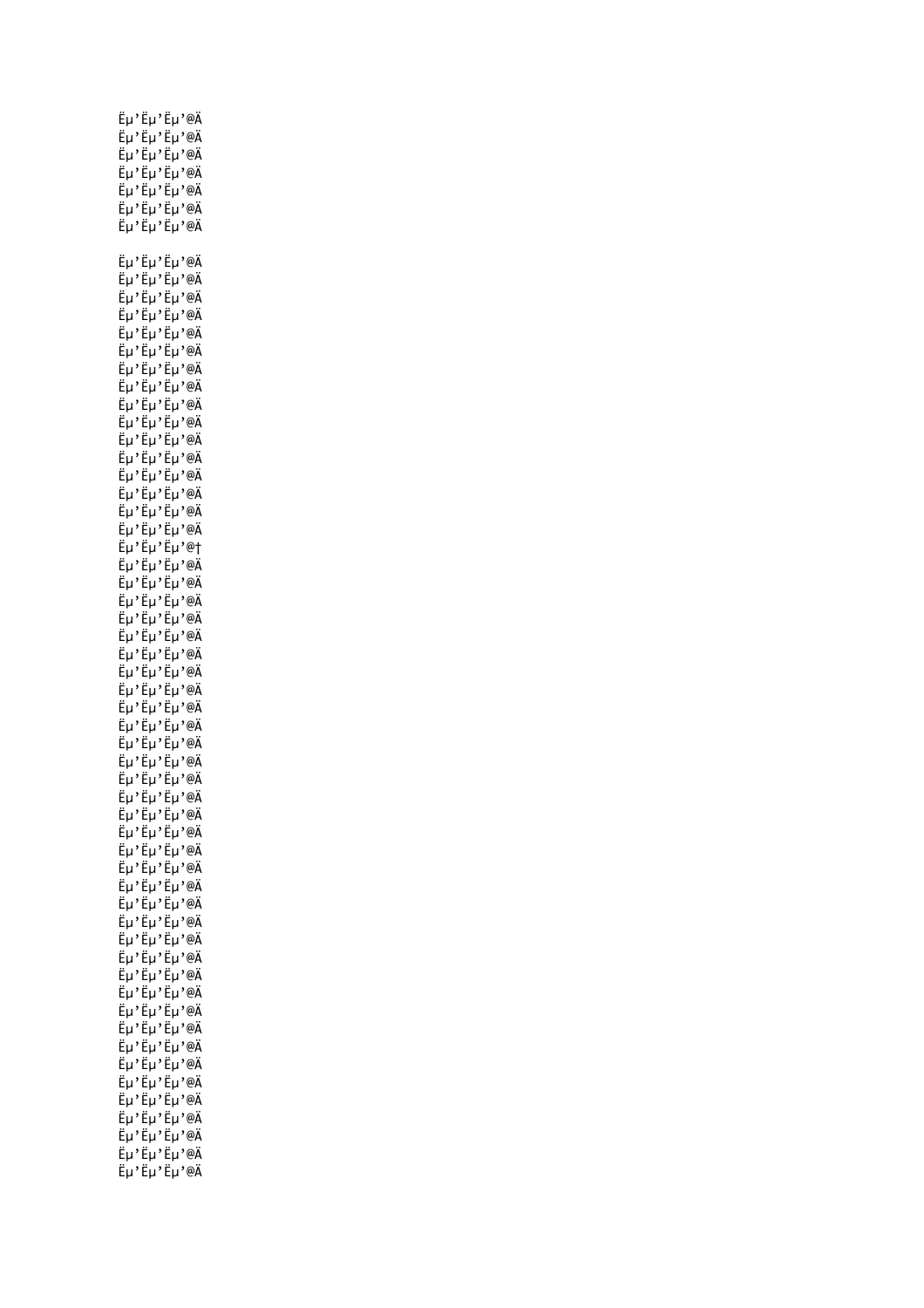| ˵'˵'˵'@Ä<br>˵'˵'˵'@Ä<br>˵'˵'˵'@Ä                                                                                                                                                                   |
|----------------------------------------------------------------------------------------------------------------------------------------------------------------------------------------------------|
|                                                                                                                                                                                                    |
| $\ddot{E}$                                                                                                                                                                                         |
| --<br>Ëμ'Ëμ'Ëμ'@Ä                                                                                                                                                                                  |
| ˵'˵'˵'@Ä                                                                                                                                                                                           |
| ˵'˵'˵'@Ä                                                                                                                                                                                           |
| ˵'˵'˵'@Ä                                                                                                                                                                                           |
| ˵'˵'˵'@Ä                                                                                                                                                                                           |
| ˵'˵'˵'@Ä                                                                                                                                                                                           |
|                                                                                                                                                                                                    |
|                                                                                                                                                                                                    |
|                                                                                                                                                                                                    |
| ゠ゖ<br>゙゠ゖ゚゠゙ゖ゚゠゚ゖ゚゚゚゚゚ <i>゚</i><br>゠゙ゖ゚゠ゖ゚゠ゖ゚゚゚゚゚゚゚ <i>๏</i> Ă<br>゠゙ゖ゚゠ゖ゚゠ゖ゚゚゚゚゚゚゚ <i>๏</i> Ă<br>゠゙ゖ゚゠ゖ゚゠ゖ゚゚゚゚゚゚゚゚゚゚゚゚ゕゖ゚゠ゖ゚゚゚゚゚゚゚゚ゕゖ゚゠ゖ゚゚゚゚ゕ                                                      |
|                                                                                                                                                                                                    |
|                                                                                                                                                                                                    |
|                                                                                                                                                                                                    |
| ˵'˵'˵'@Ä                                                                                                                                                                                           |
| ˵'˵'˵'@Ä                                                                                                                                                                                           |
| ˵'˵'˵'@Ä                                                                                                                                                                                           |
| ˵'˵'˵'@Ä                                                                                                                                                                                           |
| ˵'˵'˵'@Ä                                                                                                                                                                                           |
|                                                                                                                                                                                                    |
|                                                                                                                                                                                                    |
|                                                                                                                                                                                                    |
|                                                                                                                                                                                                    |
|                                                                                                                                                                                                    |
| <b>ヒル・ヒル・ミネス</b><br>ビル・ビル・@A<br>ビル・ビル・ビル・@A<br>ビル・ビル・ビル・@A<br>ビル・ビル・ビル・@A<br>ビル・ビル・ビル・@A<br>ビル・ビル・ビル・@A<br>ビル・ビル・ビル・@A<br>ビル・ビル・ビル                                                                 |
|                                                                                                                                                                                                    |
| ˵'˵'˵'@Ä                                                                                                                                                                                           |
| ˵'˵'˵'@Ä                                                                                                                                                                                           |
| ˵'˵'˵'@Ä                                                                                                                                                                                           |
| ˵'˵'˵'@Ä                                                                                                                                                                                           |
| ˵'˵'˵'@Ä                                                                                                                                                                                           |
|                                                                                                                                                                                                    |
|                                                                                                                                                                                                    |
|                                                                                                                                                                                                    |
|                                                                                                                                                                                                    |
| <b>EL EL EL GA<br/>EL EL EL GA<br/>EL EL EL GA<br/>EL EL EL GA<br/>EL EL EL GA<br/>EL EL EL GA<br/>EL EL EL GA<br/>EL EL EL GA<br/>EL EL EL GA<br/>EL EL EL GA<br/>EL EL EL GA<br/>EL EL EL GA</b> |
|                                                                                                                                                                                                    |
|                                                                                                                                                                                                    |
|                                                                                                                                                                                                    |
|                                                                                                                                                                                                    |
| ˵'˵'˵'@Ä                                                                                                                                                                                           |
| ˵'˵'˵'@Ä                                                                                                                                                                                           |
| ˵'˵'˵'@Ä                                                                                                                                                                                           |
| ˵'˵'˵'@Ä                                                                                                                                                                                           |
| ˵'˵'˵'@Ä<br>˵'˵'˵'@Ä<br>˵'˵'˵'@Ä                                                                                                                                                                   |
|                                                                                                                                                                                                    |
|                                                                                                                                                                                                    |
| ˵'˵'˵'@Ä                                                                                                                                                                                           |
| μ.<br>Εμ.Εμ.ΘΆ<br>Ë                                                                                                                                                                                |
| .<br>Ёµ'Ёµ'Ёµ'@Ӓ                                                                                                                                                                                   |
| ˵'˵'˵'@Ä                                                                                                                                                                                           |
| ˵'˵'˵'@Ä                                                                                                                                                                                           |
| ˵'˵'˵'@Ä                                                                                                                                                                                           |
| ˵'˵'˵'@Ä                                                                                                                                                                                           |
| ˵'˵'˵'@Ä                                                                                                                                                                                           |
|                                                                                                                                                                                                    |
|                                                                                                                                                                                                    |
|                                                                                                                                                                                                    |
|                                                                                                                                                                                                    |
| .<br>Ёµ'Ёµ'Ёµ'@Ӓ                                                                                                                                                                                   |
|                                                                                                                                                                                                    |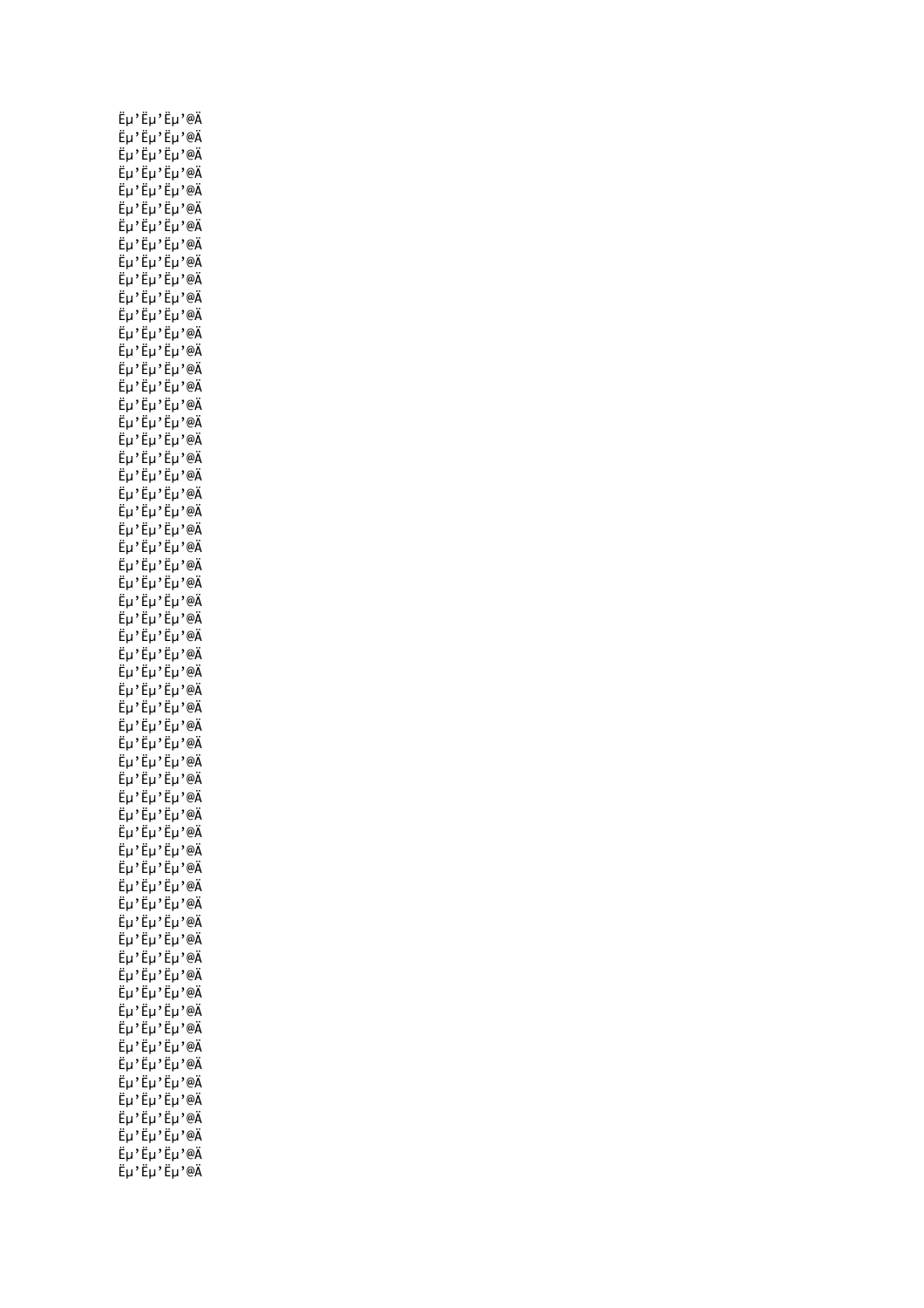|          |          | Eµ'Eµ'Eµ'@A                                                                             |
|----------|----------|-----------------------------------------------------------------------------------------|
|          |          | ˵'˵'˵'@Ä                                                                                |
|          |          | ˵'˵'˵'@Ä                                                                                |
|          |          | ˵'˵'˵'@FÄ                                                                               |
|          |          |                                                                                         |
|          |          | ˵'˵'˵'@FÄ                                                                               |
|          |          | Ĕµ'Ĕµ'Ĕµ'@Ä<br>Ĕµ'Ĕµ'Ĕµ'@Ä<br>Ĕµ'Ĕµ'Ĕµ'@Ä                                               |
|          |          |                                                                                         |
|          |          |                                                                                         |
|          |          | ˵'˵'˵'@Ä                                                                                |
|          |          |                                                                                         |
| Ë        |          | µ'˵'˵'@Ä                                                                                |
|          |          | ˵'˵'˵'@Ä                                                                                |
|          |          | ˵'˵'˵'@Ä                                                                                |
|          |          | ˵'˵'˵'@Ä                                                                                |
|          |          | ˵'˵'˵'@Ä                                                                                |
|          |          |                                                                                         |
|          |          | ˵'˵'˵'@ÜÄ                                                                               |
|          |          | ˵'˵'˵'@ÜÄ                                                                               |
|          |          | Ĕµ'Ĕµ'Ĕµ' <sup>Ĕ</sup> µ'@ÜÄ<br>Ĕµ'Ĕµ'Ĕµ' <sup>@</sup> ÜÄ<br>Ĕµ'Ĕµ'Ĕµ'@Ä<br>Ĕµ'Ĕµ'Ĕµ'@Ä |
|          |          |                                                                                         |
|          |          |                                                                                         |
|          |          |                                                                                         |
|          |          |                                                                                         |
| Ë        |          | μ' Ëμ' Ëμ' @Ä                                                                           |
|          |          | ˵'˵'˵'@Ä                                                                                |
|          |          | .<br>Ёµ'Ёµ'Ёµ'@Ӓ                                                                        |
|          |          | ˵'˵'˵'@Ä                                                                                |
|          |          |                                                                                         |
|          |          | ˵'˵'˵'@Ä                                                                                |
|          |          | ˵'˵'˵'@Ä                                                                                |
| àϊ       | àϊ       | хÄ                                                                                      |
| àϊ       | àϊ       | xÄ                                                                                      |
| àϊ       | àϊ       | xÄ                                                                                      |
|          |          |                                                                                         |
| àϊ       | àϊ       | хÄ                                                                                      |
| àϊ       | àϊ       | xÄ                                                                                      |
| àϊ       | àϊ       | xÄ                                                                                      |
| àϊ       | àϊ       | xÄ                                                                                      |
| àϊ       | àϊ       | xÄ                                                                                      |
|          |          |                                                                                         |
| àϊ       | àϊ       | xÄ                                                                                      |
| àϊ       | àϊ       | xÄ                                                                                      |
| àϊ       | àϊ       | xÄ                                                                                      |
| àϊ       |          |                                                                                         |
|          |          |                                                                                         |
|          | àϊ       | xÄ                                                                                      |
| àϊ       | àϊ       | xÄ                                                                                      |
| àϊ       | àϊ       | хÄ                                                                                      |
| àϊ       | àϊ       | xÄ                                                                                      |
| àϊ       | àϊ       | хÄ                                                                                      |
|          |          |                                                                                         |
| àϊ       | àϊ       | xÄ                                                                                      |
| àϊ       | àϊ       | xÄ                                                                                      |
| àϊ       | àϊ       | xÄ                                                                                      |
| àϊ       | àϊ       | хÄ                                                                                      |
| àϊ       | àϊ       | xÄ                                                                                      |
|          |          |                                                                                         |
| àϊ       | àϊ       | xÄ                                                                                      |
| àϊ       | àϊ       | xÅÄ                                                                                     |
| àϊ       | àϊ       | xÄ                                                                                      |
| àϊ       | àϊ       | xÅÄ                                                                                     |
| àϊ       | àϊ       | xÄ                                                                                      |
|          |          | xÄ                                                                                      |
| àϊ       | àϊ       |                                                                                         |
| àϊ       | àϊ       | xÄ                                                                                      |
| àϊ       | àϊ       | xÄ                                                                                      |
| àϊ       | àϊ       | xÄ                                                                                      |
| àϊ       | àϊ       | xÄ                                                                                      |
|          |          |                                                                                         |
| àϊ<br>àϊ | àϊ<br>àϊ | xÄ<br>xÄ                                                                                |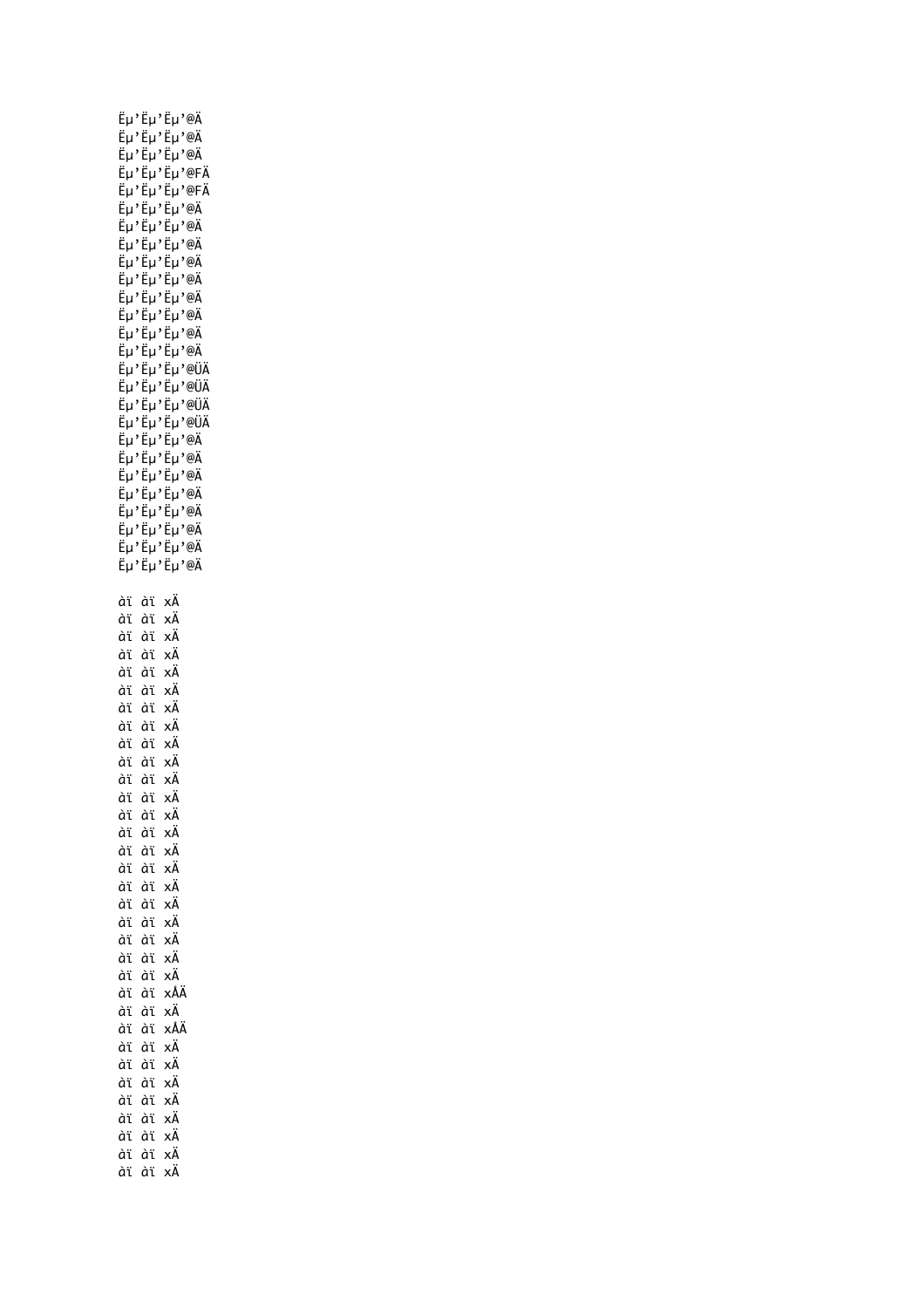àï àï xÄ àï àï xÄ àï àï xÄ àï àï xÄ àï àï xÄ àï àï xÄ àï àï xÄ àï àï xÄ àï àï xÄ àï àï xÄ àï àï xÄ àï àï xÄ àï àï xÄ àï àï xÄ àï àï xÄ àï àï xÄ àï àï xÄ àï àï xÄ àï àï xÄ àï àï xÅÄ àï àï xÄ àï àï xÄ àï àï xÄ àï àï xÄ àï àï xÄ àï àï xÄ àï àï xÄ àï àï xÄ àï àï xÄ àï àï xÄ àï àï xÄ àï àï xÄ àï àï xÄ àï àï xÄ àï àï xÄ àï àï xÄ àï àï xÄ àï àï xÄ àï àï xÄ àï àï xÄ àï àï xÄ àï àï xÄ àï àï xÄ àï àï xÄ àï àï xÄ àï àï xÄ àï àï xÄ àï àï xÄ àï àï xÄ àï àï xÄ àï àï xÄ àï àï xÄ àï àï xÅÄ àï àï xÅÄ àï àï xÄ àï àï xÄ àï àï xÄ àï àï xÄ àï àï xÄ àï àï xÄ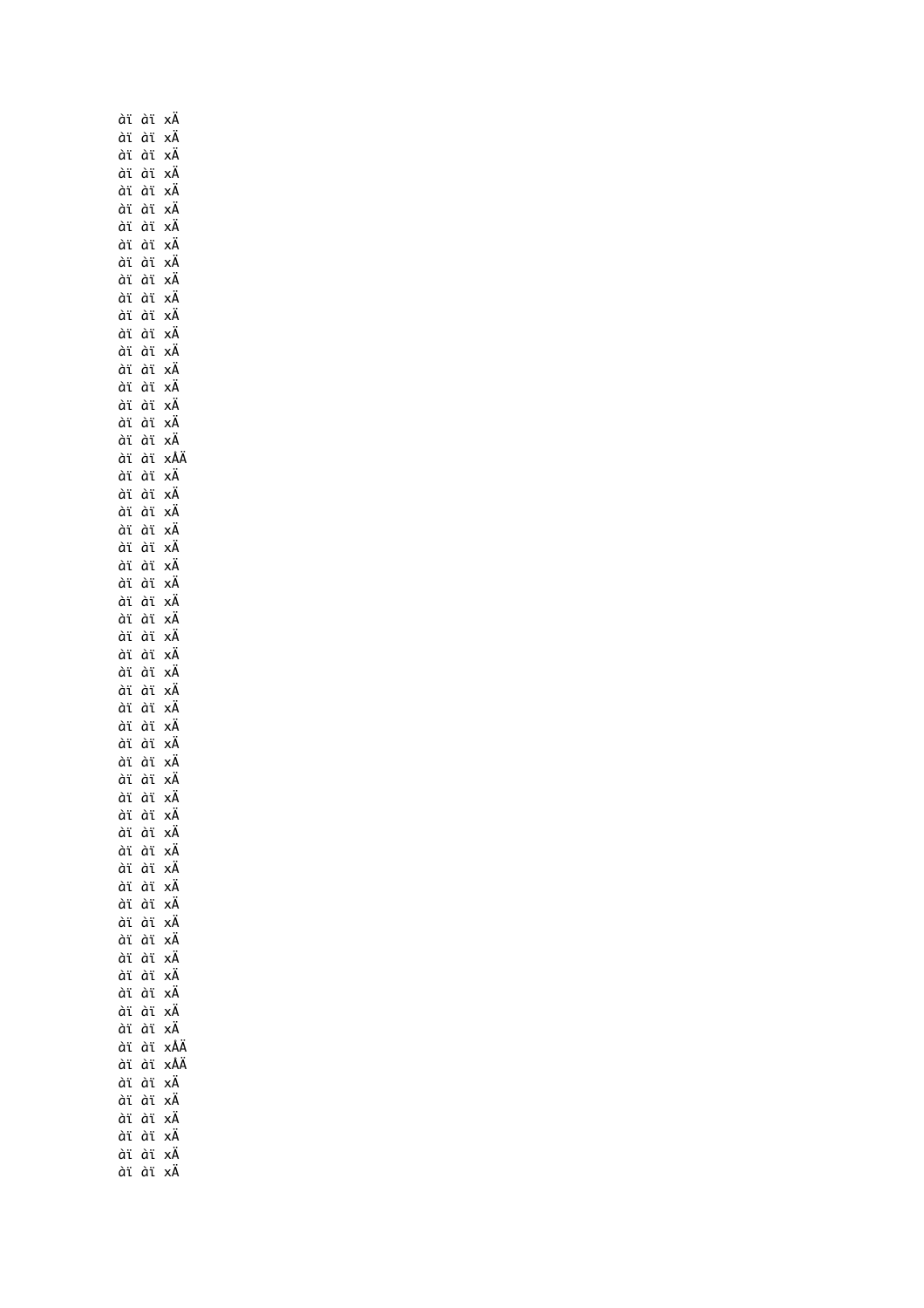àï àï xÄ àï àï xÄ àï àï xÄ àï àï xÄ àï àï xÄ àï àï xÄ àï àï xÄ àï àï xÄ àï àï xÄ àï àï xÄ àï àï xÄ àï àï xÄ àï àï xÄ Ëó@Ëó@Ëó@‡Ä **Fó@Fó@Ä** Ëó@Ëó@Ëó@‡Ä Ëó@Ëó@Ä Ëó@Ëó@Ëó@±Ä Ëó@Ëó@Ä Ëó@Ëó@Ëó@tÄ Ëó@Ëó@Ä Ëó@Ëó@tÄ Ëó@Ëó@‡Ä Ëó@Ëó@‡Ä Ëó@Ëó@‡Ä Ëó@Ëó@‡Ä Ëó@Ëó@‡Ä Ëó@Ëó@‡Ä Ëó@Ëó@‡Ä Ëó@Ëó@‡Ä Ëó@Ëó@tÄ Ëó@Ëó@İÄ Ëó@Ëó@IÄ Ëó@Ëó@tÄ Ëó@Ëó@‡Ä Ëó@Ëó@‡Ä \$\$\$\$81???BT /cAMz[∞ñŸiÙ″kl!ß&h.v5->°AäF3J\*NÏR  $?$ e<sup>\*\*</sup>

Zô[Ω].\_KdÕdËef√«…ÀÃÕœ-""'÷ÿŸ€>fl‡,"‰ÊÁËÈÍÏÌÓ£H ~e:l}»À¥nfl)Õ  $\mathsf{B: E}\Delta0 = \mathsf{cfff} \approx \Delta \mathsf{W} \quad \mathsf{E-}\left(\sqrt[6]{\mathsf{c}} \cdot \hat{\mathsf{h}} \cdot \hat{\mathsf{A}} \hat{\mathsf{I}} \hat{\mathsf{O}} \hat{\mathsf{E}} \mathsf{9} \wedge \mathsf{X} \right)$ &-18:B!ï!`ïÄ!ï!T`ïÄœ″-ê%è∆ÓÛ0^=rò`≥lb"#ü#a0´0Ê0h1ñ1u1~5}6Ù6ù=Á=">●>?+?-?S@«@xA√A`AC∨CŸC- $\triangleleft$  $\triangle$  $\bullet\textsf{OA}^*$ \_Hlt288828292 \_Hlt288829279 \_Hlt288839961 \_Hlt291004458 \_Hlt2910909196EF4V~W:X ^@@@@@7EF5V~W;X ^pp¶≠œÿÏÚ-'÷<µ ¿ À-ÊÓÙ cjÛ`. 686C6K6L6P6 6i6j6p6a6v6É6á6∞6π6;6 6°677 777777 '7\*70797k7m7t7y7Ö7â7ä7è7ë7ñ7û7¢7£7®7≤7µ7Ã7-7€7,7%7Î7,788888888%808<8=8A8B8G8Y8\8]8d8f8i8n8z88ä868ò8´8≤8≥8µ8;8»8Ã8-8-8÷8fl8%8Â8Ì8<sup>-</sup>8,8 999!9%9\*9>9D9E9I9M9Q9V9c91=;=B(B`KLhcwcxzÄziÅqÅwÅÅÅ\*Ö/ÖCÖJÖÏÖÛÖoåtå'†+†,†3†¶\$¶a®l®"´ÿ ´√Æ Æ÷Æ∈ÆØØØ#ØQØ[Øc∞p∞†∂¶∂´∂µ∂∂∂œ∂÷∫‹∫ô°õ°ú°¶°®°Æ°≥°∫°‰°Ô°Úø<sup>−</sup>ø

 $\hat{\mathbf{n}}$ - $\hat{\mathbf{A}}$ - $\mathbf{F}$ " $\Diamond$ " $\bullet$ "  $\cdots$  " $\mathbf{F}$ "  $\cdots$   $\hat{\mathbf{F}}$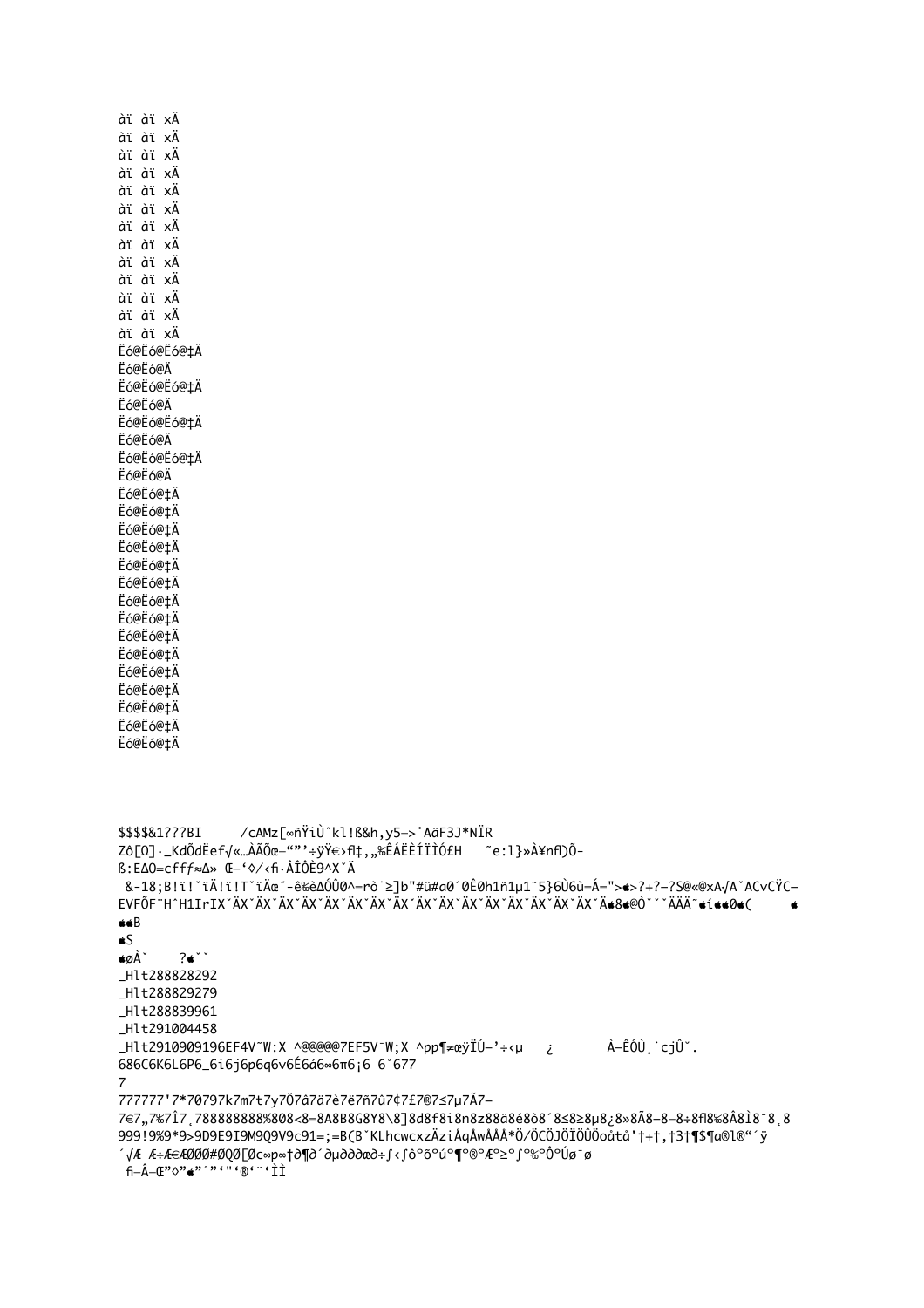```
ÌÌ»<sup>-</sup>-<sup>-</sup>®'≠`S°Y']"i"†"©"Öå+,2ÏÚ=Dbpq{°ßzÉf
```
:@n«ŒKTcejqû§CHchzÇ-'Ò'ˌckot®Æſø«Œˇ●≠Ø≤Œ◊íò≥∏-÷,ÂÓı --/fiËÈÏı″, kulà≤°,0@HU Y Z ^ !!! !.! "\"b"y"É"ê"ó"###"###+#:#?#T#^#j#p#ú#'#œ%/%E%·%Ê%#%Ò%"%& %%)&.&3&8&9&=&J&W&£&≠&&'&|'Å'é'ñ' ((()(1(?(G(N(T(k(t("'(€(%(E(I(1(^(,(^)g)o)u)\*\*\*! \*Ÿ\*fl\*Ò\*~\*Ö+ê+î+û+-+`+,,M,T,Í,Ô,`,---j-p-É-Ü-<-,-‰-Î-Ô-Û-.-.3.7.U. - m/s/ã/ê/Ò0 0\*1/1<1C1É2å2ü2¶2∆2Ã2>3D3P3W3p3v3w3Ä3Ë3Ô3Ò3 `3}4Ö4Ü4ä4å4è4ê4õ4•4′4√4... 405V5a5q5s5~5°5;5;5≈56\*6+626;6B6D6M6E8I8J8N8á8é8ö8ü809U9V9^9°9–9"9/9<9fl9.9Î9Ì9Ú9:::':E:0:n :x:y:~:fi:":ˇ:;<< <\*<+<7<="=>=D=L=S=B=´=∫=f===Õ=f=%= >(>M>U>»>œ>È>~>W?\_?ñ?§?Û?˝?@ @@@t@6@u@≥@∏@@@f@»@-@0@f@A@<@~@A\_A%A'A-A.A5AcA6AdA†A±A∑AÛA°AEBNBXB\BaBjBC CC"CiCqCÄCàCcCìCïCõC>C%CÓCÛCœDUEXE[E÷E\$F+F,F-F4FHFNF|FÉFcFíF ΄F≥FQGXGbGiG∏H√H.HÈHÓHÚHÛH H HIIII"I#I1I)J/JJJOJVJ^JeJcKdKeKfKjK KLaLoL≤L∏LM MÜMãM`OeOfOiOÊOÌOÒO<sup>-</sup>O'OP PPP%P, P6PDPKP RËRIRÒRÖRÖRÜRTRERÖR^SÖSÙS¢SES"S°S-S«S"S"SfiSÒS"STTTT.T6T>T6U9U>U? UHURUXUxUÅUÖUéUìUôUöU†U●UØUœUfU≈UÃUÊUnVoVpVqVvVzVÑV∞VµV^V"V,VWW WrWHXIXLXMXOX>Z<[=[>[?[B[w[{[ê[õ[°[®[ÿ\,\ı\°\]†]°]¢]£]¨]-]']fi]fi]‡]:]:]"]‰]Ê]Á]È]Í]^ ^jx Ü ã  $\cup$  $\Gamma$ d...4A{#Ö#,,'Ï'G,J,"2`Z\*404û5©5ì6∂6=>≈iŒi°j¨jÎàÔà6ç7çlëtëKùLùfùœù(¢+¢wΩ~Ωéjè¡™«¨«\*-W-iÏÌM<sup>-</sup>O<sup>-</sup>Ÿ  $\mathsf{T}$  $\mathsf{S}$ ö ú nò\7<íö≥∫35§"™"c\$q\$∆\*‡\*.\*,\*r-s-u/z/´0Ë03(3D3F3●6∞6P:[:R;T;Æ<ª<ı<=ü>¢>≥@∫@BBùCûC5D7D-FGFHFNFÁG/H2HÖH≥HIII3I9IfIdJóK†KCLMLJOVO≠P±PåQíRúRRUxUoV@WIX¥XªX0Z=["[\]°]fi]fi]‡]:].],]  $\frac{1}{2}$ <br> $\frac{1}{4}$   $\frac{1}{2}$   $\frac{1}{3}$   $\frac{1}{2}$   $\frac{1}{3}$   $\frac{1}{2}$   $\frac{1}{3}$   $\frac{1}{3}$   $\frac{1}{3}$   $\frac{1}{3}$   $\frac{1}{3}$   $\frac{1}{3}$   $\frac{1}{3}$   $\frac{1}{3}$   $\frac{1}{3}$   $\frac{1}{3}$   $\frac{1}{3}$   $\frac{1}{3}$   $\frac{1}{3}$   $\frac{1}{3}$   $\frac{1}{3}$   $I < 0$   $K$   $V$   $\rightarrow$   $K$   $\rightarrow$   $K$   $\rightarrow$   $K$   $\rightarrow$   $K$   $\rightarrow$   $K$   $\rightarrow$   $K$   $\rightarrow$   $K$   $\rightarrow$   $K$   $\rightarrow$   $K$   $\rightarrow$   $K$   $\rightarrow$   $K$   $\rightarrow$   $K$   $\rightarrow$   $K$   $\rightarrow$   $K$   $\rightarrow$   $K$   $\rightarrow$   $K$   $\rightarrow$   $K$   $\rightarrow$   $K$   $\rightarrow$   $K$   $\rightarrow$   $K$   $\rightarrow$   $K$   $\rightarrow$   $K$   $\rightarrow$   $K$ <del>ͺͺ</del><br>R†ûÄ``````````√vGbŒ6®`````````\*qh"Úi`````````Ñ'Ñò¸Δ'^Ñ'`Ñò¸.ÑπÑò¸Δπ^Ñπ`Ñò¸.ÑûÑò¸Δû^Ñû`Ñò¸.Ñ ÉÑò ΔÉ^ÑÉ`Ñò. Ñ'Ñò ∆'^Ñ'`Ñò 0J0Jo(∑€  $N\pi\tilde{N}$ Ò  $\Delta\pi\tilde{N}\pi$ ` $N\delta$  0J0Jo( $\Sigma$ ÑûÑò Aû^Ñû`Ñò 0JQJo(∑ ÑÉÑÒ ∆É^ÑÉ`ÑÒ 0JOJo(∑∉ÑhÑÒ ∆h^Ñh`ÑÒ . ÑhÑò Ah^Ñh`Ñò 0JQJo() (SốÑÑщ "AÑ^ÑÑ`щ "0JPJQJ^Jo(-Ä ÑtÑò At^Ñt`Ñò 0JQJo(oÄ ÑnÑò Δp^Ñp`Ñò 0JQJo(ß«Ä Ñ@ Ñò,∆@ ∧Ñ@ Ñò OJQJo(∑∉Ä ÑÑò A^Ñ`Ñò OJQJo(oÄ чÑò A‡^ч`Ñò 0JQJo(ßoÄ Ñ∞Ñò A∞^Ñ∞`Ñò 0JQJo(∑∉Ä ÑÄÑÒ AÄ^ÑÄ`ÑÒ 0J0Jo(oÄ ÑPÑÒ AP^ÑP`ÑÒ OJOJo(ß∉ÕÑÑhÔ∆^Ñ`ÑhÔo(ÄцÑÒ A†^ц`ÑÒ .CÑpÑL`∆p^Ñp`ÑL`.ÄÑ@ Ñò A@ ∧Ñ⋒ `Ñò .ÄÑÑò Δ^Ñ`Ñò .ÇчÑL`∆‡^ч`ÑL`.ÄÑ∞Ñò Δ∞^Ñ∞`Ñò .ÄÑÄÑò ΔÄ^ÑÄ`Ñò .ÇÑPÑL`∆P^ÑP`ÑL`.ÑÑM Δ^Ñ` ÑΜ o(.ÄÑtÑò Δt^Ñt`Ñò .CÑpÑL`Δp^Ñp`ÑL`.ÄÑ@ Ñò,∆@ ∧Ñ⊚ `Ñò .ÄÑÑò A^Ñ`Ñò .ÇчÑL`∆‡^ч`ÑL`.ÄÑ∞Ñò A∞^Ñ∞`Ñò .ÄÑÄÑò AÄ^ÑÄ`Ñò .ÇÑPÑL`AP^ÑP`ÑL`.Ñ˝Ñk A´^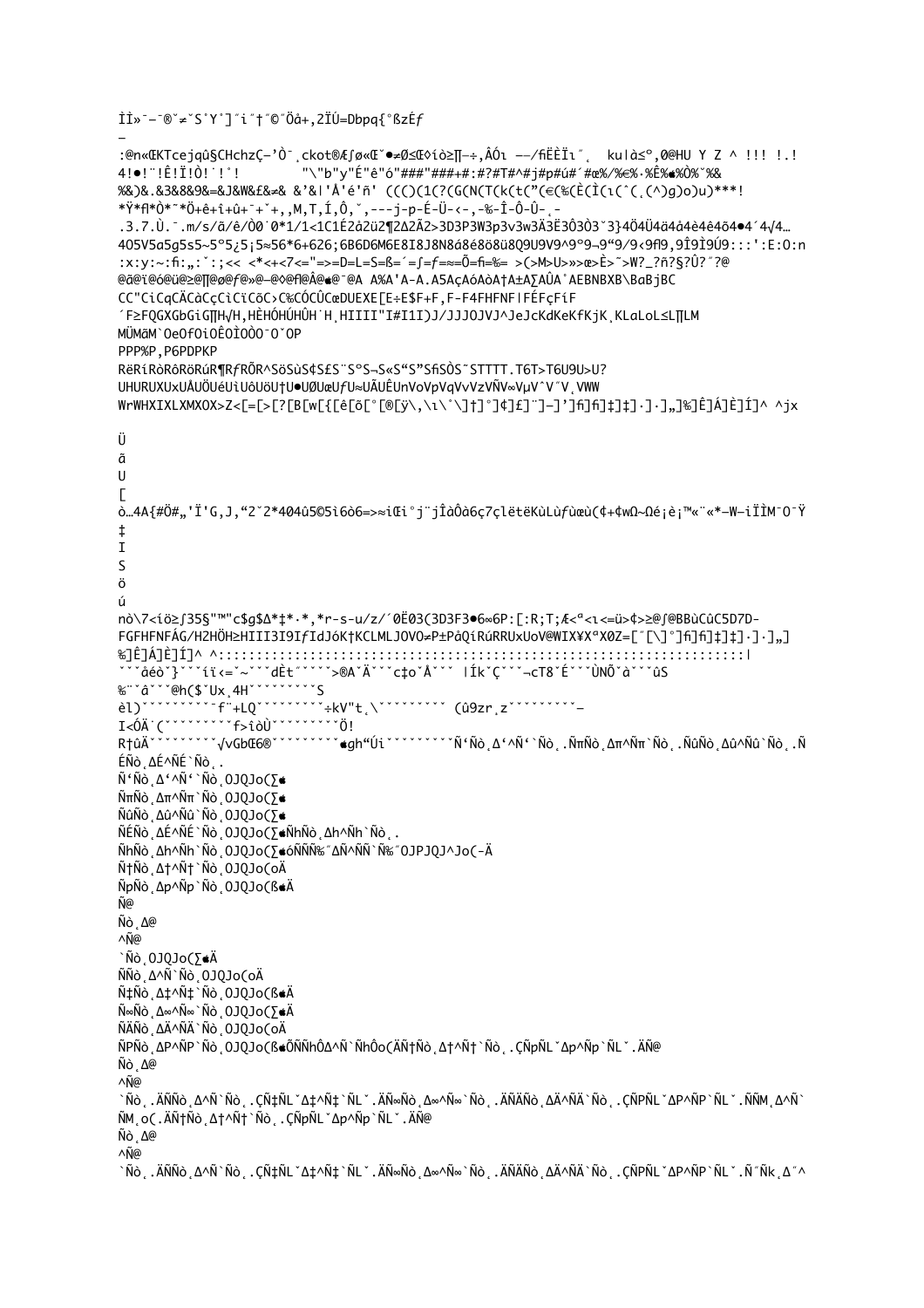Ñ″`Ñkˌo(.áцÑòˌ∆†^ц`ÑòˌOJPJQJ^Jo(-Ñı Ñ«¸∆ı ^Ñı `Ñ«¸o(.ÄÑ@ Ñò ∆@ ^Ñ@ `Ñò˛.ÄÑÑò˛∆^Ñ`Ñò˛.ÇчÑLˇ∆‡^ч`ÑLˇ.ÄÑ∞Ñò˛∆∞^Ñ∞`Ñò˛.ÄÑÄÑò˛∆Ä^ÑÄ`Ñò˛.ÇÑPÑLˇ∆P^ÑP`ÑLˇ.Ñ8Ñ0˝∆8^ Ñ8`Ñ0˝o(.цÑò˛∆†^ц`Ñò˛o(.óÑ\$ Ñò˛∆\$ ^Ñ\$ `Ñò˛OJPJQJ^Jo(-ÄÑ@ Ñò∆@ ^Ñ@ `Ñò˛.ÄÑÑò˛∆^Ñ`Ñò˛.ÇчÑLˇ∆‡^ч`ÑLˇ.ÄÑ∞Ñò˛∆∞^Ñ∞`Ñò˛.ÄÑÄÑò˛∆Ä^ÑÄ`Ñò˛.ÇÑPÑLˇ∆P^ÑP`ÑLˇ.Ñ–Ñò˛∆– ^Ñ–`Ñò o(.ÄцÑò ∆†^ц`Ñò .ÇÑpÑL`∆p^Ñp`ÑL`.ÄÑ@ Ñò∆@ ^Ñ@ `Ñò˛.ÄÑÑò˛∆^Ñ`Ñò˛.ÇчÑLˇ∆‡^ч`ÑLˇ.ÄÑ∞Ñò˛∆∞^Ñ∞`Ñò˛.ÄÑÄÑò˛∆Ä^ÑÄ`Ñò˛.ÇÑPÑLˇ∆P^ÑP`ÑLˇ.Ñ–Ñò˛∆– ^Ñ–`Ñò o(()ÄцÑò ∆†^ц`Ñò .ÇÑpÑL`∆p^Ñp`ÑL`.ÄÑ@ Ñò ∆@ ^Ñ@ `Ñò˛.ÄÑÑò˛∆^Ñ`Ñò˛.ÇчÑLˇ∆‡^ч`ÑLˇ.ÄÑ∞Ñò˛∆∞^Ñ∞`Ñò˛.ÄÑÄÑò˛∆Ä^ÑÄ`Ñò˛.ÇÑPÑLˇ∆P^ÑP`ÑLˇ.Ñ–Ñò˛∆– ^Ñ–`Ñò,o(.ÄцÑò,∆†^ц`Ñò,.ÇÑpÑL`∆p^Ñp`ÑL`.ÄÑ@ Ñò ∆@ ^Ñ@ `Ñò, .ÄÑÑò¸∆^Ñ`Ñò, .ÇчÑL`∆‡^ѱ`ÑLˇ.ÄÑ∞Ñò¸∆∞^Ñ∞`Ñò, .ÄÄÄÑò ∆Ä^Ñà`Ñò, .ÇÑPÑLˇ∆P^ÑP`ÑLˇ.ÑôÑò,∆0^ Ñ0`Ñòˌo(.ÄÑÑòˌ∆^Ñ`Ñòˌ.ÇÑ-ÑLˇ∆-^Ñ-`ÑLˇ.Äц Ñò,∆† ^ц `Ñò˛.ÄÑpÑò˛∆p^Ñp`Ñò˛.ÇÑ@ÑLˇ∆@^Ñ@`ÑLˇ.ÄÑÑò˛∆^Ñ`Ñò˛.ÄчÑò˛∆‡^ч`Ñò˛.ÇÑ∞ÑLˇ∆∞^Ñ∞`ÑLˇ.Ñ–Ñò˛∆– ^Ñ–`Ñò,o(.ÄцÑò,∆†^ц`Ñò,.ÇÑpÑL`∆p^Ñp`ÑL`.ÄÑ@ Ñò˛∆@ ^Ñ@ `Ñò˛.ÄÑÑò˛∆^Ñ`Ñò˛.ÇчÑLˇ∆‡^ч`ÑLˇ.ÄÑ∞Ñò˛∆∞^Ñ∞`Ñò˛.ÄÑÄÑò˛∆Ä^ÑÄ`Ñò˛.ÇÑPÑLˇ∆P^ÑP`ÑLˇ.÷kV"¯fUx Ö!R-I<√vGb<sub>\*</sub>gh (û9S èf>⡡ˇÉˇˇˇÇˇˇˇÅˇˇˇÄˇˇˇàˇˇˇˇˇˇ~ˇˇˇ}ˇˇˇ| ˇˇˇˇˇˇˇˇˇˇˇˇˇˇˇˇˇˇˇˇˇˇˇˇˇˇˇˇˇˇˇˇˇˇˇˇˇˇˇˇˇˇˇˇˇˇˇˇˇˇˇˇˇˇˇˇˇˇˇˇˇˇˇˇˇˇˇˇˇˇˇˇˇˇˇˇˇˇˇˇˇˇˇˇˇˇˇ÷L Â

f"

:¡J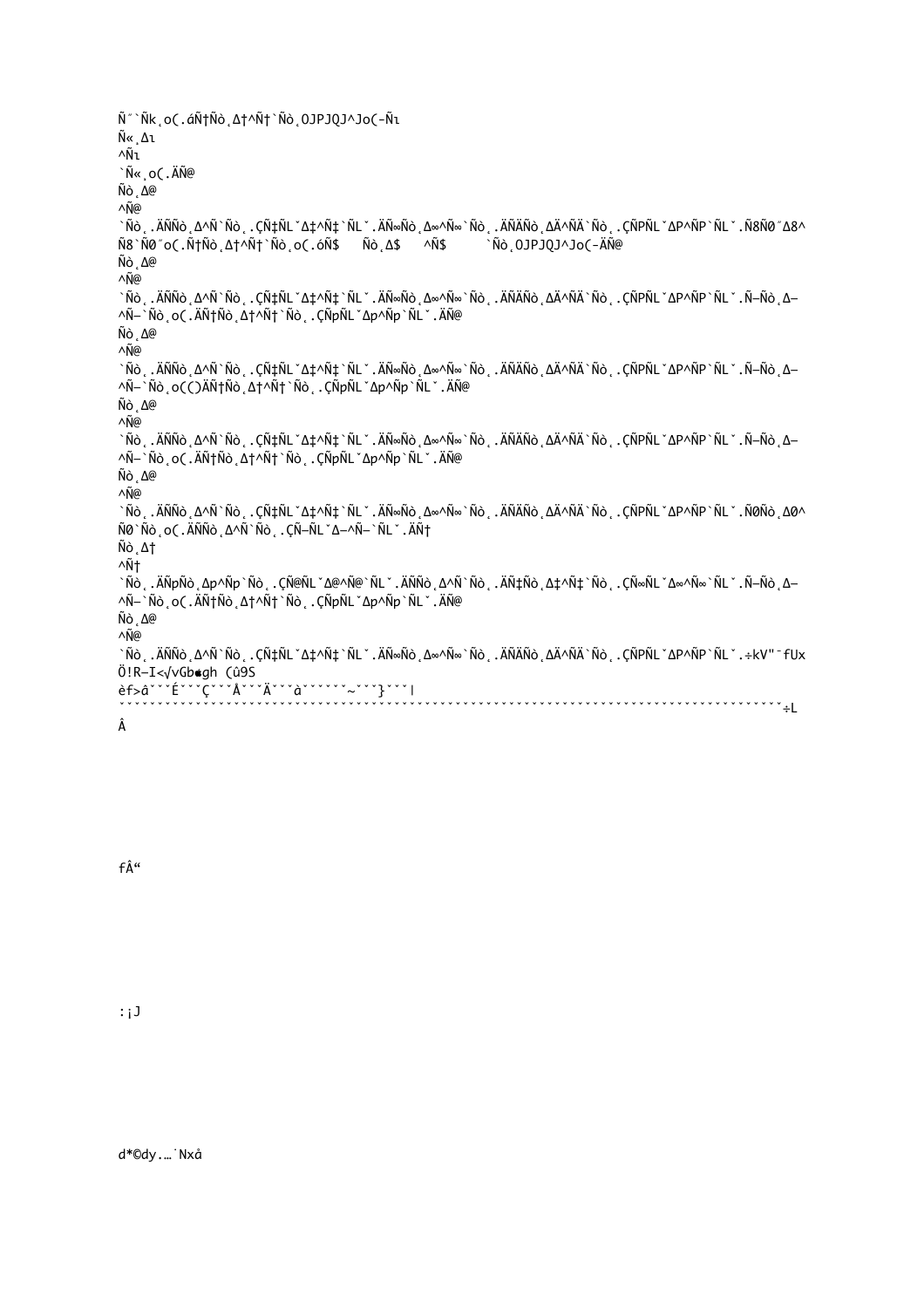ËJ Ô âÿ~`5Í

ñ<br>"q

 $V*tz$ 

ifêZ[pZ[p\*á+lG+lGDfc.+|Î,>%Êfi0°z-%"&\*áÅ7)t7ιw\*u.-jfê&QV6\*u.-π7•<Î,>°  $GA-ey$ Arial3êTimesWêMTimesNewRomanPSCambria5ê``ò`øØ°eTahoma?ê Courier New;êÄWingdings"àà ht4' $f \neq 4$ GB $\approx 3$ G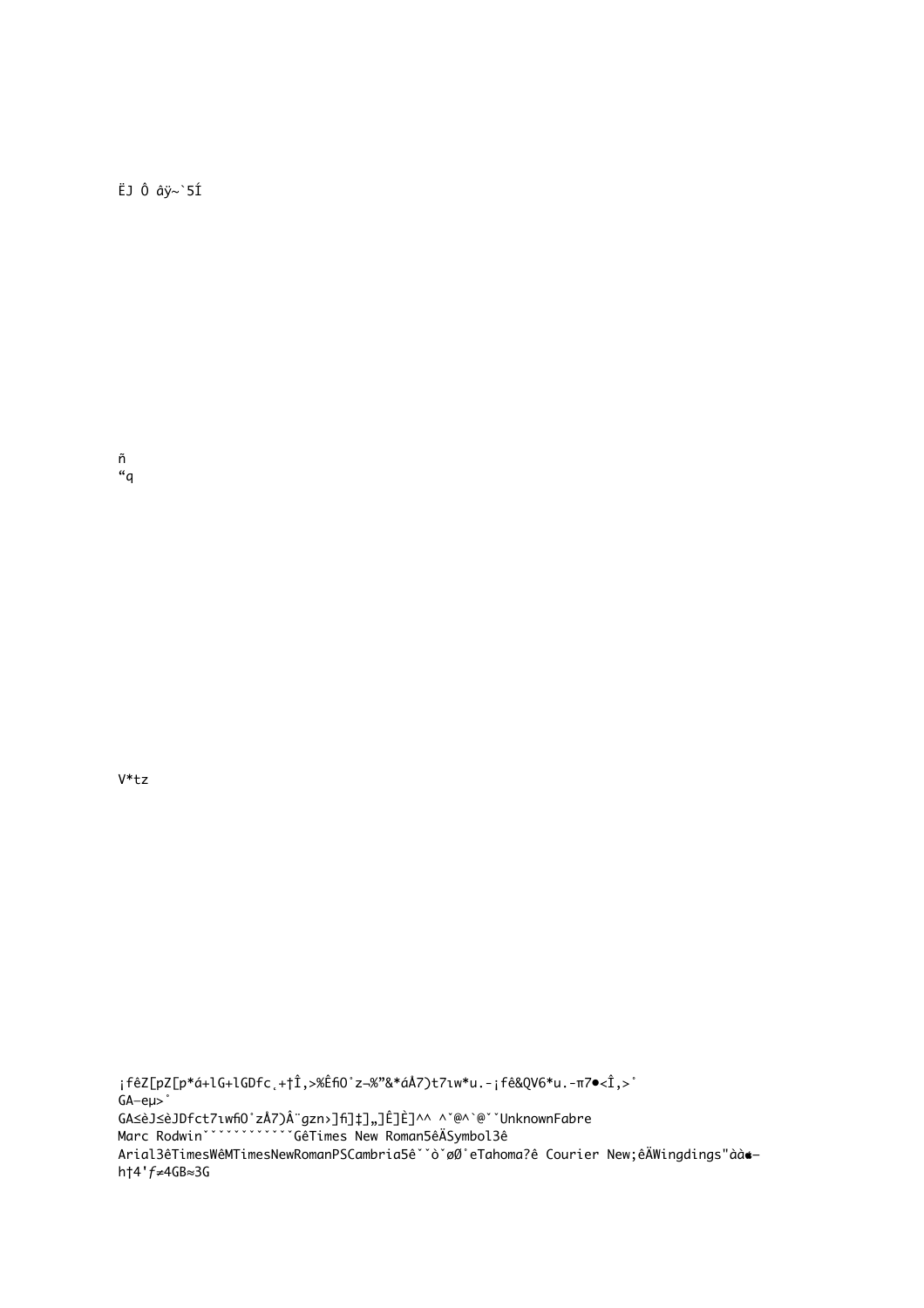"'Ô.tÊ)ZÍwÛ!«ää9¥CÅ4Îwu2Éa«<`"HP±`?%h`````````````'''Y!II BirkinshawFabre\

```
‡ÖüÚ~0h´ë+'≥Ÿ0àò†¨∏Ãÿ‰<sup>-</sup>
8
D
\overline{P}\hpxÄ'III
Birkinshaw
Normal.dotmFabre11Microsoft Macintosh Word@éÍ-@"wcmf-@Í <Coz-@tS∞vl-"'Ô,
'0' (4.16 + 74D'0'(4.16 + 74Q)hpåîú§
\cdot \dot{\ast}Ã
«'Gregory BirkinshawÊtÎ
```
### **TTT**

#### Titleh 8@

\_PID\_HLINKS'A lLS\$mailto:guilhemfabre@univ-lehavre.fr`+0;http://papers.ssrn.com/sol3/ papers.cfm?abstract\_id=2185402`!~-whttps://www.eastwestcenter.org/publications/globalstrategic-patenting-and-innovation-policy-and-research-implications';y\*chttp:// www.pnhp.org/news/2014/august/backgrounder-on-the-trans-pacific-partnership-and-healthcare`Pu'<http://content.healthaffairs.org/content/34/2/277.full.html`u\$rhttp:// www.chathamhouse.org/sites/files/chathamhouse/public/Research/Global Health/ 0214SustainableAntibiotics.pdf`h!http://heinonline.org`/;http://papers.ssrn.com/sol3/ papers.cfm?abstract\_id=2474805`!~whttps://www.eastwestcenter.org/publications/globalstrategic-patenting-and-innovation-policy-and-research-implications', http:// www.genome.gov/19016590`k;http://www.supremecourt.gov/opinions/12pdf/ 12-398\_1b7d.pdf`i#èhttp://www.imshealth.com/deployedfiles/ims/Global/Content/Insights/IMS Institute for Healthcare Informatics/Global\_Use\_of\_Medicines\_Report.pdf`#™http:// www.anrs.fr/Ressources-et-publications/Publications/Publications-ANRS/Economics-of-AIDSand-Access-to-HIV-AIDS-Care-in-Developing-Countries.-Issues-and-Challenges', &http://www.cae-eco.fr/IMG/pdf/041.pdf`& .http://www.avert.org/tuberculosis-and